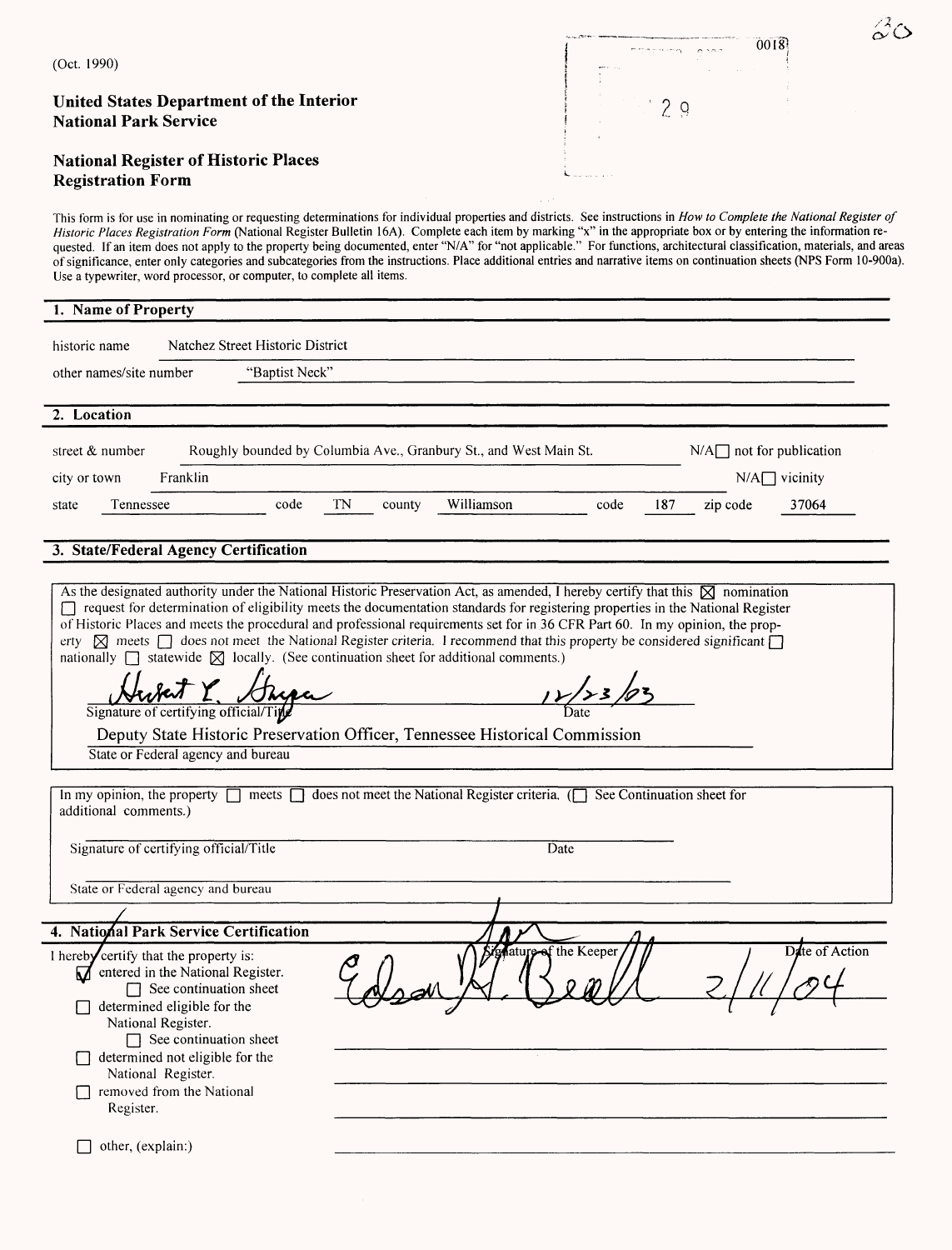Name of Property

#### **5. Classification**

Williamson County, TN

County and State

| <b>Ownership of Property</b><br>(Check as many boxes as<br>apply) | <b>Category of Property</b><br>(Check only one box)         | <b>Number of Resources within Property</b><br>(Do not include previously listed resources in count.) |                                              |            |  |  |
|-------------------------------------------------------------------|-------------------------------------------------------------|------------------------------------------------------------------------------------------------------|----------------------------------------------|------------|--|--|
| private<br>public-local                                           | building(s)<br>district<br>IXI                              | Contributing                                                                                         | Noncontributing                              |            |  |  |
| public-State                                                      | site                                                        | 65                                                                                                   | 27                                           | buildings  |  |  |
| public-Federal                                                    | structure                                                   |                                                                                                      |                                              | sites      |  |  |
|                                                                   | object                                                      |                                                                                                      |                                              | structures |  |  |
|                                                                   |                                                             | 8                                                                                                    | $\overline{c}$                               | objects    |  |  |
|                                                                   |                                                             | 73                                                                                                   | 29                                           | Total      |  |  |
| Name of related multiple property listing<br>listing.)            | (Enter "N/A" if property is not part of a multiple property | <b>Number of Contributing resources previously listed</b><br>in the National Register                |                                              |            |  |  |
| N/A                                                               |                                                             | 0                                                                                                    |                                              |            |  |  |
|                                                                   |                                                             |                                                                                                      |                                              |            |  |  |
| <b>6. Function or Use</b>                                         |                                                             |                                                                                                      |                                              |            |  |  |
| <b>Historic Functions</b>                                         |                                                             | <b>Current Functions</b>                                                                             |                                              |            |  |  |
| (Enter categories from instructions)                              |                                                             | (Enter categories from instructions)                                                                 |                                              |            |  |  |
| DOMESTIC: single dwelling, multiple dwelling                      |                                                             |                                                                                                      | DOMESTIC: single dwelling, multiple dwelling |            |  |  |
| RELIGION: religious facilities                                    |                                                             | RELIGION: religious facilities                                                                       |                                              |            |  |  |
| COMMERCE/TRADE: lumber mills,                                     |                                                             | COMMERCE/TRADE: nursing home                                                                         |                                              |            |  |  |
| tobacco warehouse, grocery stores                                 |                                                             |                                                                                                      |                                              |            |  |  |
| FUNERARY: mortuary                                                |                                                             | FUNERARY: funeral home                                                                               |                                              |            |  |  |
|                                                                   |                                                             |                                                                                                      |                                              |            |  |  |
|                                                                   |                                                             |                                                                                                      |                                              |            |  |  |
| 7. Description                                                    |                                                             |                                                                                                      |                                              |            |  |  |
| <b>Architectural Classification</b>                               |                                                             | <b>Materials</b>                                                                                     |                                              |            |  |  |
| (Enter categories from instructions)                              |                                                             | (Enter categories from instructions)                                                                 |                                              |            |  |  |
| Bungalow/Craftsman                                                |                                                             |                                                                                                      | foundation BRICK, STONE, CONCRETE            |            |  |  |

Other: Shotgun, Ranch, Gable-Front and Wing

walls BRICK, STONE, CONCRETE, WOOD, VINYL , ALUMINUM SIDING\_\_\_\_\_ roof TIN, TAR PAPER, ASPHALT SHINGLE other GLASS, WOOD, BRICK, STONE, CONCRETE

#### **Narrative Description**

(Describe the historic and current condition of the property on one or more continuation sheets.) See Attached Sheets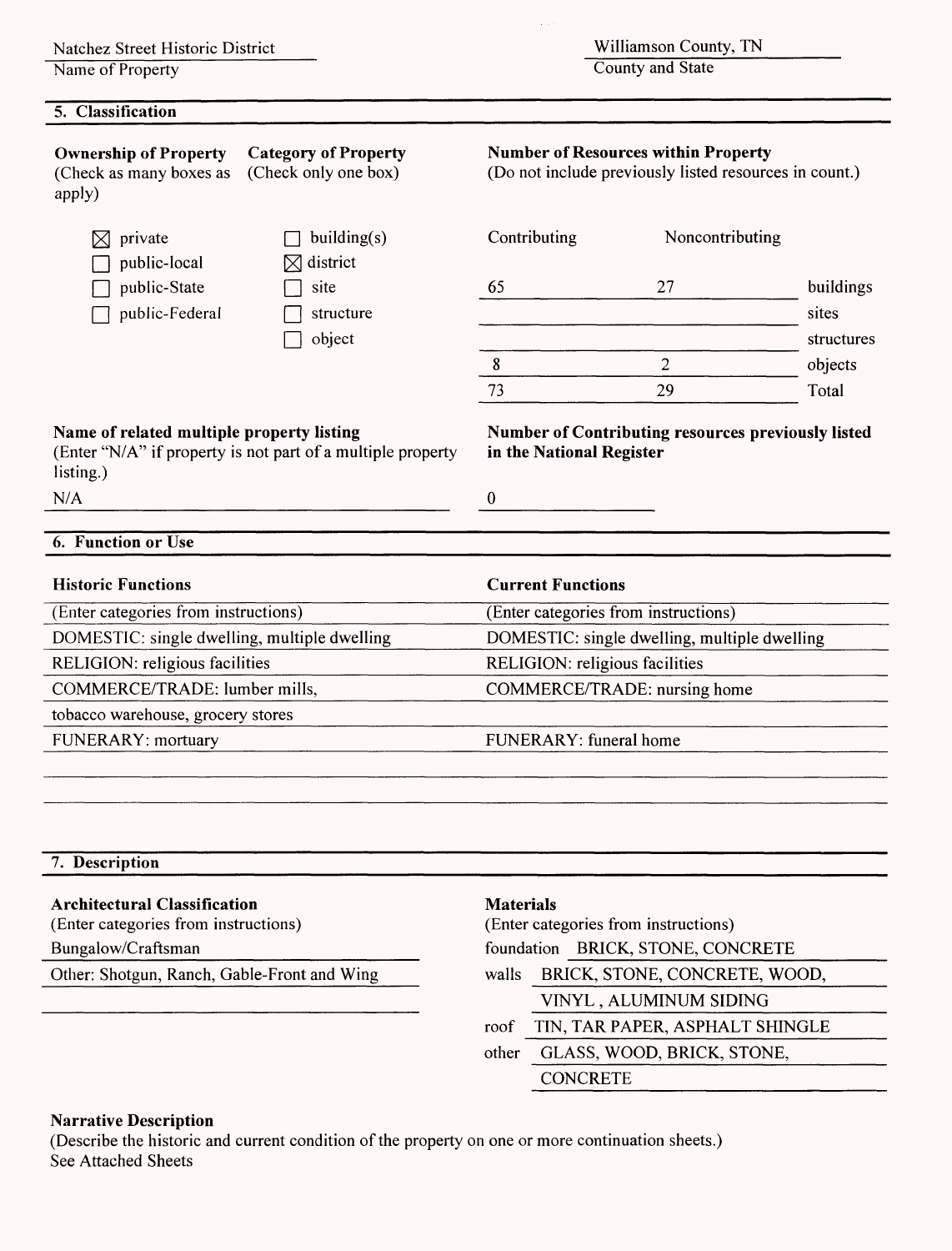| Name of Property                                                                                                              | County and State                                     |
|-------------------------------------------------------------------------------------------------------------------------------|------------------------------------------------------|
| 8. Statement of Significance                                                                                                  |                                                      |
| <b>Applicable National Register Criteria</b>                                                                                  | <b>Areas of Significance</b>                         |
| (Mark "x" in one or more boxes for the criteria qualifying                                                                    | (Enter categories from instructions)                 |
| the property                                                                                                                  |                                                      |
| for National Register listing.)                                                                                               |                                                      |
|                                                                                                                               |                                                      |
| A Property is associated with events that have made                                                                           | ETHNIC HERITAGE - AFRICAN-AMERICAN                   |
| $\boxtimes$                                                                                                                   | <b>COMMUNITY PLANNING AND DEVELOPMENT</b>            |
| a significant contribution to the broad patterns of                                                                           |                                                      |
| our history.                                                                                                                  | <b>SETTLEMENT</b>                                    |
|                                                                                                                               |                                                      |
| <b>B</b> Property is associated with the lives of persons                                                                     |                                                      |
| significant in our past.                                                                                                      |                                                      |
|                                                                                                                               |                                                      |
| C Property embodies the distinctive characteristics                                                                           |                                                      |
| of a type, period, or method of construction or                                                                               |                                                      |
| represents the work of a master, or possesses                                                                                 |                                                      |
| high artistic values, or represents a significant and                                                                         |                                                      |
| distinguishable entity whose components lack                                                                                  | <b>Period of Significance</b>                        |
| individual distinction.                                                                                                       | 1881-1953                                            |
|                                                                                                                               |                                                      |
| <b>D</b> Property has yielded, or is likely to yield,                                                                         |                                                      |
|                                                                                                                               |                                                      |
| information important in prehistory or history.                                                                               |                                                      |
|                                                                                                                               |                                                      |
| <b>Criteria Considerations</b>                                                                                                | <b>Significant Dates</b>                             |
| (Mark "x" in all the boxes that apply.)                                                                                       | 1881, 1907, 1925, 1953                               |
| Property is:                                                                                                                  |                                                      |
| $[\times]$ A owned by a religious institution or used for                                                                     |                                                      |
| religious purposes.                                                                                                           |                                                      |
|                                                                                                                               |                                                      |
| <b>B</b> removed from its original location.                                                                                  | <b>Significant Person</b>                            |
|                                                                                                                               | N/A                                                  |
| C moved from its original location.                                                                                           |                                                      |
|                                                                                                                               | <b>Cultural Affiliation</b>                          |
| $\mathbf D$ a cemetery.                                                                                                       | N/A                                                  |
|                                                                                                                               |                                                      |
| E a reconstructed building, object, or structure.                                                                             |                                                      |
|                                                                                                                               |                                                      |
| <b>F</b> a commemorative property                                                                                             |                                                      |
|                                                                                                                               | <b>Architect/Builder</b>                             |
| G less than 50 years of age or achieved significance                                                                          | Multiple; unknown                                    |
| within the past 50 years.                                                                                                     |                                                      |
| <b>Narrative Statement of Significance</b>                                                                                    |                                                      |
| (Explain the significance of the property on one or more continuation sheets.)                                                |                                                      |
| 9. Major Bibliographical References                                                                                           |                                                      |
|                                                                                                                               |                                                      |
| Bibliography<br>(Cite the books, articles, and other sources used in preparing this form on one or more continuation sheets.) |                                                      |
|                                                                                                                               |                                                      |
| Previous documentation on file (NPS): N/A                                                                                     | Primary location of additional data:                 |
| preliminary determination of individual listing (36                                                                           | State Historic Preservation Office                   |
| CFR 67) has been requested                                                                                                    | Other State Agency                                   |
| previously listed in the National Register (church)                                                                           | Federal Agency                                       |
| Previously determined eligible by the National<br>Register                                                                    | Local Government<br>University                       |
| designated a National Historic Landmark                                                                                       | $\boxtimes$ Other                                    |
| recorded by Historic American Buildings Survey                                                                                | Name of repository:                                  |
| #                                                                                                                             | Williamson County Archives; Records of Thelma Battle |
| recorded by Historic American Engineering                                                                                     |                                                      |

Record #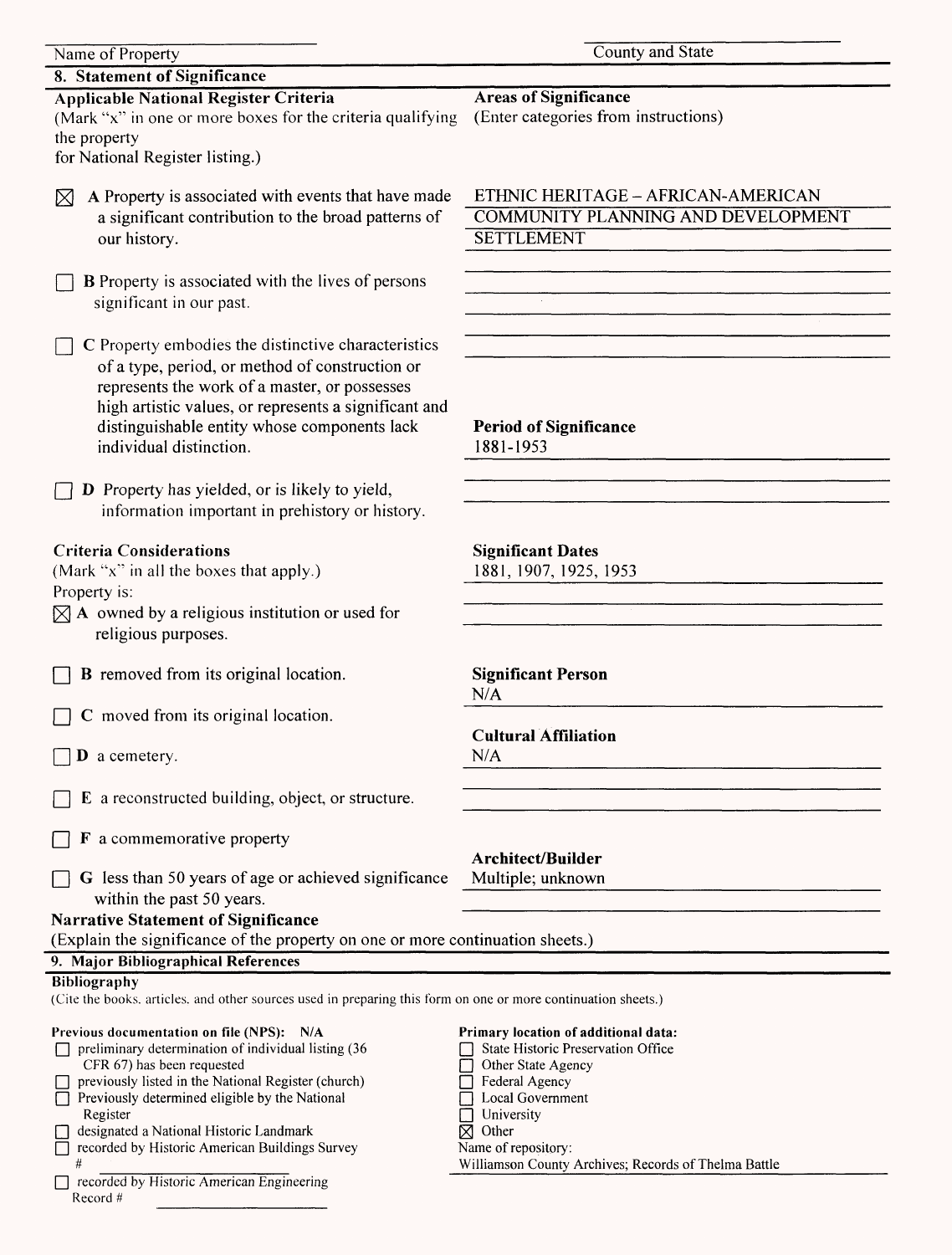Natchez Street Historic District

Name of Property

Williamson County, TN County and State

sheet

#### **10. Geographical Data**

**Acreage of Property** Approximately 25 acres (Leipers Fork 63 NW)

#### **UTM References**

(Place additional UTM references on a continuation sheet.)

| 16   | 510756  | 3974630         |      | 511285           | 3974660  |
|------|---------|-----------------|------|------------------|----------|
| Zone | Easting | <b>Northing</b> | Zone | Easting          | Northing |
| 16   | 511274  | 3974950         |      | 510766           | 3974386  |
|      |         |                 |      | See continuation |          |

#### **Verbal Boundary Description**

(Describe the boundaries of the property on a continuation sheet.)

#### **Boundary Justification**

(Explain why the boundaries were selected on a continuation sheet.)

| 11. Form Prepared By                                      |         |           |                  |  |
|-----------------------------------------------------------|---------|-----------|------------------|--|
| name/title Laura Stewart and Dr. Carroll Van West         |         |           |                  |  |
| organization Center for Historic Preservation             | and the | date      | July 29, 2003    |  |
| street & number Middle Tennessee State University, Box 80 |         | telephone | 615-898-2947     |  |
| Murfreesboro<br>city or town                              | state   | TN        | zip code $37132$ |  |

#### **Additional Documentation**

Submit the following items with the completed form:

#### **Continuation Sheets**

**Maps**

**A USGS map** (7.5 or 15 minute series) indicating the property's location

**A Sketch map** for historic districts and properties having large acreage or numerous resources.

#### **Photographs**

Representative **black and white photographs** of the property.

#### **Additional items**

(Check with the SHPO or FPO for any additional items.)

# Property Owner<br><u>Constitutions</u>

(Complete this item at the request of SHPO or FPO.)

|       |    | telephone |  |
|-------|----|-----------|--|
| state | TN | zip code  |  |
|       |    |           |  |

**Paperwork Reduction Act Statement:** This information is being collected for applications to the National Register of Historic Places to nominate properties for listing or determine eligibility for listing, to list properties, and to amend existing listing. Response to this request is required to obtain a benefit in accordance with the National Historic Preservation Act, as amended (16 U.S.C. 470 *et seq.)*

**Estimated Burden Statement:** Public reporting burden for this form is estimated to average 18.1 hours per response including time for reviewing instructions, gathering and maintaining data, and completing and reviewing the form. Direct comments regarding this burden estimate or any aspect of this form to the Chief, Administrative Services Division, National Park Service, P. O. Box 37127, Washington, DC 20013-7127; and the Office of Management and Budget, Paperwork Reductions Projects (1024-0018), Washington, DC 20303.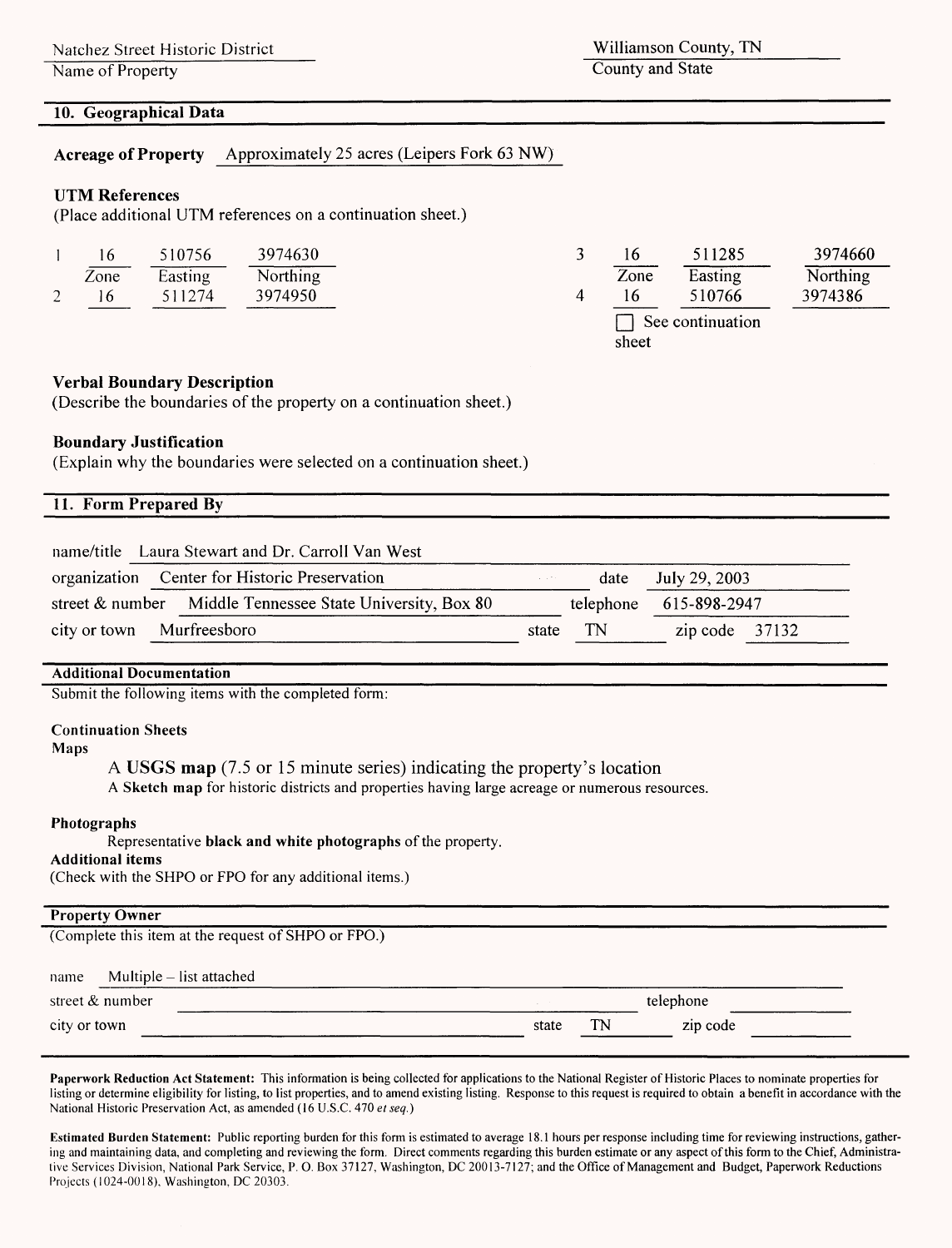# **National Register of Historic Places Continuation Sheet**

Section number 7 Page 1 Williamson County, Tennessee

Natchez Street Historic District

#### **DESCRIPTION**

The Natchez Street district is comprised of the central section of Natchez Street beginning at Acton Street continuing to West Main Street. The district also includes several surrounding streets that run perpendicular to Natchez Street, including West Fowlkes Street from Columbia Avenue and Strahl Street to Natchez Street, and the surrounding area bordered by Carter Street, Granbury Street, Eleventh Avenue and Park Street. The district is bordered on the east by Columbia Avenue, on the north by Acton Street, on the west by Park Street, and on the south by roughly two-hundred feet north of Main Street.

A majority of the district is comprised of single and multiple family dwellings and churches. The houses and buildings in this area represent a range of domestic forms from bungalows to Ranch houses that reflect the working-class to middle-class demographics of the neighborhood. A majority of the buildings are of a simplified bungalow and shotgun style, utilizing local materials, craftsmanship, and construction that are unique to the Natchez Street neighborhood.

Several of the homes along Natchez Street are early 1900s bungalow style homes. A few shotgun houses with additions and gable-front and wing cottages remain in the district and represent traditional African-American domestic architecture. Throughout this area, newer structures are interspersed with older properties. A few mobile homes are located throughout the district, and the areas bordered by portions of Carter, Strahl, and Granbury streets contain public housing projects. Another housing project is located on Spring Street just off Natchez Street heading toward West Main. As a historic African-American urban enclave within the larger suburban-driven sprawl of Franklin, the Natchez Street neighborhood has a large number of homes that have remained remarkably intact.

A majority of the homes in this neighborhood occupy noticeably small lots, and are situated in close proximity to the streets. A few large homes are set back from the street on sizeable lots, although large lots are not typical in this neighborhood. The area's churches also occupy very small lots, with very little room designated for parking. Shorter Chapel African Methodist Episcopal (A.M.E.) does not have a parking lot at all.

The prevalence of several low stone walls within this area is particularly distinctive. Built with local stone, most of these stone fences are placed only across the front of the lots rather than fencing in the full yard. Providing a decorative addition to the home's area that faced directly onto the street, these may have also provided a means to distinguish personal space and property lines in an area that placed a number of houses on exceptionally small lots. Their low proximity to the ground and placement across only the front of the lot rather than enclosing the entire property make it unlikely that they were used for privacy; rather, they were most likely a reflection of a distinctive value attached to property and home ownership, and freedom from tenancy.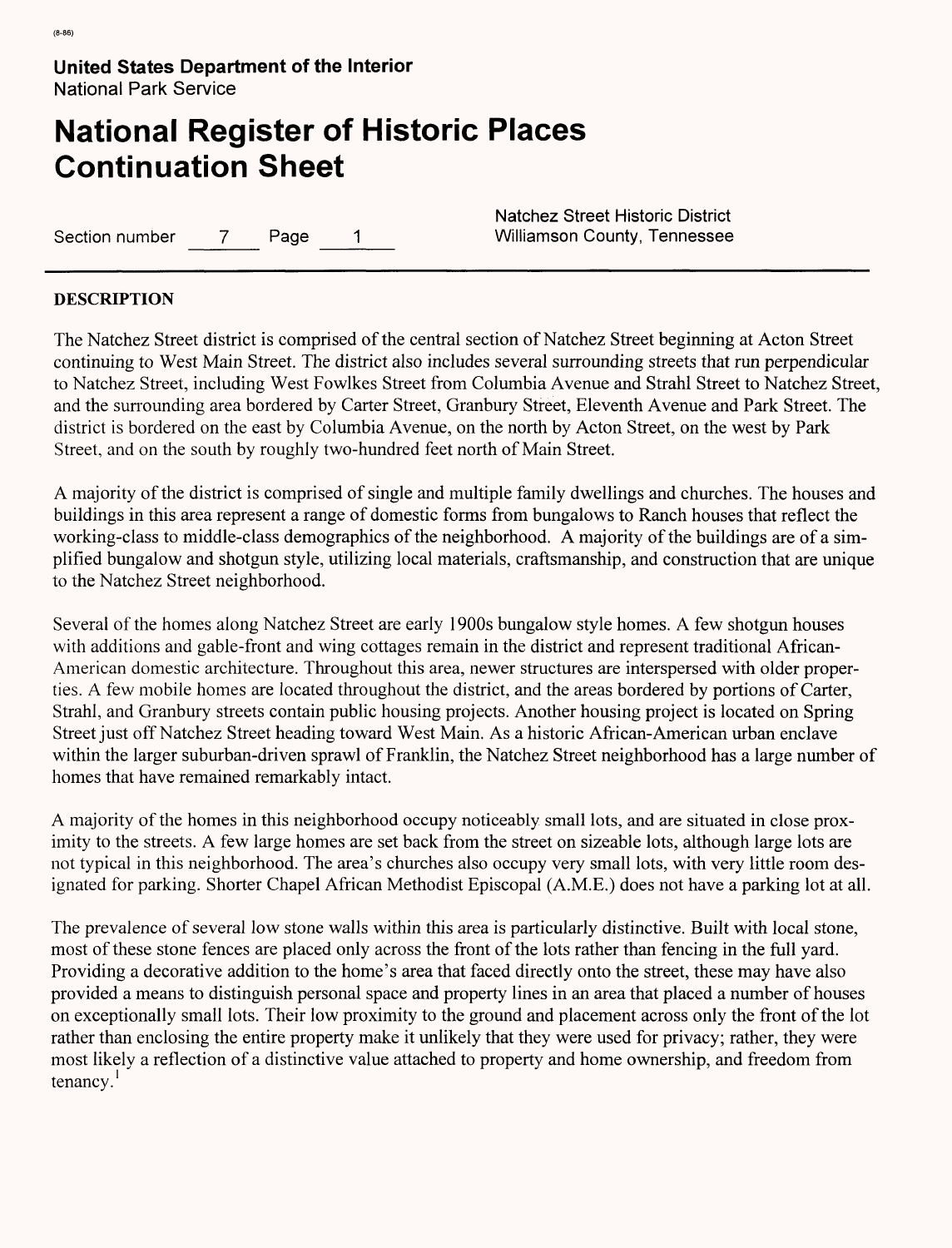# **National Register of Historic Places Continuation Sheet**

Section number 7 Page 2 Williamson County, Tennessee

Natchez Street Historic District

The Natchez Street neighborhood, nicknamed "Baptist Neck" by local residents since the early 1900s, is so called because of the three churches that occupy each end and the midpoint of Natchez Street. Shorter Chapel A.M.E. sits at the corner of Natchez and Fowlkes Street, First Missionary Baptist sits at the corner of Natchez and 9<sup>th</sup> Avenue, and Providence United Primitive Baptist sits on the corner of Natchez and Granbury streets. Claiborne and Hughes Health Center, which was originally built in 1949 to house the Franklin Training School (later Natchez High School), occupies-the lot on the corner of Natchez Street and Carter Street, which is not included within the boundaries of the proposed district.

Several homes dating from the late 1800s through the 1950s still stand in the district. The Kinnard-Dotson House, built in 1921, is located on the corner of Natchez Street and Acton Street. This home currently houses Natchez Place, Inc., an organization dedicated to preservation of the neighborhood and its history. Across the street at the corner of Natchez and Eleventh Avenue South sits the Merrill Williams House, built in 1881. The McCoy Brown Hunter house, originally built for the district's earliest African-American dentist, sits at the north end of Natchez Street. Each of these homes is designated with a local marker noting prominent neighborhood residents that have occupied them.

Park Street is a short street that curves off Eleventh Avenue South. Park Street contains a concentration of large, well-built and well-maintained bungalows, as well as two shotgun style houses, a Ranch house, and 1990s tract homes.

West Fowlkes, settled more recently that those listed previously, is bordered on one side by the Williamson County Community Services Building. This street's most notable feature is its high concentration of churches, including two 1950s era buildings that still maintain active congregations.

The Natchez Street neighborhood, bordered by public housing projects as well as the remarkably intact affluent West Main Street neighborhood (NR Hincheyville Historic District 4/15/1982), has retained its unique sense of community. The remaining structures provide an excellent representation of the evolution of a Southern African American community.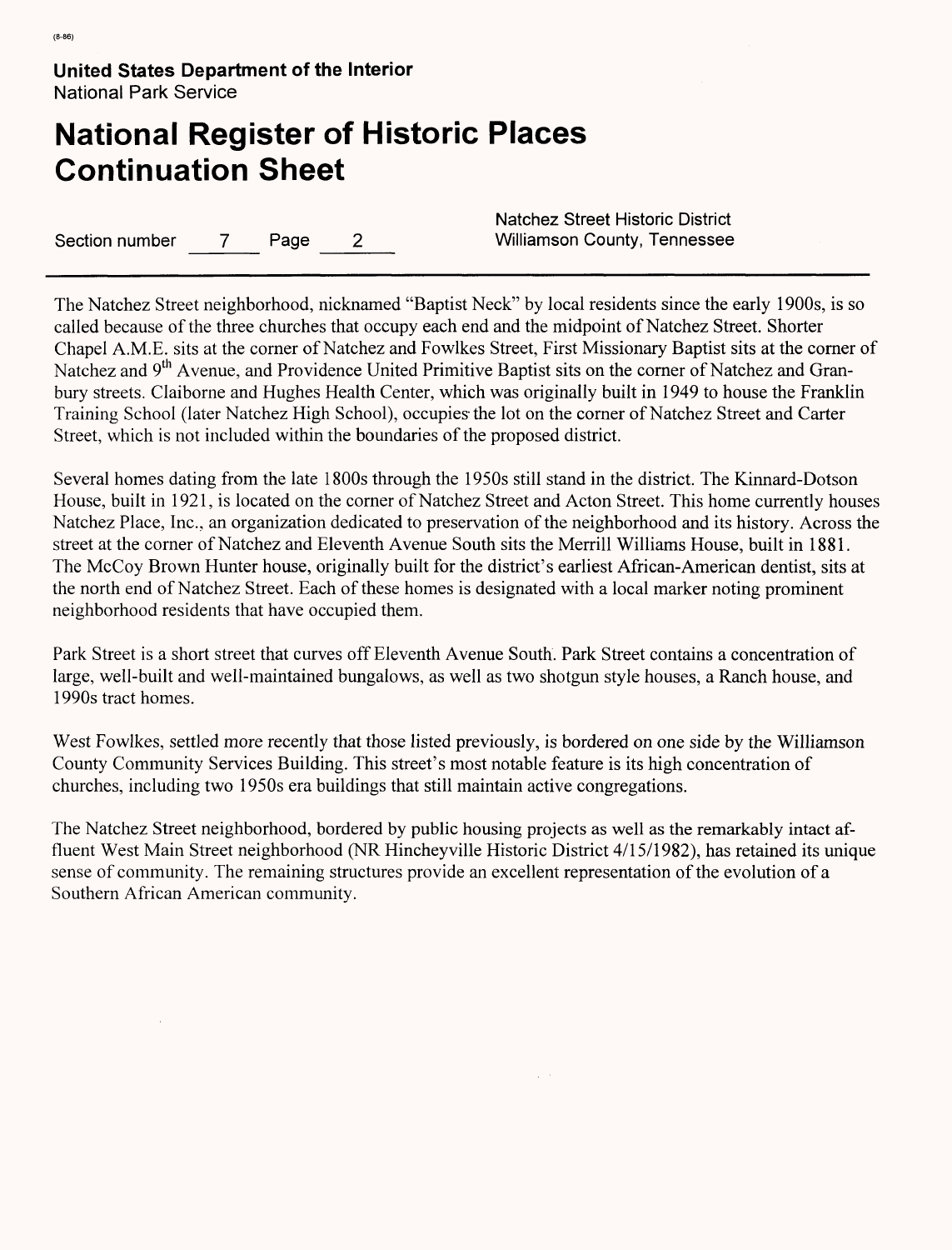# **National Register of Historic Places Continuation Sheet**

Section number 7 Page 3 Williamson County, Tennessee

Natchez Street Historic District

**Inventory**

**Fowlkes Street, West, Properties**

### **1. 124 Fowlkes Street, West**

The dwelling at 124 W. Fowlkes Street is a one-story center hall tract house, built ca. 1900 and modified in 1950. The dwelling has white aluminum siding, asphalt shingles, a medium pitch side gable roof, and a small shed roof front entry porch with curved metal porch supports. The main entrance is a single front door flanked by two six-over-six double-hung windows. (C)

### **2. 126 Fowlkes Street, West**

The dwelling at 126 W. Fowlkes Street is a one-story rectangular shaped white cement block apartment complex, built ca. 1960, with an asphalt shingle hipped roof. Four units contain a single door and window with one chimney on either side of structure. (NC, due to date of construction)

### **3. 128 Fowlkes Street, West**

The dwelling at 128 W. Fowlkes Street is a two-story gable front home, built ca. 1910, with exterior wood shingles and a front gable roof with asphalt shingles and a side brick chimney. The small entry porch has a front gable roof with slender wood columns. White awnings hang over the porch entrance and windows. A central front door is flanked by a pair of two symmetrically placed windows. A privet hedge surrounds the property. (C)

One story gray cement block gable front garage, built ca. 1960. (NC, due to date of construction)

# **4. 130 Fowlkes Street, West**

#### **Winstead Tabernacle**

The building at 130 W. Fowlkes Street is a two-story rectangular building, built ca. 1950, with red brick fa-9ade, gray cement concrete blocks on remaining three sides, and painted wood trim along the front pitch gable roof. The main entrance has glass double entry doors. (C)

#### **5. 132 Fowlkes Street, West**

The dwelling at 132 W. Fowlkes Street is a one-story hipped roof gray brick cottage, built ca.1930, with asphalt shingles and a side brick chimney. The dwelling has a recessed front porch with three metal wrought iron supports. The main entrance is a single front door flanked by two large bay windows. A front privet hedge surrounds the property. (C)

# **6. 138 Fowlkes Street, West**

The dwelling at 138 W. Fowlkes Street is a two-story side gable cottage, built ca. 1900, with combination of large and small gray bricks placed in asymmetrical pattern, a front gable roof with green shingles, a side gable roof over front entry porch, and a single front door. (C)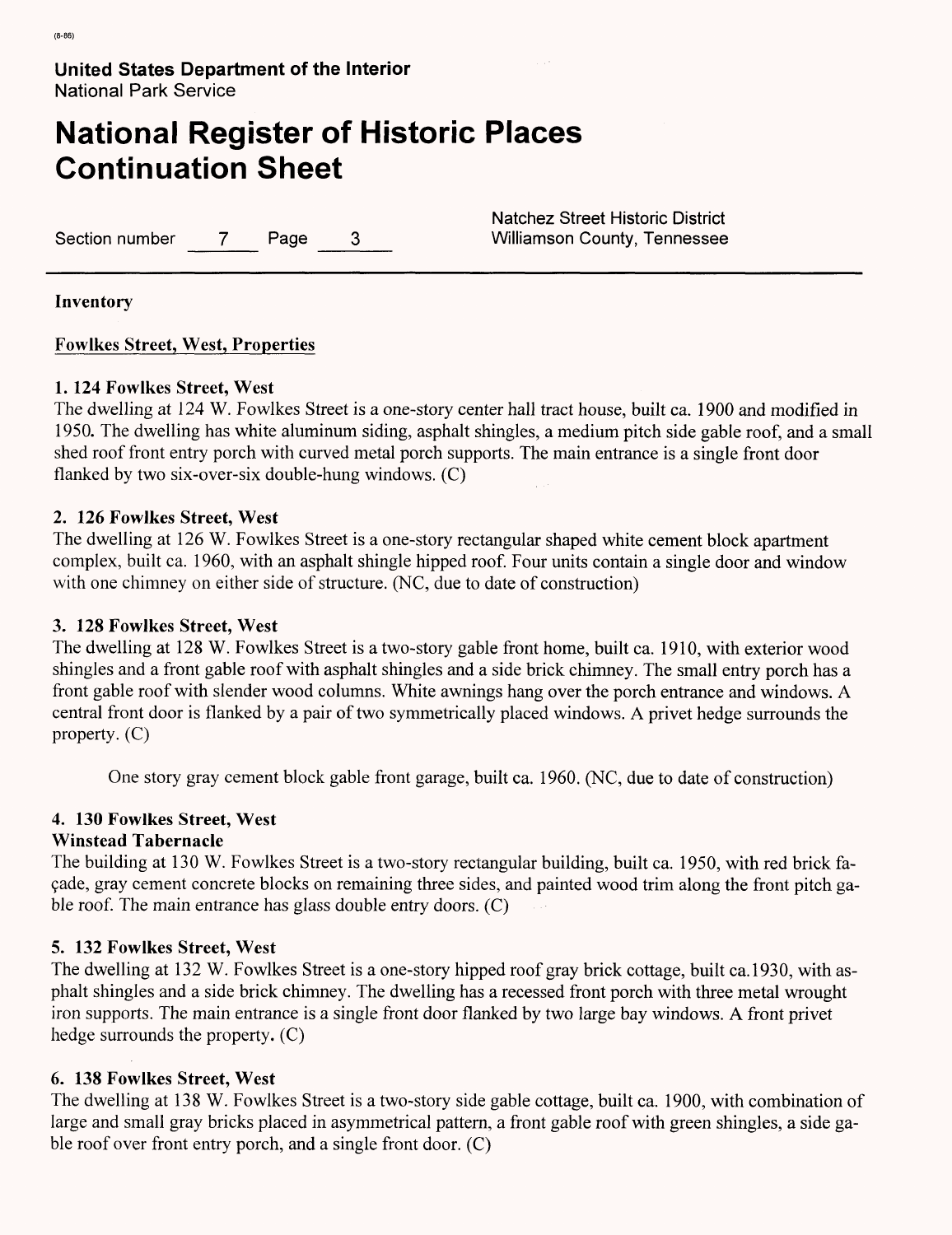# **National Register of Historic Places Continuation Sheet**

Section number 7 Page 4 Williamson County, Tennessee

Natchez Street Historic District

# **7. 140 Fowlkes Street, West**

#### **Fowlkes Street Church of Christ**

The building at 140 W. Fowlkes Street is a one and one-half-story rectangular building with multi-colored brick façade, built ca. 1950, with a low pitch front gable roof. A front gable roof with a side flat extension hangs over a front entry ramp, with wrought iron supports. The main entrance has white wood double doors. The north side has a ca.1960 addition, which is accessed by a covered ramp with white metal railing. (C)

# **8. 146 Fowlkes Street, West**

The dwelling at 146 W. Fowlkes Street is a one-story buff colored brick original shotgun plan with later additions to either side, built ca. 1900, additions ca. 1960. The main entrance is a single front door under a gable roof porch that is supported by two metal posts, flanked by two side casement windows. There is a central red brick chimney. (NC, due to alterations)

### **9. 151 Fowlkes Street, West**

The dwelling at 151 W. Fowlkes Street is a one and one-half-story Minimal Traditional stone house, built ca. 1940, with side gable roof and front gable entry porch. A centrally located front door is flanked by a picture window to the south and a pair of three-over-one double-hung windows to the north. The dwelling has a side porch, built ca. 1970, with battered wood piers on brick bases with a concrete and stone foundation, on the north side of the house. (C)

# **10. 152 Fowlkes Street, West**

# **Shorter Chapel** A.M.E. **Church**

The building at 152 W. Fowlkes Street is a large red brick two-story Victorian with an irregularly shaped plan, built 1925 with 1979 side additions, with a multi-gabled roof, glass block windows, and a square twostory tower with small white decorative wood steeple on triangular brick base. The main entrance has modern double doors flanked by a glass block front entrance. The 1979 side brick addition has a front gable roof and two windows. (C)

Small two-story white cement block outbuilding, side door, gray wood steps, ca.1970. (NC, due to date of construction).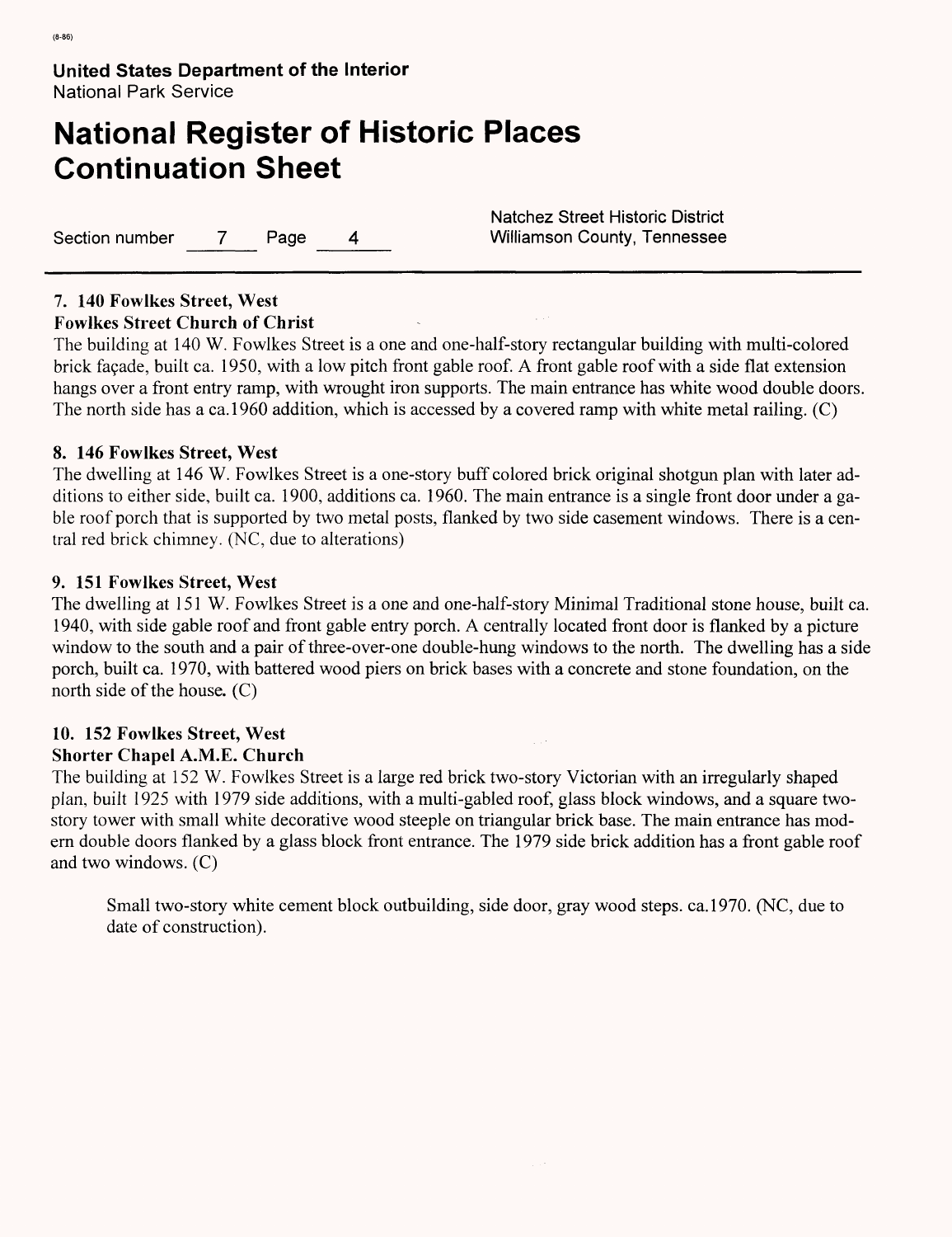# **National Register of Historic Places Continuation Sheet**

Section number 7 Page 5 Williamson County, Tennessee

Natchez Street Historic District

#### **Natchez Street Properties**

# **11. 230 Natchez Street**

#### **McCoy-Brown-Hunter House**

The dwelling at 230 Natchez Street is a large one-story hipped roof bungalow, built 1913, with pale yellow wood shingles, a hipped dormer with a four-paned window, and a small red brick chimney. There is a full width recessed porch supported by four battered wood piers with gray stone bases that rest on a concrete foundation. A side privet hedge outlines a medium-sized front yard. Windows with green shutters are symmetrically placed on either side of the front door. The home is set at slight angle to the front of street. (C)

Low gray concrete block fence, ca. 1940. (C)

### **12. 234 Natchez Street**

The dwelling at 234 Natchez Street is a two-story central hall house, built ca.1890, with bright green painted wood shingles, brick chimney centrally located on the ridgeline, and a side gable roof with two cross gable wall dormers with double-hung six-over-six windows and diamond patterned shingles. The dwelling has a one-story front porch with hipped roof and four white wood piers. The main entrance is a central front door flanked by six-over-six double-hung windows. (C)

Low white wood picket fence, ca. 1950. (C)

#### **13. 236 Natchez Street**

The dwelling at 236 Natchez Street is a one-story gable front house, built ca. 1920, on small lot, with vinyl siding. There is a low pitch front gable entry porch supported by two slender white wood columns, with a concrete and stone base. A central front door is flanked by paired double-hung windows. (NC due to alterations)

# **14. 239 Natchez Street**

#### **Kinnard-Dotson House**

The dwelling at 239 Natchez Street is a reddish brown brick single story Craftsman style house, built in 1921, with a jerkin-head hipped roof with dormer window, and a jerkin-head hipped roof front porch with battered white wood columns on brick bases and a concrete and stone base. A single front door is flanked on either side by two one-over-one windows. (C)

# **15. 242 Natchez Street**

The dwelling at 242 Natchez Street is a small one and one-half-story cottage, built ca. 1890, on very small lot, with a steeply pitched side gable roof, shed dormer with four-pane window, and vinyl siding. There is a concrete full recessed porch with three slender plain white wood columns. A single front door is next to one six-over-six double-hung window. (C)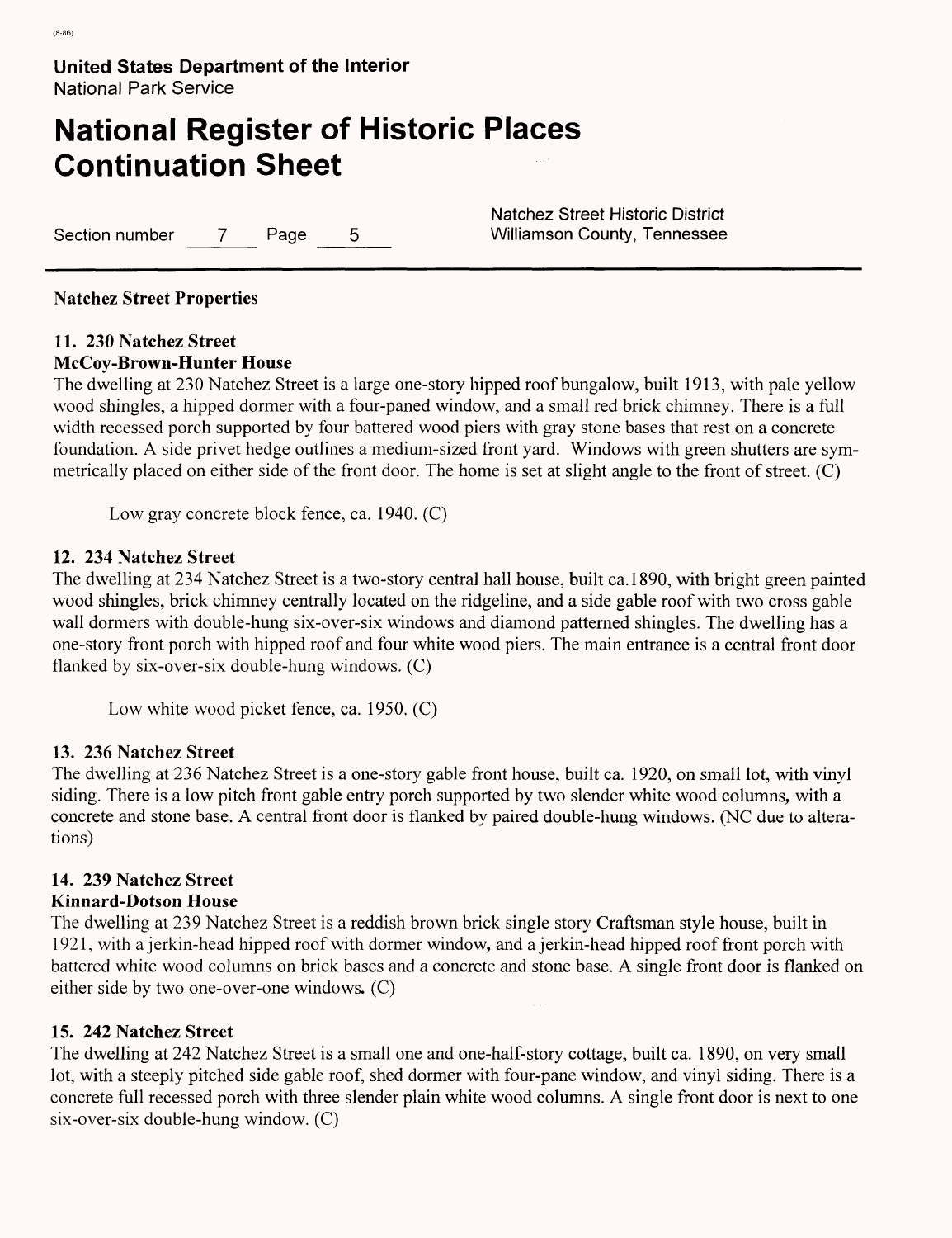# **National Register of Historic Places Continuation Sheet**

Section number 7 Page 6 Williamson County, Tennessee

Natchez Street Historic District

# **16. 244 Natchez Street**

The dwelling at 244 Natchez Street is a two-story Craftsman style home, built ca. 1920s, with gray vinyl siding, a steep pitch front gable tin roof, and one six-over-six double-hung second story window with white shutters. There is a single front door with metal awning, one bay window with white shutters and metal awning. The yard contains a side wood rail fence. (C)

# **17. 246 Natchez Street**

The dwelling at 246 Natchez Street is a one and one-half-story gable front cottage, built ca.1900, with a brick chimney, wood siding, and a full concrete and stone front porch with low pitch hipped roof and three wrought iron supports. There is a single front door and one double-hung window on lower-story, and one double-hung window on second-story. (C)

# **18. 248 Natchez Street**

The dwelling at 248 Natchez Street is a two-story duplex brick home, built ca. 1900 with ca. 1960 side and rear additions, with a medium pitch side gable roof and full front concrete porch with hipped roof and four battered wood pillars with stone bases. A concrete porch with red brick base and steps leads up to home. Centrally located brick chimney, two front doors flanked by two double-hung three-over-one windows. Single shed dormer window. Recent addition ca. 1970 to northwest section of home contains active beauty parlor. (C)

Low red brick fence surrounding front of home, ca. 1940. (C)

# **19. 251 Natchez Street**

The dwelling at 251 Natchez Street is a one-story symmetrical three-bay Colonial Revival, square plan, home, built ca. 1940, with white vinyl siding and a low pitch front gable roof. The main entrance is a central front door flanked by two one-over-one windows. The dwelling has a front entry porch under a side pitch roof with a concrete and stone base. (C)

# **20. 253 Natchez Street**

The dwelling at 253 Natchez Street is a one-story stone shotgun style home, built ca. 1900, and side addition ca. 1940, with a side pitch gable roof. The dwelling has a recessed front pitch gable roof porch with slender white wood columns. The main entrance is a single door with one double-hung window on main house and one double-hung window on addition, small rear chimney. (C)

# **21. 256 Natchez Street**

The dwelling at 256 Natchez Street is a large two-story rectangular stone house, built ca. early 1900s, with a flat roof. The dwelling has a lower story full stone porch with concrete base supported by four stone columns forming low triangular arches. There is a rustic enclosed second story wood porch with five six-over-six double-hung windows. The main entrance is a single front door. (C)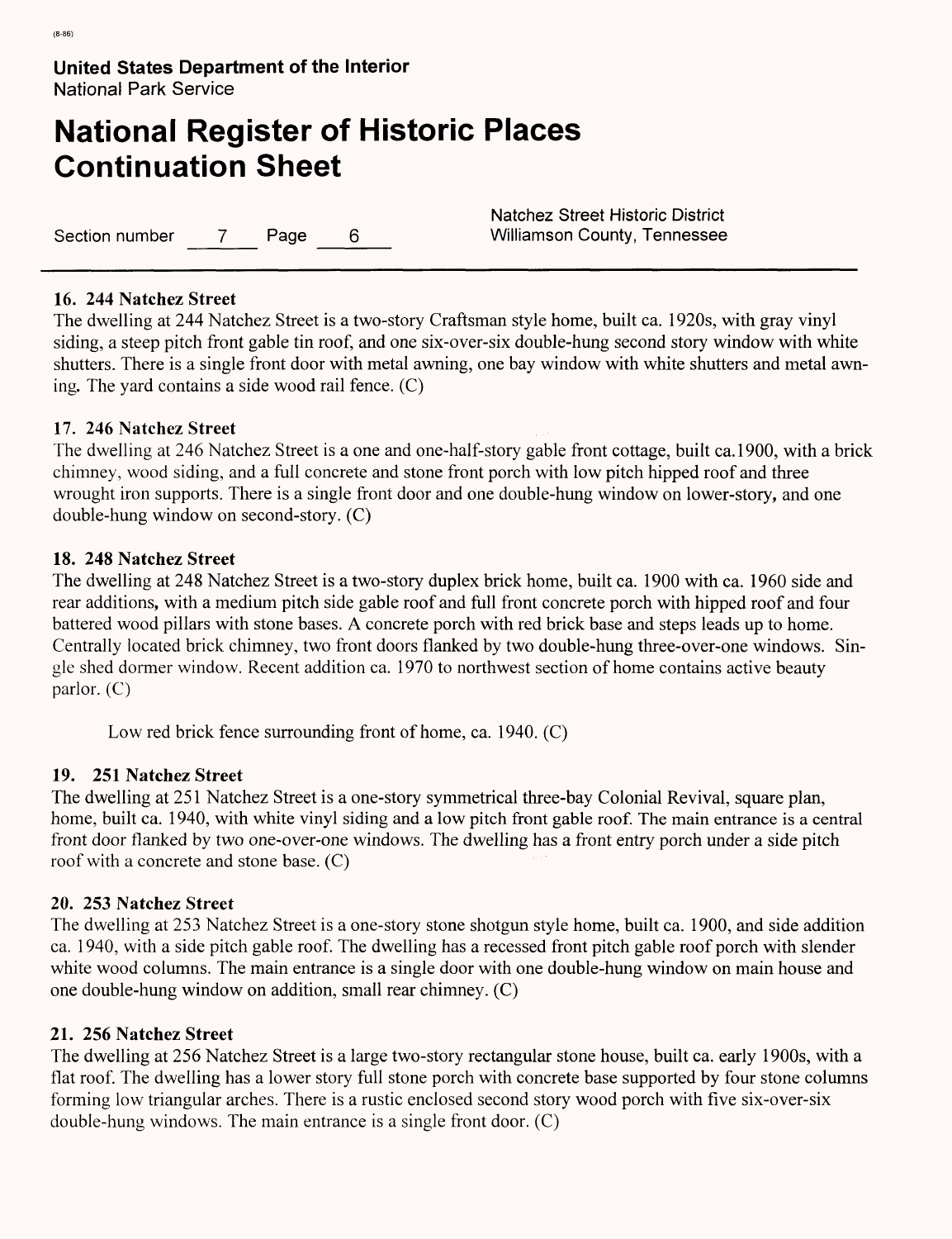# **National Register of Historic Places Continuation Sheet**

Section number 7 Page 7 Williamson County, Tennessee

Natchez Street Historic District

### 22. **263 Natchez Street**

The dwelling at 226 Natchez Street is a one and one-half story gable and wing house with three bays, built ca. 1900, with brick veneer and new windows added to the entire dwelling, ca. 1980. (NC, due to alterations)

# **23. 264 Natchez Street**

### **Merrill-Williams House**

The dwelling at 264 Natchez Street is a large white two-story cottage, 1881, with side gable roof and ca. 1900 addition, full shed roof porch and two interior brick chimneys. The porch has two central white wood fluted columns and two corner columns with three white square columns on battered red brick bases. The main entrance is a single front door with transom and sidelights flanked on either side by tripartite doublehung bay windows. Second-story windows are four double-hung windows with black shutters. The dwelling has a concrete front porch with stone base with three steps leading up to house. (C)

Low rough-cut stone wall with front walk entry pillars. (C)

Two-story gable, frame garage and apartment, ca. 1920. (C)

#### **24. 269 Natchez Street**

The dwelling at 269 Natchez Street is a one and one-half-story three-bay red brick bungalow, built ca. 1920, with a hipped roof front porch with exposed rafters and three white wood battered columns set on rough-cut stone bases. The main entrance is a single front door flanked by two double-hung windows with black shutters and wrought iron vertical bars. There are two second-story six-over-six double-hung windows with black shutters. (C)

Low rough-cut stone fence with small entry and corner pillars, ca. 1920. (C)

Front gable roof work shed, built ca. 1960. (NC, due to date of construction)

Metal side carport, built ca. 1980. (NC, due to date of construction)

# **25. 300 Natchez Street**

The dwelling at 300 Natchez Street is a Colonial Revival influenced one and one-half-story three-bay cottage built ca. 1940, with wood siding, steep pitch side gable roof with asphalt shingles, interior brick chimney, and two second-story gable dormer windows with six-over-six double-hung windows. The main entrance is a single front door flanked by two lower six-over-six double-hung windows. (C)

Curved low red brick fence along front of home, ca. 1940. (C)

Gable front wood garage with asphalt shingles, built ca. 1940. (C)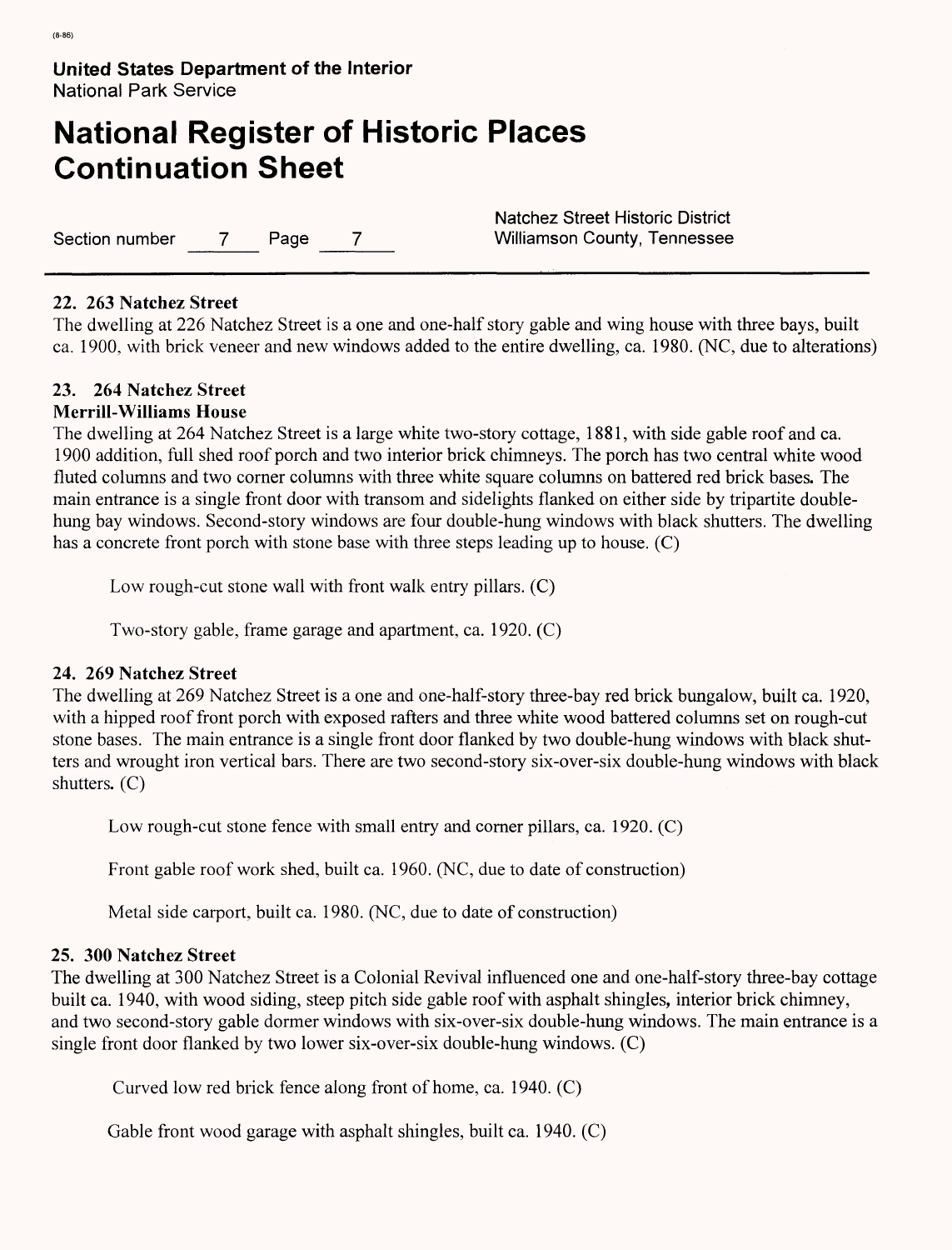# **National Register of Historic Places Continuation Sheet**

Section number 7 Page 8 Williamson County, Tennessee

Natchez Street Historic District

# **26. 301 Natchez Street**

The dwelling at 301 Natchez Street is a Colonial Revival style one and one-half-story cottage, built ca. 1940, with wood weatherboard siding, side gable roof, interior red brick chimney, and two second-story gable dormer windows with double-hung windows. The dwelling has cream-colored wood trim around windows and doors. The porch is made of concrete and rough-cut stone with shed roof and three wood columns. The main entrance is a single front door flanked by two double-hung windows. (C)

### **27. 304 Natchez Street**

The dwelling at 304 Natchez Street is a one and one-half-story hipped roof bungalow, built ca. 1920, with aluminum siding, central brick chimney, and a hipped dormer window with two single-paned windows. The dwelling has a recessed front porch with three battered white wood columns with cut stone bases. The main entrance is a single front door flanked by a double-hung window with white shutters. There is a wood wheelchair accessible ramp attached to front porch.

Frame gable front garage, built ca. 1920. (C)

# **28. 305 Natchez Street**

The dwelling at 305 Natchez Street is a one-story gable-front and wing house, built ca. 1910, with rustcolored wood weatherboard, interior brick chimney, and asphalt shingles. The dwelling has a pair of long double-hung windows in gable, and another pair of long double-hung windows in the wing next to the main entrance, which is a single multi-paned front door. The dwelling has a stone front porch foundation, with a ca. 1940 porch roof replacement and three wrought iron supports. Rear addition, ca. 1970. (C)

Low rough-cut stone wall with entry and corner low pillars surrounding home, ca. 1910. (C)

#### **29. 308 Natchez Street**

The dwelling at 230 Natchez Street is an irregular cut gray stone one and one-half-story cottage, built ca. 1930, with a side gable roof and interior brick chimney. The dwelling has a front gable dormer window with a pair of double-hung windows under a window awning. The dwelling has a front gable entry porch with two square wood columns. The main entrance is a single front door flanked by two double-hung windows. (C)

# **30. 310 Natchez Street**

Mobile home, built ca. 1980. (NC, due to date of construction)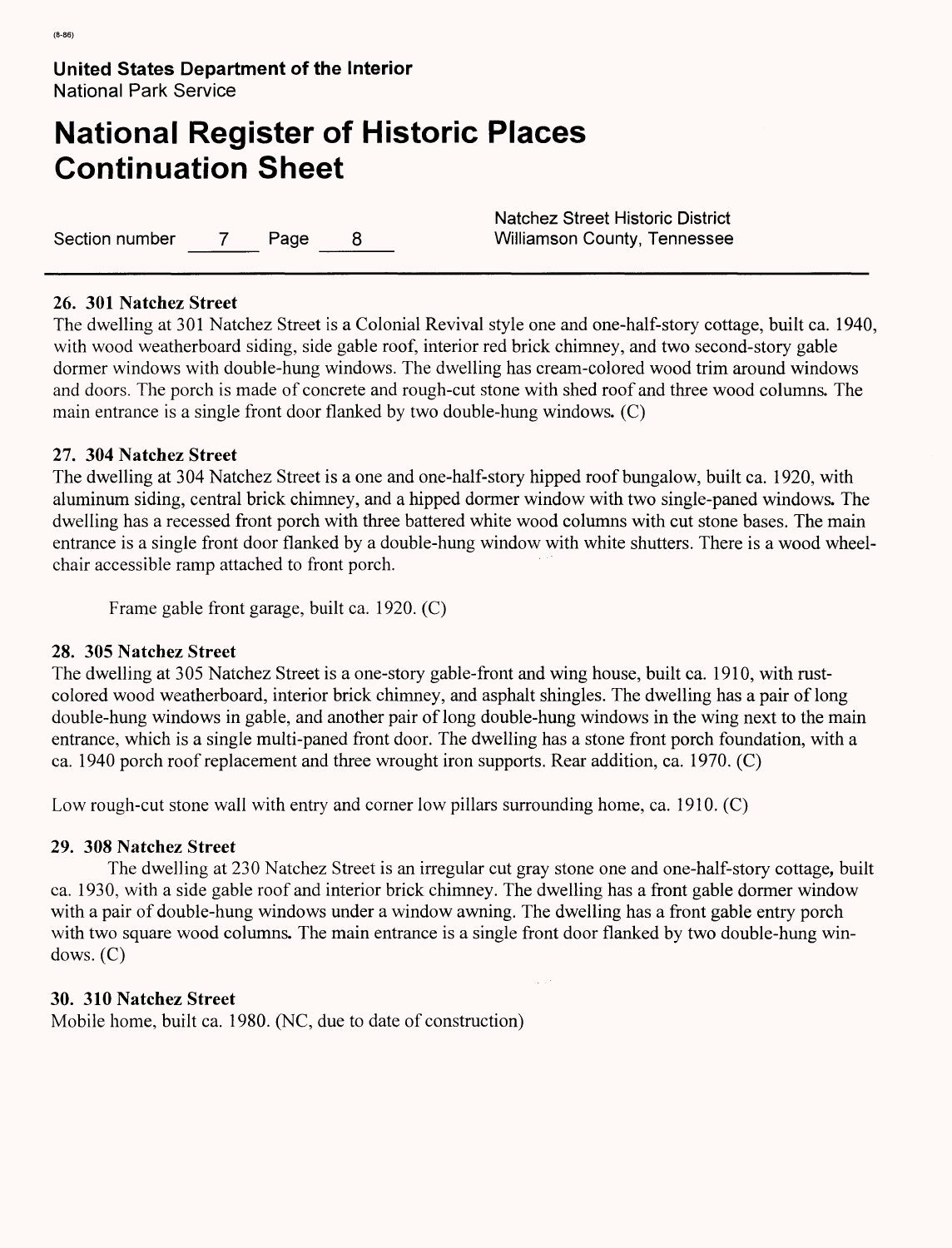# **National Register of Historic Places Continuation Sheet**

Section number 7 Page 9 Williamson County, Tennessee

Natchez Street Historic District

# **31. 312 Natchez Street**

The dwelling at 312 Natchez Street is a one and one-half-story bungalow, built ca. 1920, with metal siding, interior brick chimney, side gable roof, and pier foundation with tin cover. The dwelling has two gable dormer windows with four-over-four double-hung windows. The main entrance is a single front door with one double-hung window. There is a recessed full front porch with concrete block base and four square white wood columns. Rear addition, ca. 1960. (C)

# **32. 315 Natchez Street**

The dwelling at 315 Natchez Street is a cross gable one and one-half-story Craftsman style bungalow duplex, built ca. 1930, with interior brick chimney, tin roof, and wood weatherboard. The dwelling has a full front porch with front gable roof and three wrought iron supports. Each unit has single front door and one eightover-eight double-hung window. (C)

White wood picket fence surrounding front of home, ca. 1970. (NC, due to date of construction)

Frame gable-front garage, ca. 1970. (NC, due to date of construction)

# **33. 317 Natchez Street**

The dwelling at 317 Natchez Street is a one-story two-bay gable-front and wing cottage, built ca. 1900, with wood siding and asphalt shingles. The dwelling has rear additions ca. 1950 and 1970 and fagade addition, ca. 1970. (NC, due to alterations)

# **34. 318 Natchez Street**

The dwelling at 318 Natchez Street is a Craftsman style one and one-half-story bungalow, built ca. 1930, with a side gable roof with exposed rafters, asphalt shingles, two brick interior chimneys, and a shed dormer window with two single-paned windows. The main entrance is a multi-paned front door flanked by two pairs of six-over-six double-hung windows. The dwelling has a front porch with shed roof extension and three battered white wood columns with brick bases. (C)

Cement block fence surrounding front of home, built ca. 1950. (C)

Frame gable front garage, ca. 1930. (C)

# **35. 322 Natchez Street**

The dwelling at 322 Natchez Street is a gable front one and one-half-story bungalow, ca. 1920, with interior brick chimney. There is a pair of upper-story six-over-six double-hung windows and a hipped roof front porch with two battered white wood columns with red brick bases. (C)

Concrete block outbuilding, built ca. 1940. (C)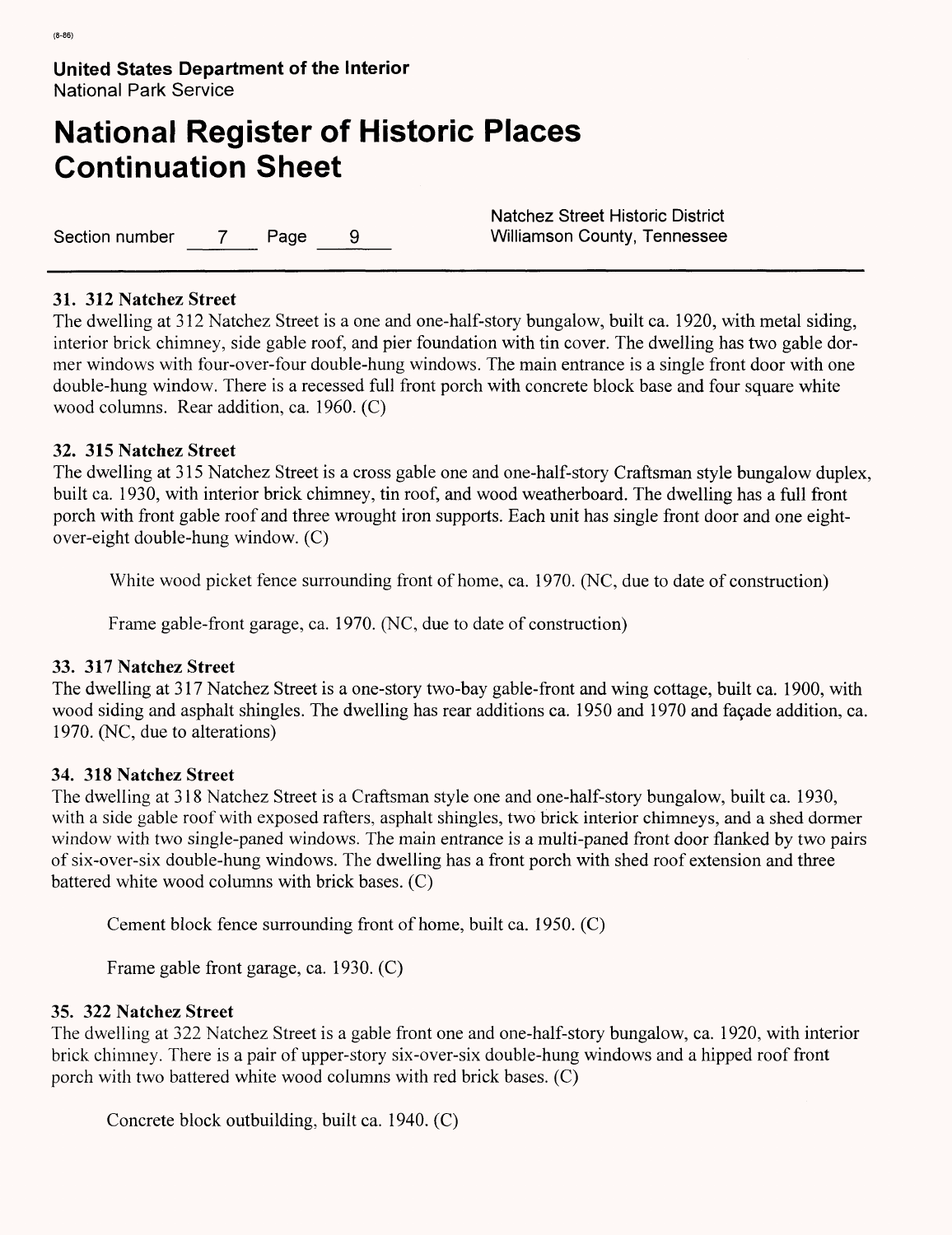# **National Register of Historic Places Continuation Sheet**

Section number 7 Page 10 Williamson County, Tennessee

Natchez Street Historic District

### **36. 332 Natchez Street**

The dwelling at 332 Natchez Street is a one-story front gable roof cottage, built ca. 1990, with front gable entry porch, vinyl siding, asphalt shingles, and concrete foundation. (NC, due to date of construction)

### **37. 334 Natchez Street**

(Vacant - Formerly Patton's Restaurant)

The building at 334 Natchez Street is a one-story front gable building, built ca. 1920, with asphalt shingles, vinyl siding, and covered front entry with enclosed side rooms. (C)

### **38. 336 Natchez Street**

The dwelling at 336 Natchez Street is a one-story bungalow, built ca. 1940, with side gable roof, interior brick chimney, and an entry porch with front gable roof and two white wood battered pillars with rough-cut stone bases. The main entrance is a single front door with ten-paned sidelights flanked by double six-overone double-hung windows. (C)

Side gable three-bay cottage, built ca. 1880, with tin roof and recessed front porch with four slender wood columns, two front doors, two six-over-six double-hung windows. (C)

#### **39. 338 Natchez Street**

The dwelling at 338 Natchez Street is a one and one-half-story duplex four-bay side gable bungalow built ca. 1920, with concrete foundation, completely sided in new wood weatherboard and paired dormer windows, ca. 1995. (NC, due to alterations and date of construction)

#### **40. 342 Natchez Street**

The dwelling at 342 Natchez Street is a one and one-half-story Craftsman style bungalow with a cross gable roof, built ca. 1930, with red brick on lower level and white wood weatherboard on upper gables. The dwelling has a hipped roof front porch with four white square wood piers with red brick bases of varying heights, and an upper-story double-hung window. The main entrance is a multi-paned front door flanked by two large picture windows added ca. 1960. (C)

Prefabricated barn-style shed, built ca. 1990. (NC, due to date of construction)

#### **41. 346 Natchez Street**

The dwelling at 346 Natchez Street is a Craftsman style single-story bungalow, built ca. 1920, with a front gable roof, interior brick chimney, and front stone façade with vinyl siding on remaining three sides. The dwelling has a front gable entry porch with two battered brown wood columns with brick bases. The main entrance is a single multi-paned front door with ten-paned sidelights flanked by a pair of triple three-over-one windows. There is a later rear shed addition with tin roof. (C)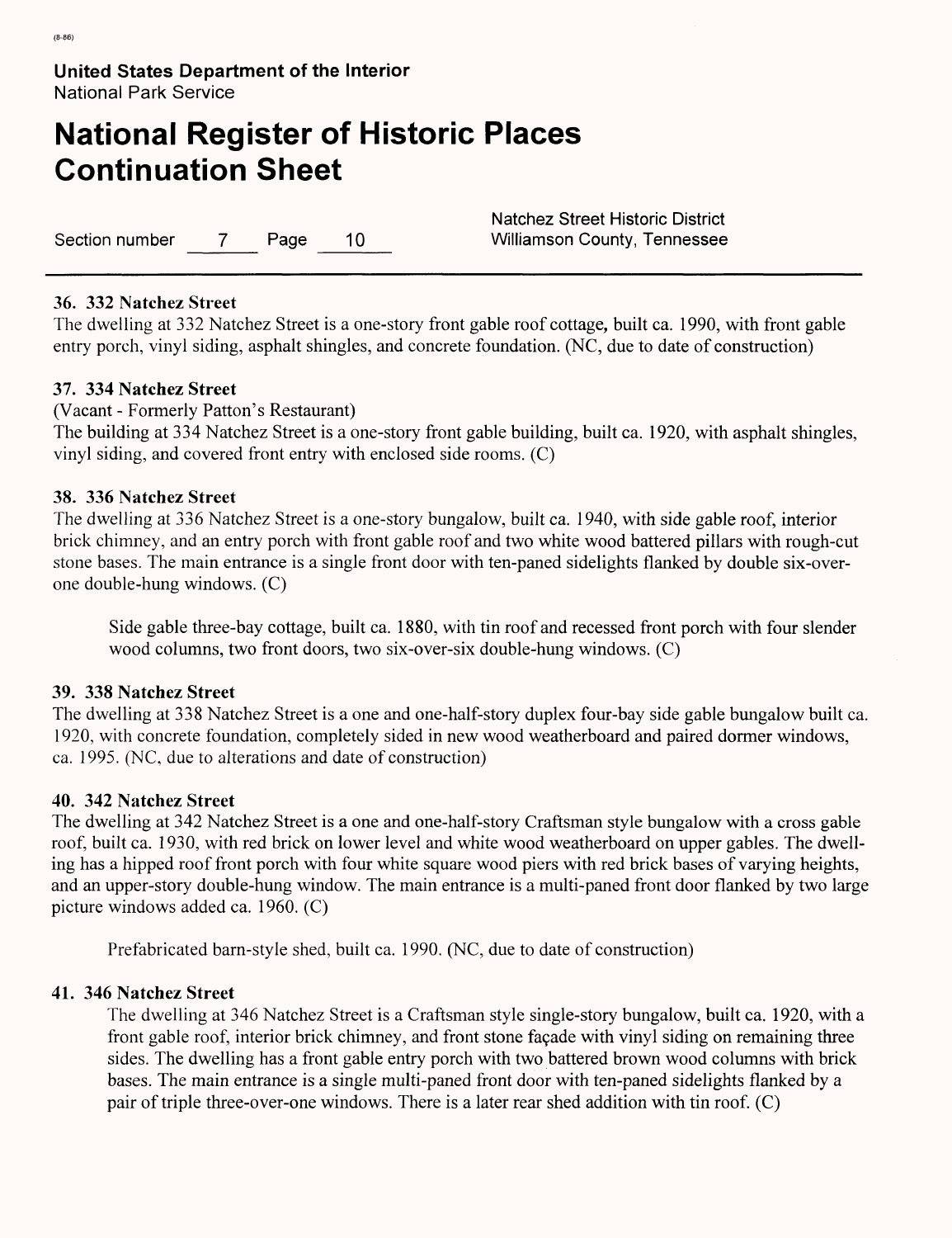# **National Register of Historic Places Continuation Sheet**

Section number 7 Page 11 Williamson County, Tennessee

Natchez Street Historic District

### **42. 348 Natchez Street**

Mobile home, built ca. 1980. (NC, due to date of construction)

### **43. 352 Natchez Street**

The dwelling at 352 Natchez Street is a cross gable one and one-half-story red brick bungalow, built ca. 1940, with a small upper-story double-hung window and exterior red brick chimney. The main entrance is a single front door, with two bay windows flanked by six-over-six double-hung windows. (C)

### **44. 355 Natchez Street**

### **Johnson-Ewing-Booker-McCullough House**

The dwelling at 355 Natchez Street is a gable-front and wing two-story home, built 1891, with interior chimney. Windows have white wood shutters with painted green trim, including an upper-story double-hung window, shed dormer with single pane window, and a pair of six-over-six double-hung windows on gable's lower-story. The main entrance is a single front door flanked by six-over-six double-hung windows. The dwelling has a recessed front porch with wrought iron supports on brick bases painted green. (C)

#### **45. 360 Natchez Street**

The dwelling at 360 Natchez Street is a one and one-half-story cottage with a cross gable roof, built ca. 1930, with exposed rafters and two interior brick chimneys. The dwelling has a gable dormer with a pair of threeover-one double-hung windows, two lower-story three-over-one double-hung windows, and single multipaned front door. The dwelling has a small recessed front entry porch with two wrought iron supports. (C)

Gable front white wood garage or shed, built ca. 1930. (C)

#### **46. 365 Natchez Street**

Mobile home, built ca. 1980. (NC, due to date of construction)

#### **47. 366 Natchez Street**

The dwelling at 366 Natchez Street is a one and one-half-story hipped roof bungalow, built ca 1920, with white wood siding, interior brick chimney, and a hipped roof dormer with pair of double-hung windows. The dwelling has a full recessed front porch with four battered wood columns with rough-cut stone bases. The main entrance is a single multi-paned front door flanked by two large double-hung windows. (C)

White wood picket fence surrounding front yard, ca. 1980. (NC, due to date of construction)

Gable front garage with metal roof, built ca. 1920. (C)

#### **48. 367 Natchez Street**

Mobile home, built ca 1980. (NC, due to date of construction)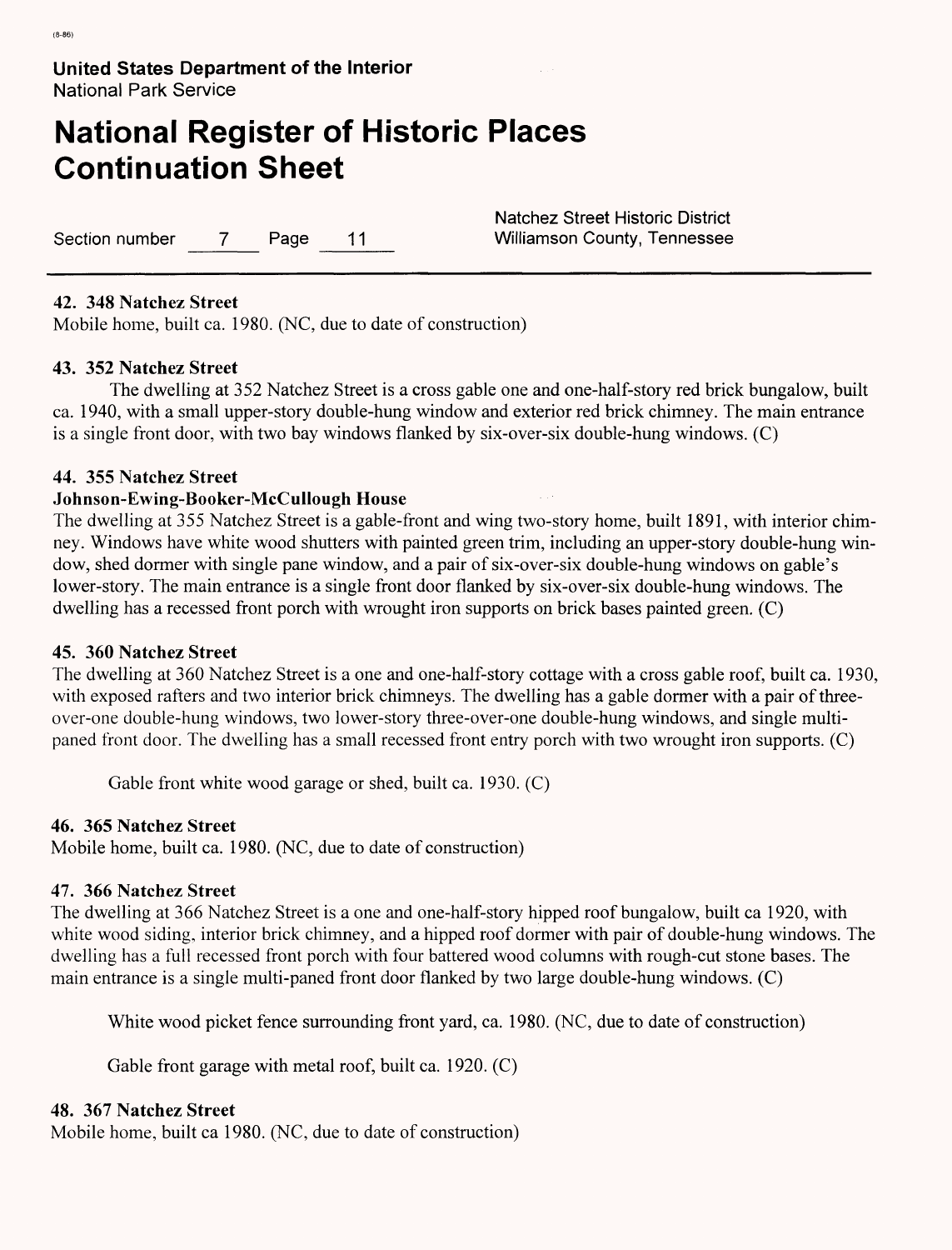# **National Register of Historic Places Continuation Sheet**

Section number 7 Page 12 Williamson County, Tennessee

Natchez Street Historic District

# **49. 370 Natchez Street**

The dwelling at 370 Natchez Street is a brick two-story, two-bay gable dwelling, built ca. 1880, lean-to addition on the rear of the home ca. 1960, and a limestone block foundation. (NC, due to date of alterations)

# **50. 377 Natchez Street**

# **Providence United Primitive Baptist Church**

The building at 377 Natchez Street is a one-story rectangular taupe brick building, built 1972, with a front gable roof, brick foundation, white wood weatherboard, and a small front gable roof covering the front door with wrought iron supports that have floral designs, and a double white wood central entrance. (NC, due to date of construction)

### **51. 382 Natchez Street**

### **Patton Brothers Funeral Home**

The building at 382 Natchez Street is a one-story red brick rectangular building, ca. 1980, with concrete foundation, front gable roof, white wood siding on front porch extending length of building, and four white wood columns. The building has two sets of double wood doors, which are flanked by a double-hung sixover-six window and two double-hung four-over-four windows, concrete steps leading up to entrance, side concrete parking lot. (NC, due to date of construction)

# 52. **402 Natchez Street**

The dwelling at 402 Natchez Street is a one and one-half-story bungalow, built ca. 1910, with concrete foundation, aluminum siding, with a pyramidal roof with upper-story front gable window, front red brick chimney, later rear addition with chimney made of different brick from side chimney and supports, and concrete foundation. The dwelling has a front gable porch covering half of home with battered white wood columns on red brick bases. The main entrance is a single door with sidelights flanked by a single side window. (C)

#### **53. 406 Natchez Street**

The dwelling at 406 Natchez Street is a ca. 1920 one-story multi-gable roof brick cottage with side gable roof, side brick chimney, and concrete front porch with wrought iron supports on stone base, The main entrance is a single front door flanked by paired six-over-six double-hung window. The dwelling has a rear section with hipped roof, central red brick chimney, and an iron railing around front of home. (C)

Symmetrical three-bay hipped roof stucco ranch house, built ca. 1960, central entrance flanked by one-over-one windows. (NC, due to date of construction)

 $\varphi$  ,  $\varphi$ 

# **54. 1106 Park Street**

# **Gentry House**

The dwelling at 1106 Park Street is a front gable one and one-half-story brick house, built ca. 1930. The dwelling has an area above porch roof covered in gray wood weatherboard, interior brick chimney, single front door, one double-hung window, double-hung bay window flanked by smaller double-hung windows.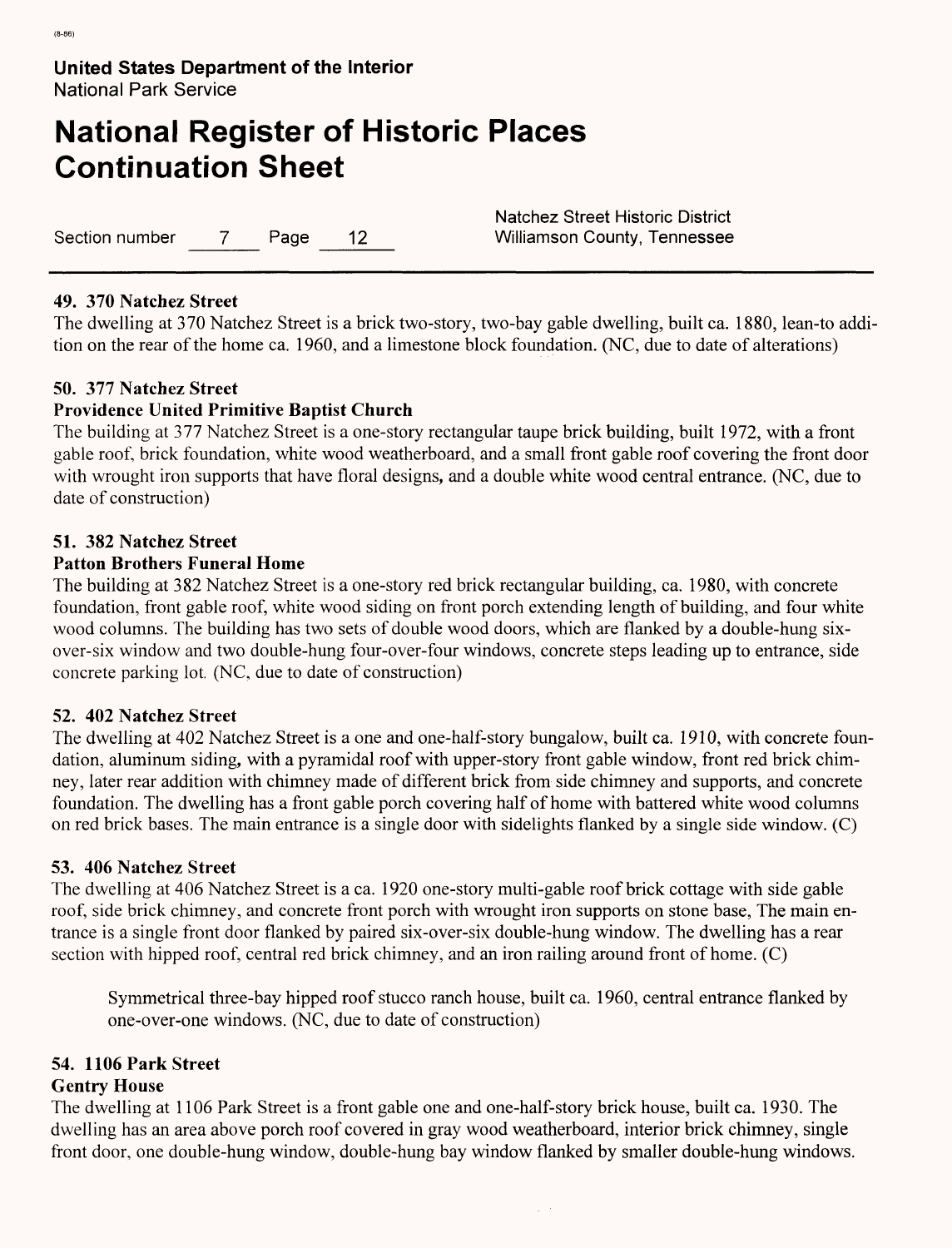# **National Register of Historic Places Continuation Sheet**

Section number 7 Page 13 Williamson County, Tennessee

Natchez Street Historic District

The dwelling has a hipped roof front porch with two wrought iron corner supports and two central gray brick columns, with three circular brick steps leading up to porch. (C)

Brick and concrete block fence surrounding house, two stone lions on entry pillars, ca. 1950. (C)

Concrete block gable end shed, built ca. 1950. (C)

# **Park Street Properties:**

# 55. **1108 Park Street**

The dwelling at 1108 Park Street is a one-story front gable frame duplex, built ca. 1930, with asphalt shingles, two interior brick chimneys, and wood siding. The dwelling has two six-over-one double-hung windows between two single front doors. The dwelling has a hipped roof front porch surrounded by white wood railing with three slender white wood columns. (C)

# **56. 1110 Park Street**

The dwelling at 1110 Park Street is a one-story front gable four-bay dwelling, ca. 1900, with asphalt shingles and two brick chimneys. The dwelling has a shed asphalt shingle two-bay addition made to north wall, ca. 1930, and rear addition made in ca. 1960. (C)

# 57. **1111 Park Street**

The dwelling at 1111 Park Street is a hipped roof one-story brick cottage, built ca. 1950, with a hipped roof front entry porch and wrought iron supports. The main entrance is a single front door with wrought iron screen, with one double-hung window with black shutters, next to one large bay window flanked by smaller double-hung windows and black shutters. (C)

#### **58. 1113 Park Street**

The dwelling at 1113 Park Street is a one-story front gable yellow brick bungalow, built ca. 1930, with white wood shingles above porch roof and interior brick chimney. The dwelling has a recessed concrete front porch with three wrought iron supports, and a single front door with wrought iron screen flanked by two doublehung six-over-six windows. (C)

# **59. 1114 Park Street**

The dwelling at 1114 Park Street is a single-story shotgun house, built ca. 1910, with interior brick chimney and wood shingles. The dwelling has a concrete front porch with three slender white wood columns. The main entrance is a single front door, next to a four-over-four double-hung window. There is a shed addition to north side. (C)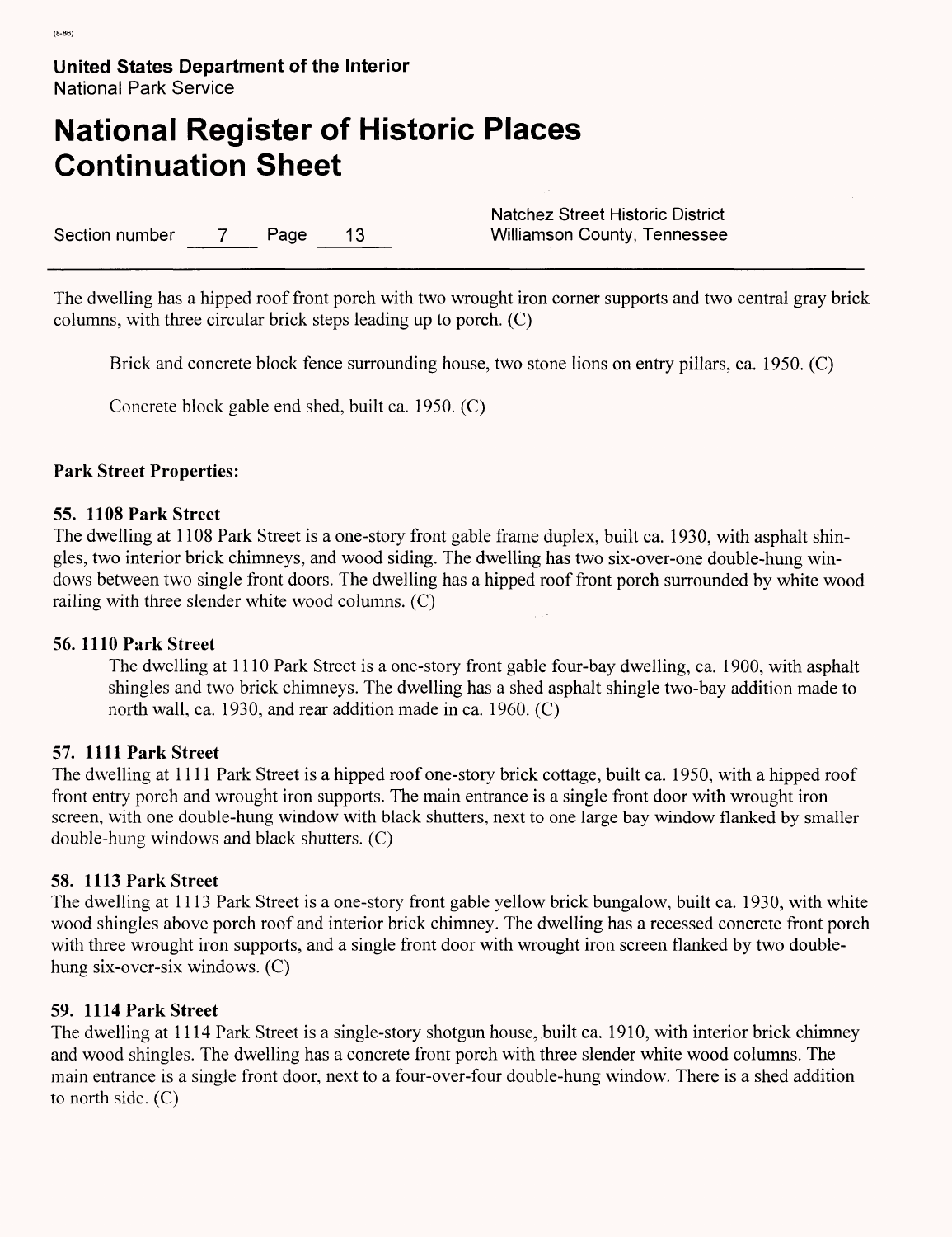# **National Register of Historic Places Continuation Sheet**

Section number 7 Page 14 Williamson County, Tennessee

Natchez Street Historic District

### **60. 1117 Park Street**

The dwelling at 1117 Park Street is a one-story front gable red brick bungalow, built ca. 1930, with white siding above porch roof and interior brick chimney. The dwelling has a front concrete recessed porch with three wrought iron supports and two double-hung windows with black shutters. The main entrance is a single front door with wrought iron screen. (C)

# **61. 1118 Park Street**

The dwelling at 1118 Park Street is a one and one-half-story hipped roof bungalow, built ca. 1910, with white wood shingles and a hipped dormer with two one-over-one windows. The dwelling has a recessed full front porch with concrete base and four white square wood columns. The main entrance is a single front door flanked by two double-hung windows. There is a ca. 1960 rear frame addition, with weatherboard siding and a concrete foundation. (C)

### **62. 1119 Park Street**

The dwelling at 1119 Park Street is a one-story gable asphalt shingle roof three-bay dwelling, built ca. 1980, with vinyl siding. (NC, due to date of construction)

# **63. 1120 Park Street**

The dwelling at 1120 Park Street is a one and one-half-story hipped roof bungalow, built ca. 1910, with an irregular stone fagade, a small pyramidal dormer vent, and interior brick chimney. The dwelling has an extended brick front porch with three battered wood columns on red brick bases. The main entrance is a single front door flanked by two four-over four double-hung windows. There is a privet hedge across front yard. (C)

Metal carport, built, ca. 1960. (NC, due to date of construction)

# **64. 1122 Park Street**

The dwelling at 1122 Park Street is a one and one-half-story shotgun house, built ca. 1900, with a front gable roof, interior chimney, and wood shingle siding. The dwelling has a front entry porch with two plain wood columns. The main entrance is a single front door, next to one three-over-one window, with a small upper story six-paned window. (C)

# **65. 1123 Park Street**

The dwelling at 1123 Park Street is a one-story front gable bungalow, built ca. 1920, with stucco siding and wood shingles above porch and interior brick chimney. The dwelling has a small concrete gable front entry porch with two white square wood columns on brick bases painted white. The main entrance is a single front door with decorative black wrought iron screen flanked by two double-paned bay windows with black shutters. Large rear addition, built ca. 1980. (C)

Gable front wood garage with asphalt shingles, built ca. 1980. (NC, due to date of construction)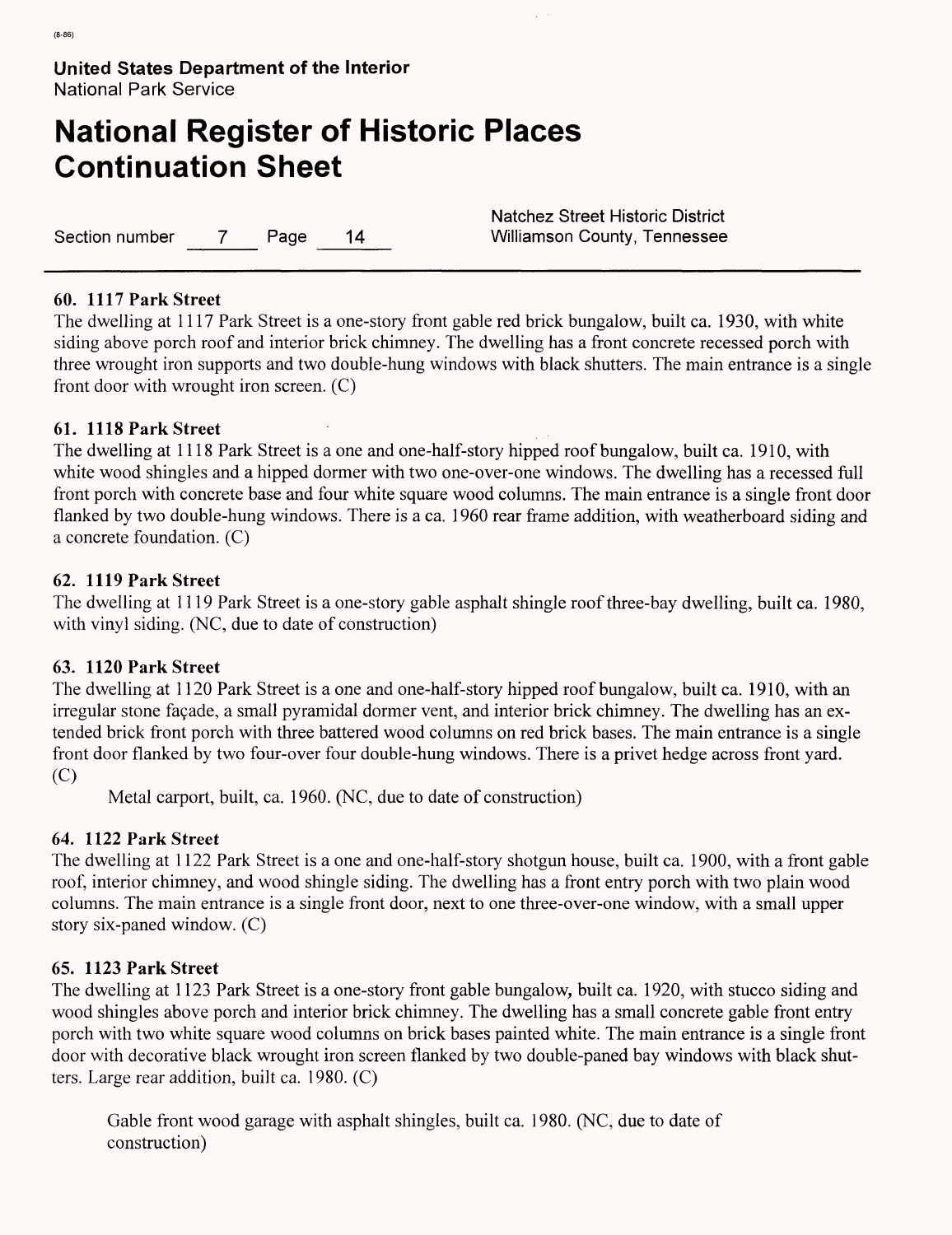# **National Register of Historic Places Continuation Sheet**

Section number 7 Page 15 Williamson County, Tennessee

Natchez Street Historic District

### **66. 1124 Park Street**

Mobile home, built ca. 1970. (NC, due to date of construction)

# **67. 1125 Park Street**

The dwelling at 1125 Park Street is a single story, four bay brick ranch style home, built ca. 1970, with a side gable roof, surrounded by a chain link fence. (NC, due to date of construction)

### **68. 1126 Park Street**

The dwelling at 1126 Park Street is a one and one-half story duplex, built ca. 1920, with a front gable roof and single interior brick chimney. The dwelling has a concrete recessed front porch with three wrought iron supports. The main entrance consists of two front doors flanked by four-over-four double-hung windows. (C)

### **69. 1127 Park Street**

The dwelling at 1127 Park Street is a one-story asphalt shingle gable front three-bay dwelling, with concrete foundation, built ca. 1985. (NC, due to date of construction)

# **70. 1128 Park Street**

#### **Fitzgerald House**

The dwelling at 1128 Park Street is a large two and one-half-story rooming house/hotel, built ca. 1920, with weatherboard siding, low pitch front gable roof with asphalt shingles, and two interior red brick chimneys. The dwelling has a concrete front porch with tin roof and two plain wood columns. The dwelling has a small upper-story decorative beveled glass window and three second-story six-over-six double-hung windows. The main entrance consists of two entry doors flanked by four-over-four double-hung windows. There is a wood plank fence around front of property, chain link fence on side. (C)

# **71. 1129 Park Street**

The dwelling at 1129 Park Street is a one-story cottage, built ca. 1940, with a side gable roof, interior brick chimney, and wood shingle siding with red painted trim. The dwelling has a front gable roof entry porch with four wrought iron supports. The main entrance is a single front door flanked by two double-hung bay windows. A front privet hedges surrounds the home. (C)

# **72. 1130 Park Street**

The dwelling at 1130 Park Street is a, ca. 1950, one-story shotgun style house with a low pitch front gable tin roof, white wood shingle siding, and a north wing extension, ca. 1950. The dwelling has a recessed front porch with two plain square wood columns. The main entrance is a single front door next to one double-hung window. (C)

# 73. **1133 Park Street**

The dwelling at 1133 Park Street is a one-story front-gable and wing cottage, built ca. 1920, with interior brick chimney and wood siding with dark brown trim. The dwelling has a concrete front porch with shed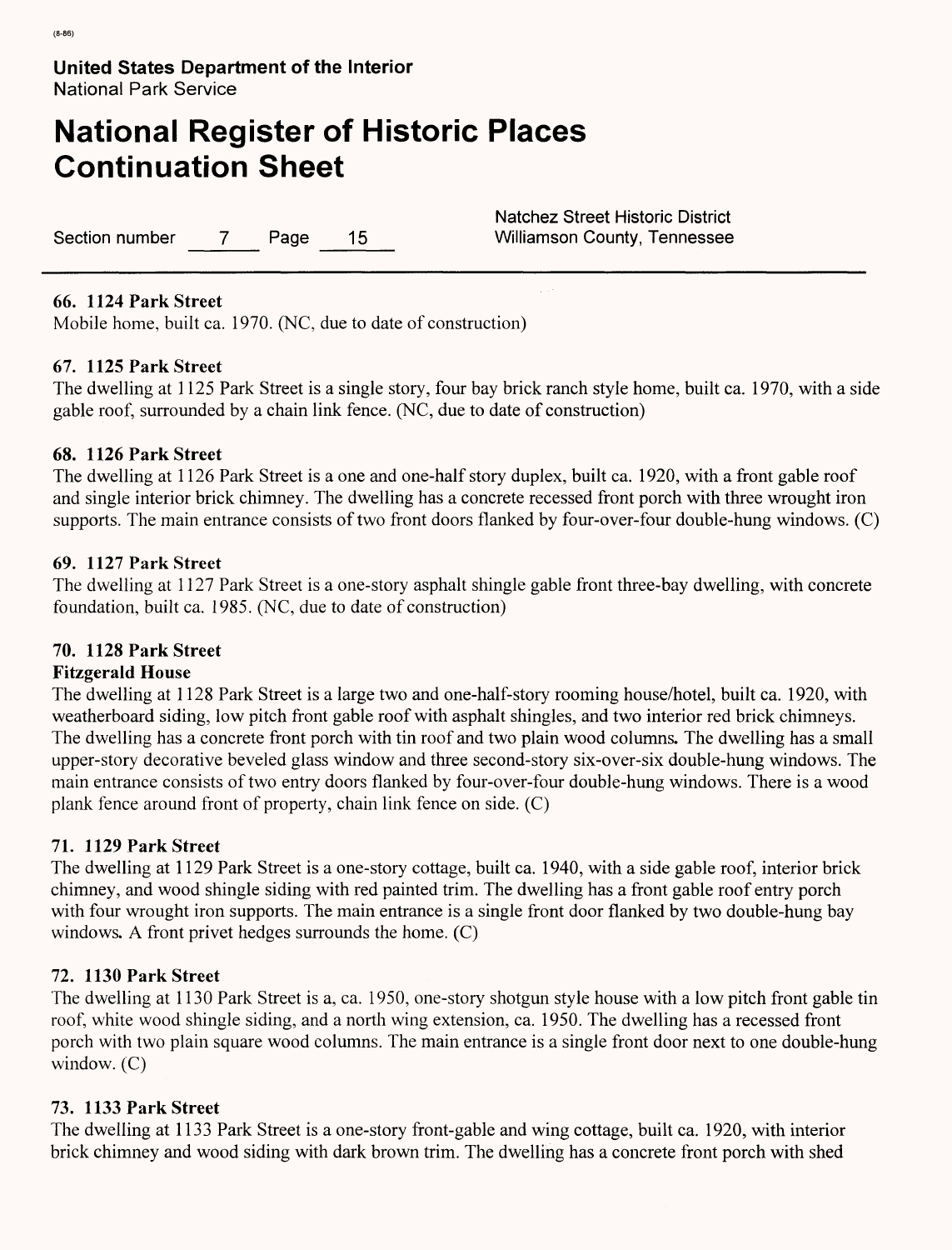# **National Register of Historic Places Continuation Sheet**

Section number 7 Page 16

Natchez Street Historic District<br>Williamson County, Tennessee

roof and three large square wood columns. The main entrance has two front doors flanked by two six-oversix double-hung windows with brown shutters. (C)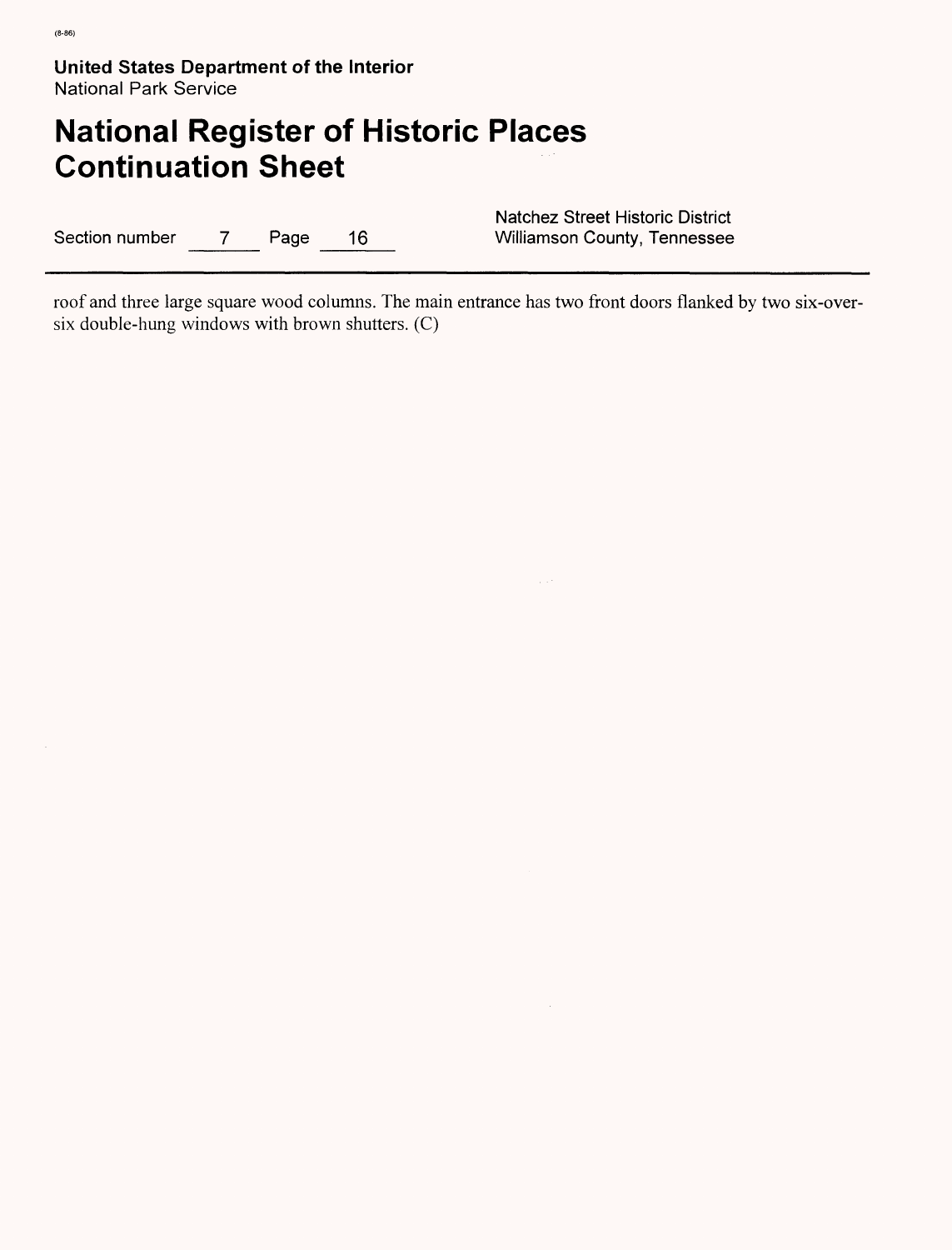# **National Register of Historic Places Continuation Sheet**

Section number 8 Page 17 Williamson County, Tennessee

Natchez Street Historic District

# **VIII. Statement of Significance:**

The Natchez Street district is eligible for listing in the National Register under Criterion "A" for its association with the settlement and community development patterns of African-Americans in the Williamson County area. The district reflects the period from Reconstruction through the Civil Rights movement and integration, which were significant to the local history of Franklin, Tennessee and Williamson County, Tennessee. The district is a collection of sixty-one, primarily residential, contributing buildings. Construction dates begin in 1881 and continued well into the twentieth-century. The buildings represent a variety of bungalow, shotgun and ranch styles and are mostly comprised of churches and single and multiple family dwellings. The neighborhood's historic geographic area included the areas bounded by Ninth Avenue S. to the north, Columbia Avenue to the east, Granbury Street to the south, and Natchez and Park Streets to the west.

# Part I: The Natchez Street Neighborhood is Established – 1871-1899

The Natchez Street neighborhood is an integral part of the story of Franklin's growth and expansion in both the black and white communities. Comprised of a continuously evolving mixture of homes, businesses, churches, schools, and meeting halls, the Natchez Street district exemplifies the evolution of a southern African-American neighborhood established after Reconstruction. Local historian Rick Warwick describes this area as "the economic and social center of Franklin's African-American community,"2 and it continues to hold distinction as a cultural and community center today.

The years between 1871-1899 comprised a period of establishment for the African-American Natchez Street neighborhood. After Emancipation, former slaves with names connected to some of Franklin's most prominent land and slave owners began to purchase property and settle along this street located just outside the town limits. The Williamson County Tax Records of 1871 list a number of black landowners in the 9<sup>th</sup> District, which encompassed the Natchez Street neighborhood. Henry Ewing, John Merrill, George and Andrew Patton, Oscar Southall, Ned Bennett, Alex Crutcher, George W. Johnson, Henry Morton, Billy Miller, and Lewis North are among the names listed as owning lots in "Natchez" in the 1871 records.<sup>3</sup> These surnames are ones that occur throughout the evolution of the Natchez Street neighborhood. Unfortunately, the census records for Williamson County for the years 1865-1870 have been lost, but local lore places residents living in this area during and immediately after the Civil War.

Living in a small town (approximately three thousand) rather than on a farm or plantation offered freedmen an opportunity to learn several trades that led to a variety of occupations held by early residents after the Civil War. The 1870 Census lists Henry Ewing's trade as a carpenter, Oscar Southall as a painter, and George and John Patton as chair makers.<sup>4</sup> Prosperous merchant Allen Nevils Crutcher (A.N.C.) Williams lived at 264 Natchez Street, and is the area's most renowned and well-known early resident. Williams owned and operated the first African-American business on 4<sup>th</sup> and Main Street. The building is still extant, but no longer owned by the Williams family.<sup>5</sup>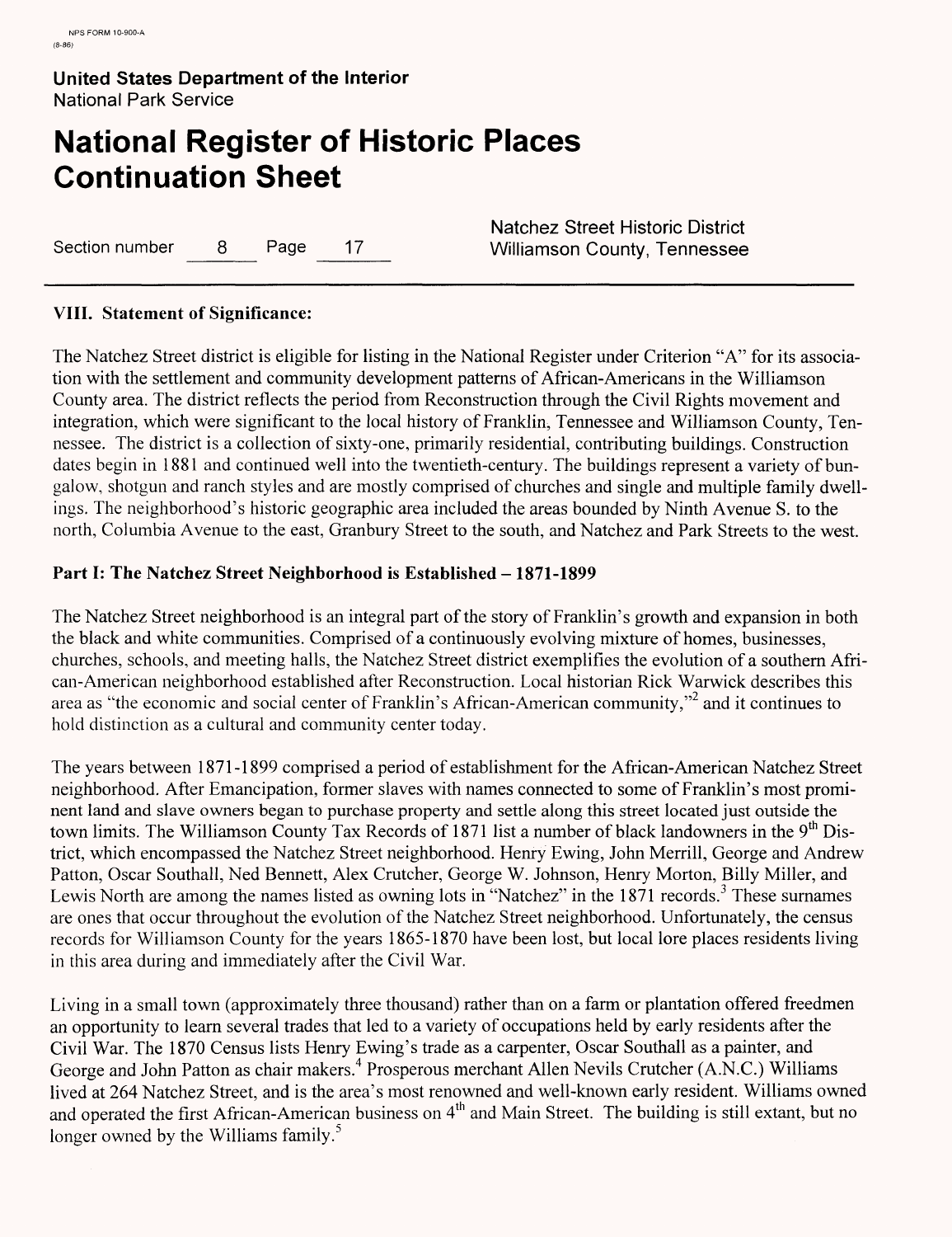# **National Register of Historic Places Continuation Sheet**

Section number 8 Page 18 Williamson County, Tennessee

Natchez Street Historic District

A.N.C. Williams was born into slavery in Williamson County in 1844, and was freed before the end of the Civil War. He resided within the Natchez Street district at 264 Natchez Street. He was the first free black merchant to conduct business on Franklin's main square, successfully owning and managing stores in Franklin for sixty-three years. He began operating his first store on the public square in 1863, although the original location was destroyed during the battle of Franklin in 1864. His business occupied several locations before he finally purchased a building on upper Main Street on Franklin's downtown square (NR Franklin Historic District 10/05/1972). Both black and white customers openly frequented A.N.C. Williams' store, which was unusual for this time, and signified his elevated standing in the Franklin community as well as the Natchez Street district.<sup>6</sup> He is listed on the Pioneer Families of Williamson County, and is buried in Toussaint L'Overture County Cemetery, Franklin's historic African-American cemetery (NR 12/13/1995).<sup>7</sup> A.N.C. Williams is significant for his contribution as a free black entrepreneur and businessman who assisted in the development of Franklin's post-Civil War downtown merchant base, as well as paving the way for additional African-American businesses to participate in Franklin's expanding economy.

A number of extant homes in the district have ties to these prominent African-American citizens in the Franklin community. In 1881, Moses Merrill built a large two-story residence at 264 Natchez Street. It appears that Moses Merrill was a former slave whose owner either gave or sold him the land on Natchez Street. Upon becoming aged and unable to maintain the residence, he sold it to the A.N.C. Williams family in 1892. The Merrill-Williams House remains intact in its original structure.

During the late 1800s and early 1900s, portions of Columbia Avenue running parallel to Natchez Street and providing the east boundary of the district, developed as the neighborhood's traditionally upper-class area for African Americans with Natchez Street being primarily a middle-class neighborhood. Oscar Southall, John Merrill, and Robert Murdic, built dwellings along this stretch of Columbia, although these structures have since been removed as Columbia Avenue has been commercially developed.<sup>9</sup>

Religious institutions have traditionally played a significant role in African-American communities. After the Civil War, blacks began organizing their own churches to provide their communities with a strong spiritual foundation. During the early decades of the district's formation, several congregations were formed, which are still in existence today. These long-standing churches in the Natchez Street neighborhood provided and continue to provide a spiritual and social foundation for the community. Local residents still refer to the community as "Baptist Neck" because of Natchez Street's extension between these vital churches. Shorter Chapel African Methodist Episcopal (A.M.E.) Church, whose congregation was organized in 1873 under the Franklin A.M.E. Church, stands on the corner of Natchez and West Fowlkes Streets, where it has stood since 1925. Providence United Primitive Baptist Church stands at the corner of Natchez and Granbury Streets. In 1883, Atha Thomas sold the land for this church to Wallis Bradley, Randal Brown, Harrison Scruggs, Jack Wilburn and Aaron Blakely. Although outside of the nominated boundaries, due to the impact of a federally funded public housing project in the late 1950s (see below), the First Missionary Baptist Church's congregation, also residing on land sold by Atha Thomas, is at the north end of Natchez Street. This church, established in 1871, was the site of the Colored Missionary Baptist Association meeting in 1901, when a group of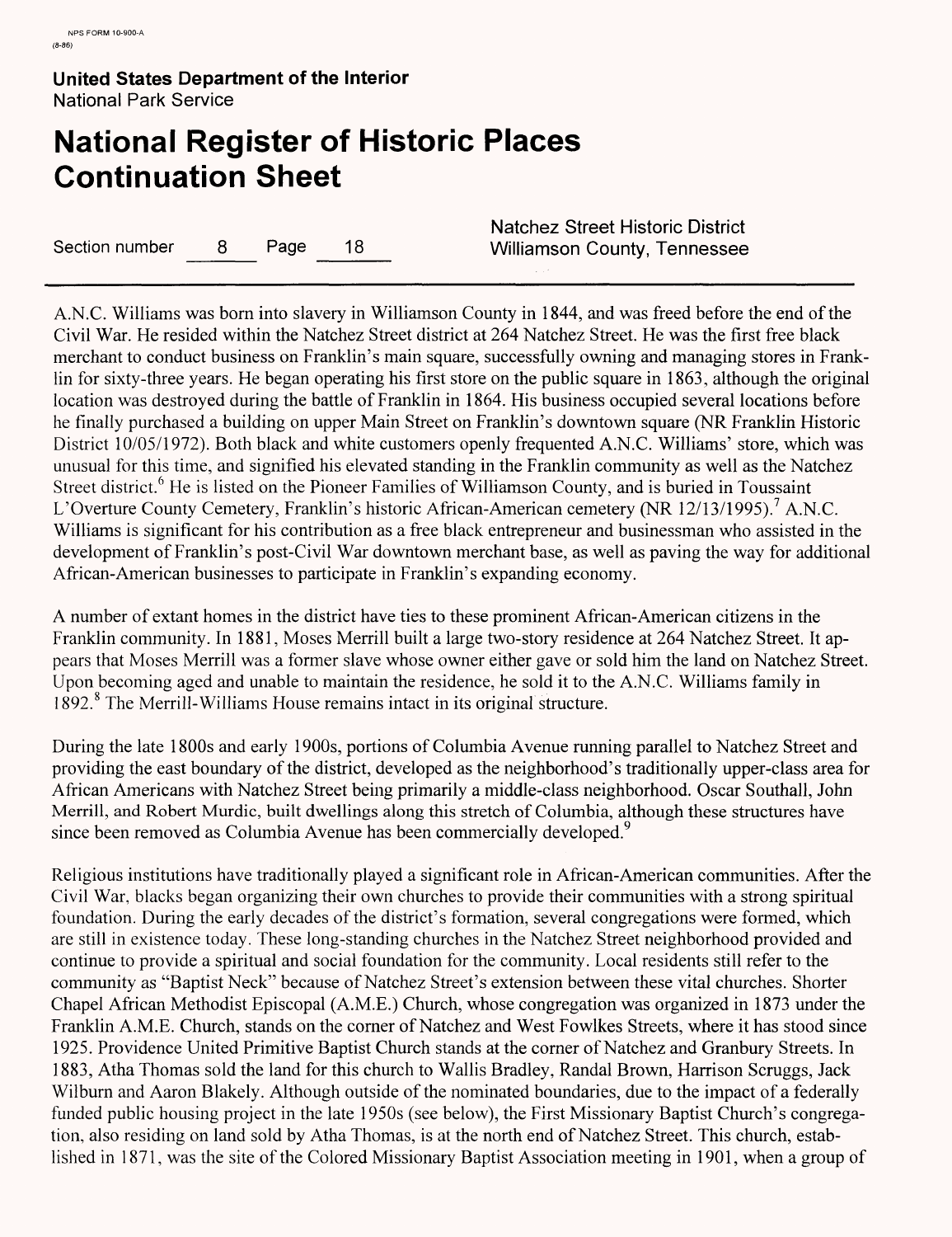# **National Register of Historic Places Continuation Sheet**

Section number 8 Page 19 Williamson County, Tennessee

Natchez Street Historic District

three to four thousand African-Americans gathered for this meeting. This was unusual in a town whose population was only three thousand.<sup>10</sup>

The neighborhood's rich African-American educational history began during this early period. In 1888, the 9<sup>th</sup> District School Committee purchased the lot on Natchez Street that would house the neighborhood school until integration of Franklin's schools caused it to finally close its doors in  $1967$ .<sup>11</sup> The original school built on Natchez Street in 1888 was initially called the Claiborne Institute. Few formal records about The Claiborne Institute's history have survived, although it is known the building burned in 1907. Local residents Mrs. Johnnie Winstead, Will Kelton, and Alice Hughes Patton, were told that it was named for African American Willis Claiborne, who donated the land for the school and acted as its first principal. Willis Claiborne's grandniece was told by her mother that his wife, Mrs. Patience Claiborne, donated the land.<sup>12</sup>

### **Part II: Solidification of the Neighborhood: 1900-1952**

The Natchez Street Historic District solidified its status as one of Franklin's most prominent, as well as economically and socially diverse, African-American neighborhoods during the period between 1900 through 1952. During the first half of the twentieth century, Franklin, like most Southern towns, was strictly regulated by Jim Crow laws and customs. The Natchez Street neighborhood represents the conspicuous racial divide between African-American neighborhoods and their white counterparts. West Main Street, running parallel to Natchez Street, is one street over but might as well be a world away. It is dominated by large, elaborate homes on sizeable lots, and remains remarkably well preserved. In contrast, the Natchez Street neighborhood grew up as many African-American neighborhoods in the South did, making the best of their small, segregated area and creating an enclave of ethnic solidarity and neighborhood support. Within this district, African Americans in Franklin during the first half of the twentieth century continued to acquire property, raise families, attain professional and gainful employment, and maintain a self-sufficient neighborhood with a distinct cultural heritage.

During this period the Natchez Street Historic District also demonstrated issues of class and economic status within the African-American community itself in the Jim Crow South. Because areas were so highly segregated before the changes brought by the Civil Rights movement and integration, African Americans were severely limited in their residential neighborhood choices. As a result, this district demonstrates the manner in which African Americans of all economic levels were forced to live in immediate proximity to one another, regardless of income or profession. The district provided a varied combination of industry, residential and professional dwellings, with an equally diverse representation of economic classes and professions.

During this time, the neighborhood housed a number of industries that contributed greatly to both the neighborhood's and to Franklin's economic development. Before the completion of Interstate 65, Franklin was a primarily rural area that depended heavily on agriculture and its few industries, despite its relatively close proximity to Nashville. The Natchez Street neighborhood was home to a number of industries during the last century, although the actual buildings no longer stand. The few industries in the district generated vital income for the town as a whole, and provided critical employment for many neighborhood residents.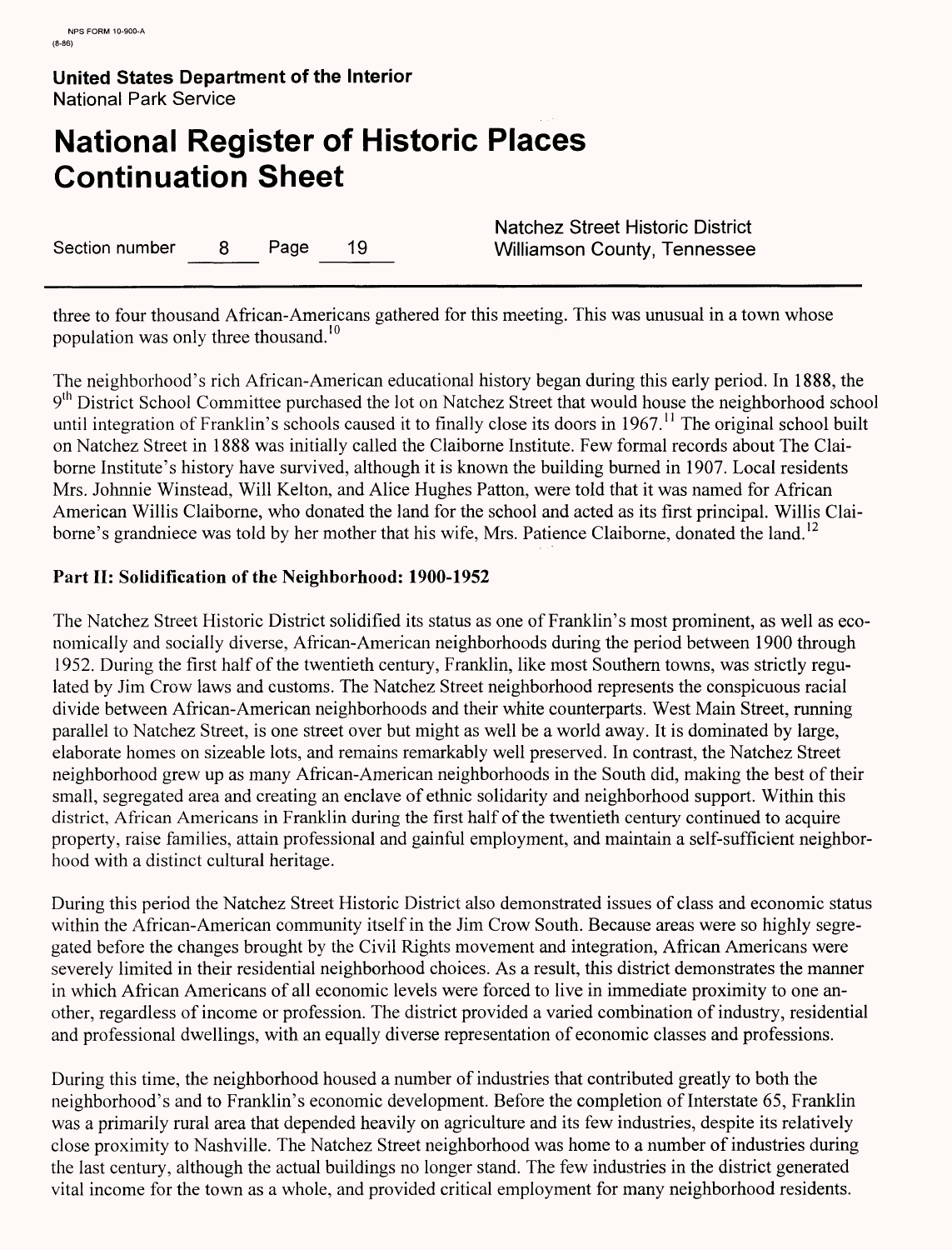# **National Register of Historic Places Continuation Sheet**

Section number 8 Page 20 Williamson County, Tennessee

Natchez Street Historic District

The area provided a unique locale for both black and white owned businesses. The 1928 Sanborn Fire Insurance maps for Franklin locate the American Syrup and Preserves Company on Natchez Street near Spring Street and West Main. Southall Brothers Lumber, Planing, and Woodworking Mill was located on the corner of Natchez and Granbury Streets. Owned and operated by W.A. Southall, the mill began operation in 1902.<sup>13</sup> J.W. Beasley Planing, Sawing, and Lumber Mill was also located within the district's boundary, facing Strahl Street and is no longer extant. This industrial complex is particularly significant in the fact that its owner built shotgun houses to house the mill workers along Carter and Strahl streets, which border the district. Nicknamed "Beasley Town," and no longer extant, these homes provided a place to live for lumber mill workers and their families. Encompassing three acres, the area contained thirty-six houses built by Mr. Beasley from lumber sawed at the mill, each of which had a small garden plot. Mr. Beasley collected the rent for these homes each week, and every family was expected to have the rent ready at the appointed time when he made his rounds to collect.<sup>14</sup> Both mills were still in existence on the 1940 Sanborn fire insurance update.

Although the lumber mills were important, tobacco remained the largest cash crop in Williamson County during the early part of the twentieth century. Every fall, millions of pounds of tobacco came through town, earning local farmers record payments.<sup>15</sup> Jewell's Tobacco Warehouse stood on Spring Street. This facility previously housed the American Syrup and Preserving Company, a cannery that went out of business in the 1930s; due to a lack of sufficient produce, the company discontinued operations. It was subsequently turned into Jewell's Tobacco Warehouse and Floor.<sup>16</sup> After Urban Renewal in the 1950s and closing of the high school in 1967, the neighborhood became primarily residential. Industry that previously existed within its boundaries was instrumental both in the development of the neighborhood and in the development of Franklin's economy.

In addition to the lumber mills, the tobacco floor, and the cannery owned by Franklin's white residents, many black neighborhood residents owned and operated successful neighborhood businesses. Funeral homes provided a vital service as well as a profession in the district. Rev. T.J. Patton started the district's most wellknown and enduring funeral home in the early part of the twentieth century. The Franklin 1933 Directory contains an advertisement for Patton Brothers Funeral Home, which promoted "25 Years of Good Service."<sup>17</sup> The Patton Funeral Home is still operating at 382 Natchez Street today. Although the present structure was rebuilt in 1987, the Patton Brothers Funeral Home remains the oldest and largest black owned and operated funeral service in Williamson County, and has remained in the family since its inception in 1903. <sup>18</sup>

Less prominent but equally important to the neighborhood's development and atmosphere were the existence of smaller shops and operations operated by neighborhood residents. The 1928 Sanborn map also indicates a woodworking and carpenter shop located in the center of the area bordered by Natchez, Granbury, and Strahl Streets. The Fitzgerald House, located at 1128 Park Street, is a large wood frame early boarding house for African Americans in Franklin. It is significant as one of the neighborhood's few remaining business-related structures. According to lifelong Park Street resident Mac Gentry, Fats Domino stayed at the Fitzgerald House when he played in the area.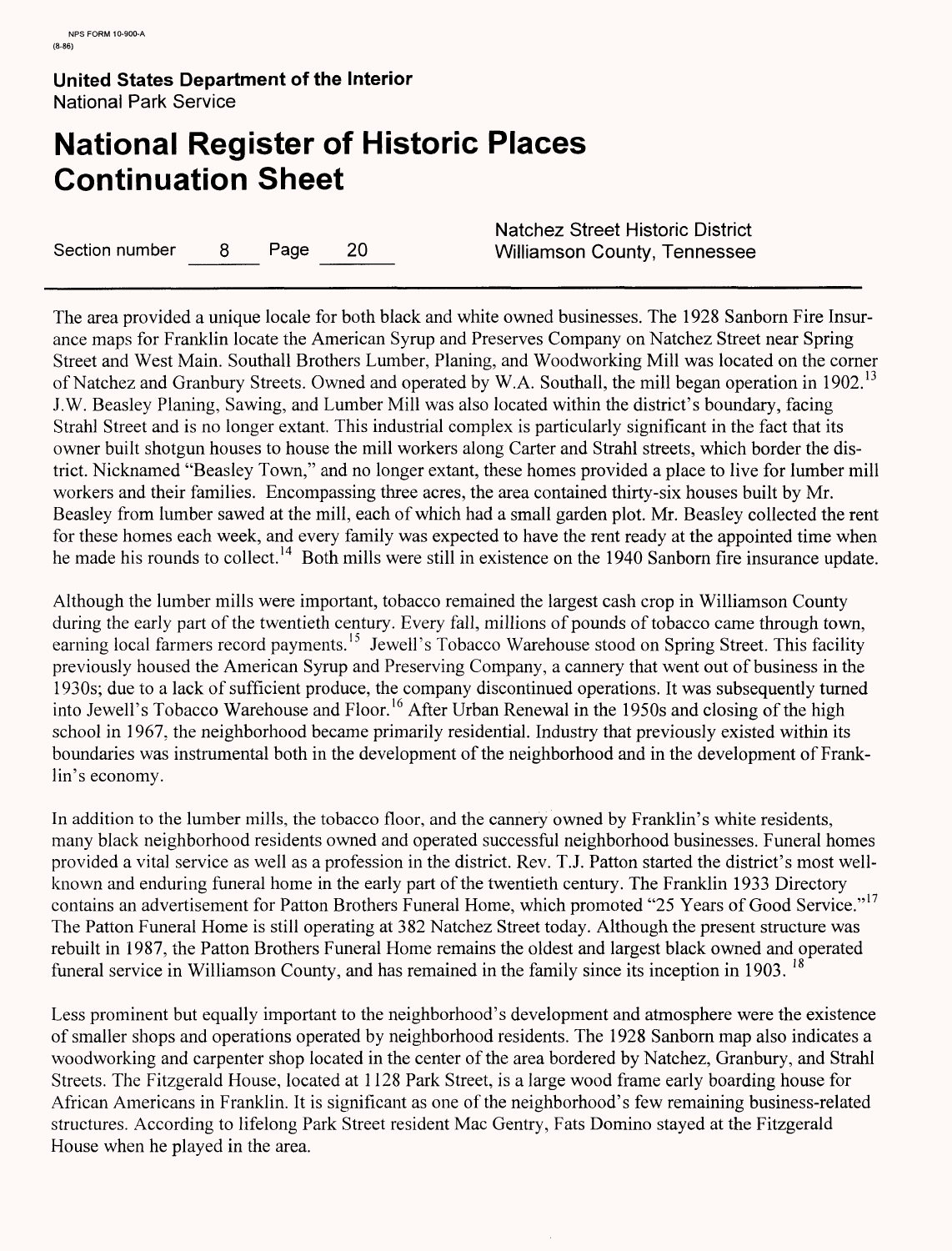# **National Register of Historic Places Continuation Sheet**

Section number 8 Page 21 Williamson County, Tennessee

Natchez Street Historic District

A number of Natchez Street district residents received advanced formal education and achieved positions of prestige and status. The neighborhood was fortunate to have several physicians living in the district that were deeply committed to the well being of its residents. Prominent African-American physicians that lived and practiced in this area include Dr. C.C. Johnson, Dr. J.W. Hudson, and dentist Dr. McCoy, whose home still stands at 230 Natchez Street. An article in the 1985 *Franklin Review Appeal* states that Dr. Johnson converted his Columbia Avenue home, which was torn down in the 1960s, into a hospital for blacks when Franklin's hospital would not keep mothers of newborns overnight.<sup>19</sup> Dr. Johnson, originally from Iowa, attended Meharry Medical College and graduated in 1917. He settled in the area with his wife to launch a practice after realizing the extensive needs of the Natchez community. Dr. Hudson, an Arkansas native, also came to Nashville to attend Meharry Medical College, graduating in 1921. He married Franklin resident Julia Otey, and settled on Natchez Street. Both doctors were also active members of Shorter Chapel A.M.E. Dr. Hudson acted as the football team's physician for the Franklin Training School prior to his death in 1949.<sup>20</sup> The district was also home to many of the school's teachers and principals during this time.

The history of this neighborhood includes more than the more prominent and professional citizens that have lived in it. The variety of working-class positions that residents in this area held tells another aspect of this area's story - the often neglected side of the history of ordinary, hard-working citizens that endured and overcame Jim Crow and segregation to provide a solid living for their families. Citizens of the Natchez Street neighborhood were instrumental in literally building portions of Franklin through manual labor, including building, well digging, brick-laying, and stonework.21 In addition to local industries, residents of the Natchez Street neighborhood found employment in other areas. The 1933 Franklin Directory lists several occupations for Natchez Street residents, including ministers, stone workers, grocery store owners, house servants, laborers, teachers, carpenters, plumbers, tinners, drivers, undertakers, barbers, and janitors.<sup>22</sup> Natchez Street resident Albert Blakely was a stonemason in the area during the 1930s and 1940s. <sup>23</sup> Patton's Restaurant, whose original building still stands at 334 Natchez Street, served meals to the area during the 1920s, 30s and 40s.<sup>24</sup> Local grocery stores, including stores owned by neighborhood residents Pokey Morton, George Kinnard, and the Gentry family, allowed residents to purchase groceries and other household items without leaving the neighborhood. The segregated neighborhood was quite self-sufficient, providing its residents with services that could not usually be obtained in the restricted white areas of Franklin.

In 1925, the Shorter Chapel A.M.E. Church was built at the corner of Natchez Street and West Fowlkes, where it still stands today with an active congregation. The church remained a vital spiritual and social organization in the Natchez Street neighborhood. In addition to church membership, social clubs and organizations within this African-American community were an important aspect of daily life. The policies of segregation often denied greater educational and professional opportunities to the neighborhood residents, and these groups offered a means to gather, learn and support each other. Various groups, including the Canary Arts Club, the Forget-Me-Not Arts Club, the Professional Women's Club, the Cavalier Club, and the Taborian Lodge were created and flourished during this time. Groups met at the school, at churches, at individual homes in the neighborhood, and the now demolished Lodge Hall at Ninth Avenue South and Natchez Street.<sup>25</sup>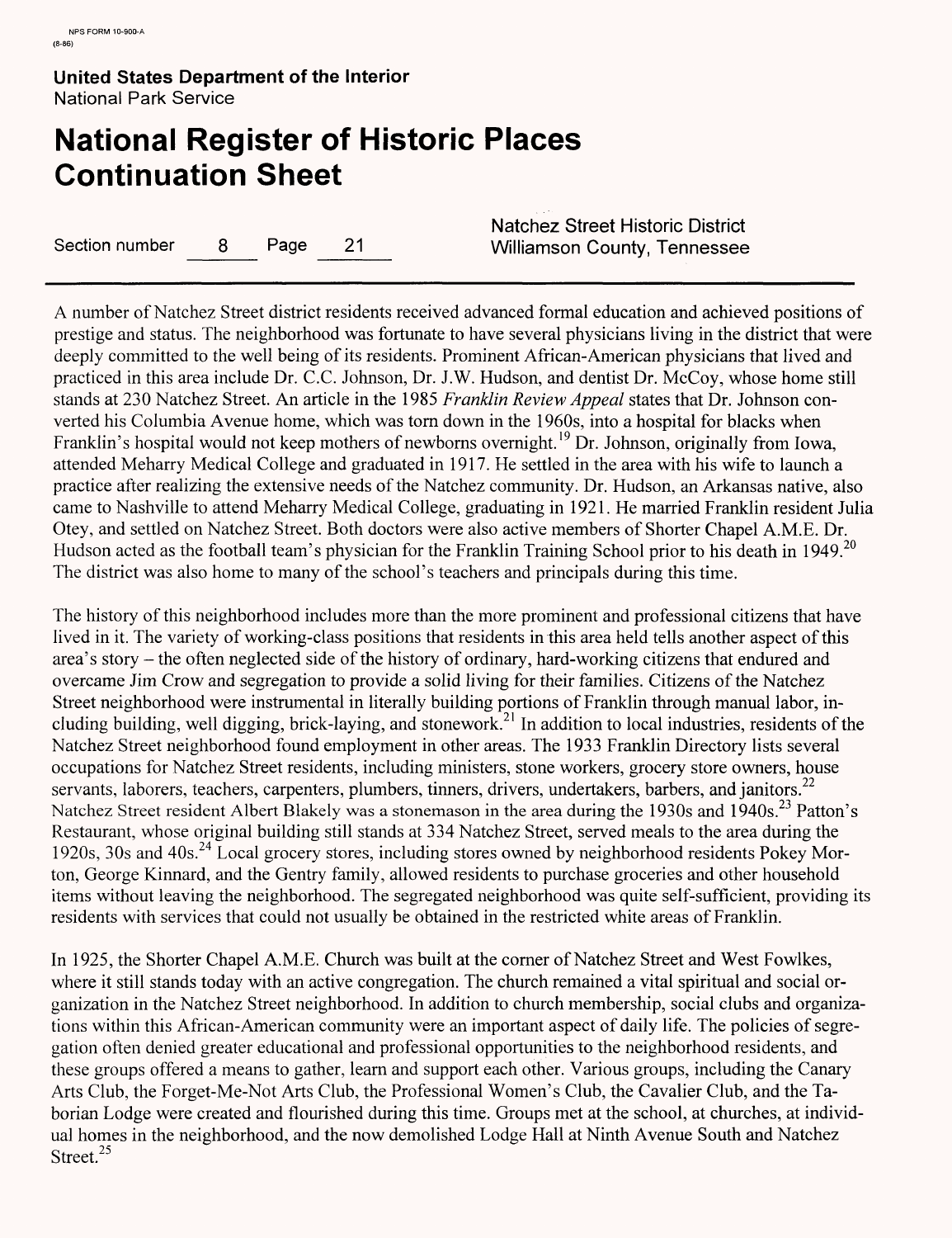# **National Register of Historic Places Continuation Sheet**

Section number 8 Page 22 Williamson County, Tennessee

Natchez Street Historic District

The African-American educational system in Franklin during the first half of the twentieth century reflects both the era's attitudes of racial inequality demonstrated through policies of segregation, and the emphasis and value that African Americans placed on education. Although there was only one African American school to serve the community, the school's role in the Natchez neighborhood was pivotal to the development of many of its residents. The first school was the Claiborne Institute. The original building burned in 1907, and was replaced with a new building which was renamed the Franklin Colored School under the jurisdiction of the City of Franklin. In 1925, the school was rebuilt and renamed the Franklin Training School, operating with the assistance of a small Rosenwald Fund Grant. Training school curriculum, as well as receiving Rosenwald funding, is typical of African-American schools during this time period. This building was expanded two years later. In 1949, facing increasing pressure from the Tennessee State Department of Education to improve the substandard facility, the county replaced the 1925 school building with a new facility for black students, the Natchez High School. The school served as both an educational and social pinnacle *"if.* \_ for the district. Residents took great pride in the school's sports teams, bands, and staff.<sup>26</sup> This 1949 structure still stands at 335 Natchez Street and currently houses the Claiborne Hughes Health Center, which opened in 1982 and is not included within the boundary at this time.

Although the Civil Rights Movement had not yet gained its later full strength as a unified movement, Natchez Street resident John Sanford was an early pioneer in the fight for equality. Local residents credit John Sanford as being the neighborhood's first civil rights activist, long before the civil rights movement gained national force. He wrote the President of the United States on numerous occasions, trying to improve equality and integration for African Americans in an era marked by Jim Crow laws and segregation.<sup>27</sup>

William Redmond's family lived in a house at the corner of Natchez and Ninth streets. Redmond's story is significant as a precursor to the civil rights in Franklin. In 1936, William Redmond graduated from Tennessee A&I State College (presently Tennessee State University since 1979) with the goal of becoming a pharmacist. The only pharmacy school at that time was part of the segregated University of Tennessee School of Pharmacy in Memphis, and Redmond's application was denied based on the state's deeply entrenched segregation policy. Undaunted, he engaged the services of prominent African American Nashville attorney Z.Alexander Looby, and spent four years battling the university for the right to attend the School of Pharmacy. Before the fight was over, the case would traverse many courts and appeals, including federal courts. At one point, Thurgood Marshall, at the time doing work for the NAACP, served as Redmond's attorney. In a daring challenge to the state's political and educational segregation policies, Looby argued that the law establishing the Tennessee Agricultural College provided Redmond "the right to enter the school, even if the university had to provide separate accommodations."<sup>28</sup> Although Redmond was not able to attend, his stand against segregation marked a turning point in Franklin's perception of Jim Crow laws.

The first half of the twentieth century marked a time of tremendous global warfare, and current and former residents of the Natchez Street neighborhood provide local ties to this significant time in military history. Despite being denied full freedom within their own country, several Natchez neighborhood residents left their homes after being inducted into the Army to fight for the nation's freedom. Ostranda Williams, son of A.N.C. Williams, served in the Army during World War I and fought in France. Samuel L. Johnson also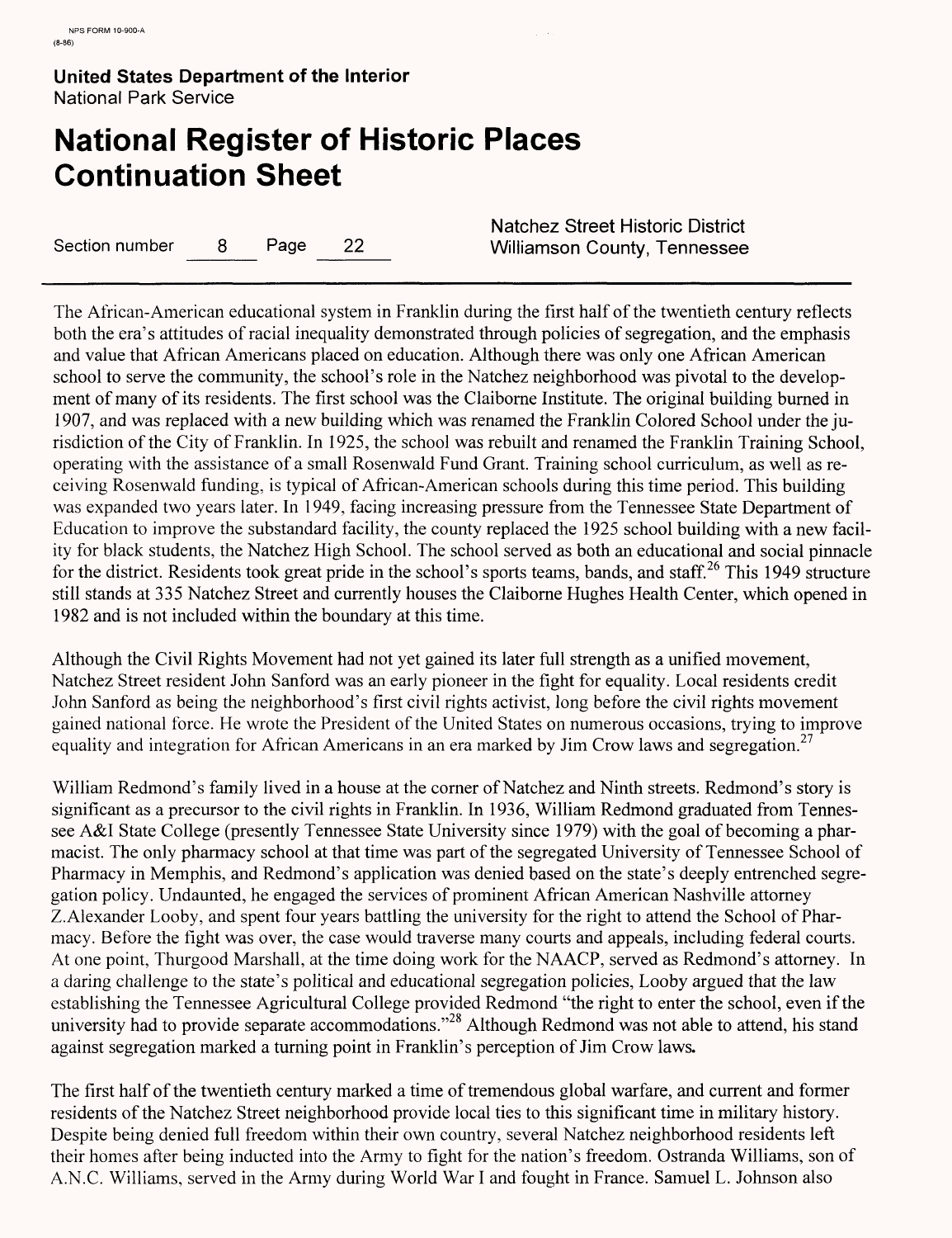# **National Register of Historic Places Continuation Sheet**

Section number 8 Page 23 Williamson County, Tennessee

Natchez Street Historic District

served in the army with the 351<sup>st</sup> Field Artillery Battery D while stationed in France. This company was part of the 92nd Colored Division, an African-American Division created during World War I. He returned to the Natchez Street neighborhood and managed several rental properties in the area.<sup>29</sup>

Although their participation in the First World War did not engender the freedom they had hoped for at home, several area residents enlisted to fight in World War II. Thomas Gordon Patton, of the prominent Patton funeral business family, joined the Army Air Corps in 1944. He trained as a fighter pilot at Tuskegee Air Field, becoming Franklin's first African-American fighter pilot in World War II. Patton gained the rank of captain as a member of the 332nd Fighter Group. Following closely in Thomas Patton's footsteps, Robert Murdic Jr. also trained to be a fighter pilot at Tuskegee after graduating from Fisk University. Latham Mills, nephew of Dr. C.C. Johnson, was Williamson County's first African-American Marine .

# **Part III: A Time of Transformation: 1953-1970**

During the 1950s and 1960s, the Natchez Street neighborhood, although segregated, was a thriving area in many respects. It was anchored by the vital Natchez High School and several well-established churches. Neighborhood grocery stores, cafes, beauty parlors, funeral homes, nightclubs, and the only local hospital in segregated Franklin that treated blacks, continued to serve the area's residents. However, the effects of the Civil Rights Movement, integration, urban renewal, and public housing drastically changed the fabric of the neighborhood.

The Civil Rights Movement was an integral part of the Natchez Street evolution. In the 1950s and 1960s, residents under the leadership of the local chapter of the National Association for the Advancement of Colored People (NAACP) created an organization named "Citizens for Human Dignity" to promote integration and civil rights in Franklin. This group included prominent civil rights activists including Rev. William Scruggs, David Gosey, and Walter Rucker. David Gosey served as President of the NAACP in Franklin and was a prominent civil rights leader.<sup>30</sup> These activists and social reformers are significant due to the leadership that they provided which actively promoted the civil rights movement and an end to segregation in Franklin.

Education remained a priority in the neighborhood as students, parents, and teachers worked to thrive and advance in spite of continued segregation during the 1950s and early 1960s. In 1962, teachers at Franklin Training School worked with the Williamson County Board of Education to change the school's name to Natchez High School in an effort to reflect the desire for equality in education and a move beyond mere industrial training curriculums for African-American students. Extra-curricular activities during this time, included outstanding football and women's basketball teams, a marching band called the "pride of the Black community", elaborate Homecoming events, and a high level of community involvement ensured that the high school remained one of the key elements of the neighborhood's character and sense of pride.<sup>31</sup>

During this time, active military service continued to play an integral role in the lives of Natchez Street residents. The military had been integrated soon after World War II, and black and white soldiers now fought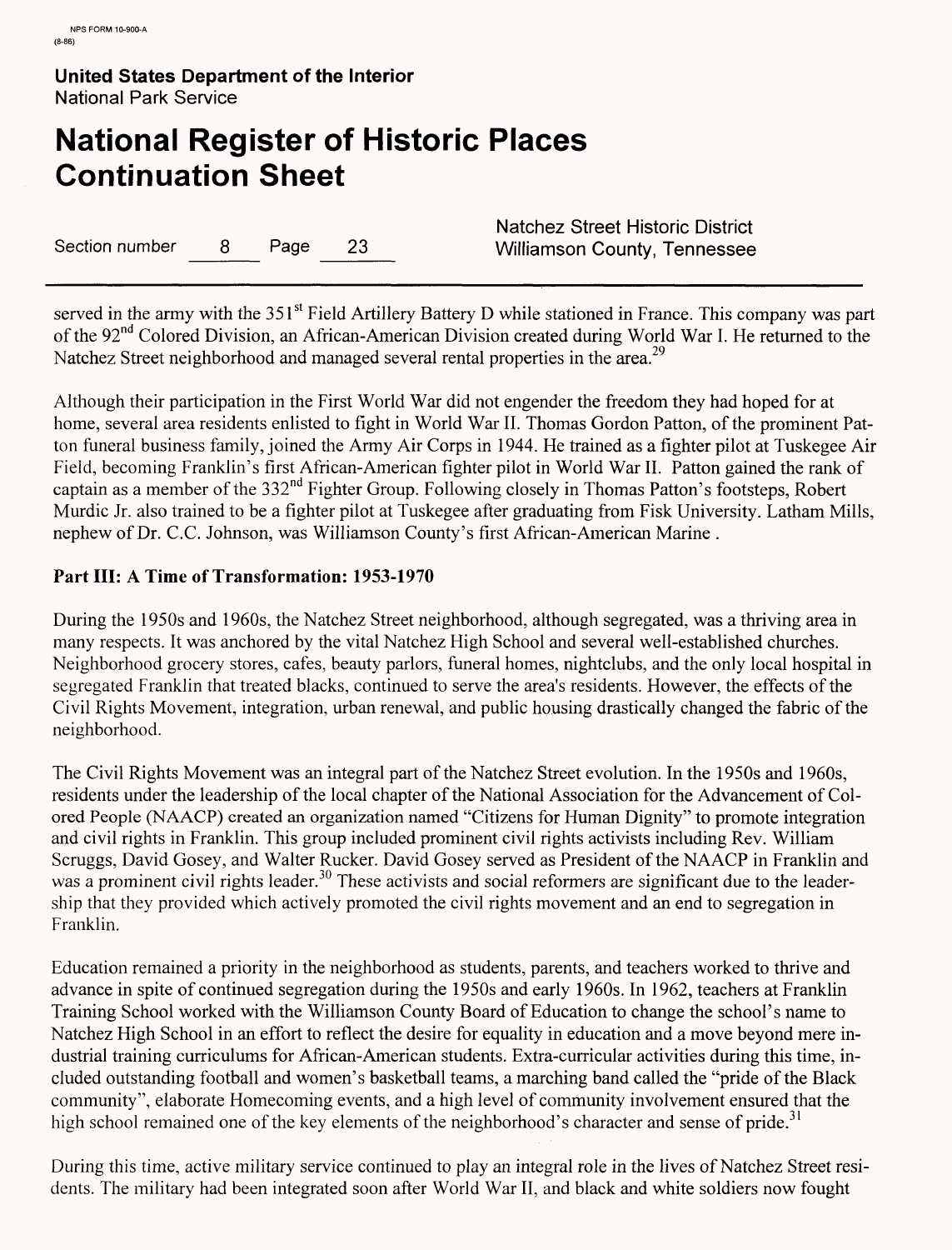# **National Register of Historic Places Continuation Sheet**

Section number 8 Page 24 Williamson County, Tennessee

Natchez Street Historic District

side by side in integrated divisions, experiencing similar horrors during their tours in Korea and Vietnam. Mac Gentry, who still resides on 1106 Park Street, received the Bronze Star medal in Vietnam for his heroism in risking his own life to save three soldiers in danger.<sup>32</sup>

The church and spirituality continued to play an active role in the lives of Natchez Street residents and in the stability of the neighborhood. During the 1950s and 1960s, two additional churches were established with buildings on West Fowlkes Street. Winstead Tabernacle Primitive Baptist Church, located at 130 West Fowlkes Street, was established in 1950, and Fowlkes Street Church of Christ, located at 140 West Fowlkes Street, was established in 1964. Both churches have active congregations today.

Integration and the subsequent closing of Natchez High School generated a significant change in the neighborhood's identity. Franklin Training School had been renamed Natchez High School in 1962 after residents argued that it was not simply a "training school" for blacks but a full-fledged high school. Schools in Franklin began to integrate in 1964, and Natchez High School graduated its last class in 1967.<sup>33</sup> With the closing of its high school, the neighborhood was irrevocably altered. It had lost one of its most critical institutions that had engendered community support, spirit, identity, and pride. Currently, the former Natchez High School building still stands and has been converted into the Claiborne and Hughes Health Center. The school's contribution to the educational development of Franklin's black population during segregation, and its subsequent closing during integration, reflects the transformation of African-American education throughout the South during this time.

During Franklin's urban renewal and public housing heyday, local public officials identified the Natchez Street district as one that needed significant improvement to provide adequate housing to all of its residents. In some cases, this decision was justified; the neighborhood did contain some substandard housing. Longterm area resident Thelma Battle recalls several wells on Granbury Street, which provided residents with water before city water was pumped into the neighborhood.<sup>34</sup>

In 1953, responding to community pressures to deal with the need for affordable low income housing in Franklin, the town's Mayor and Board of Alderman formed the Franklin Housing Authority (FHA). The FHA designated the Natchez neighborhood west of Columbia Avenue between Ninth Avenue and Fowlkes Street to be demolished for the first wave of public housing. Initially, when Natchez Street residents learned of the plan, the neighborhood banded together to resist demolition of the entire area.<sup>35</sup>

City plans for urban renewal continued, and many long-term residents voiced continued protest. "Ultimately residents in the area, some of them with names deeply in Franklin's history, such as Murdic, Williams and Redmond, objected to losing their homes."<sup>30</sup> Fifteen residents signed a petition stating that the signers "expressed disapproval of the plan to relocate residents of the area in the clearance project. . .they state that most of them have their homes already established, some of which were inherited from their parents."<sup>37</sup> However, they were unable to fully stop the tide of urban renewal engulfing the city, and local authorities erected the first public housing project in the neighborhood in the late 1950s. The neighborhood's first public housing projects were built on twenty acres that had previously contained company housing for the Beasley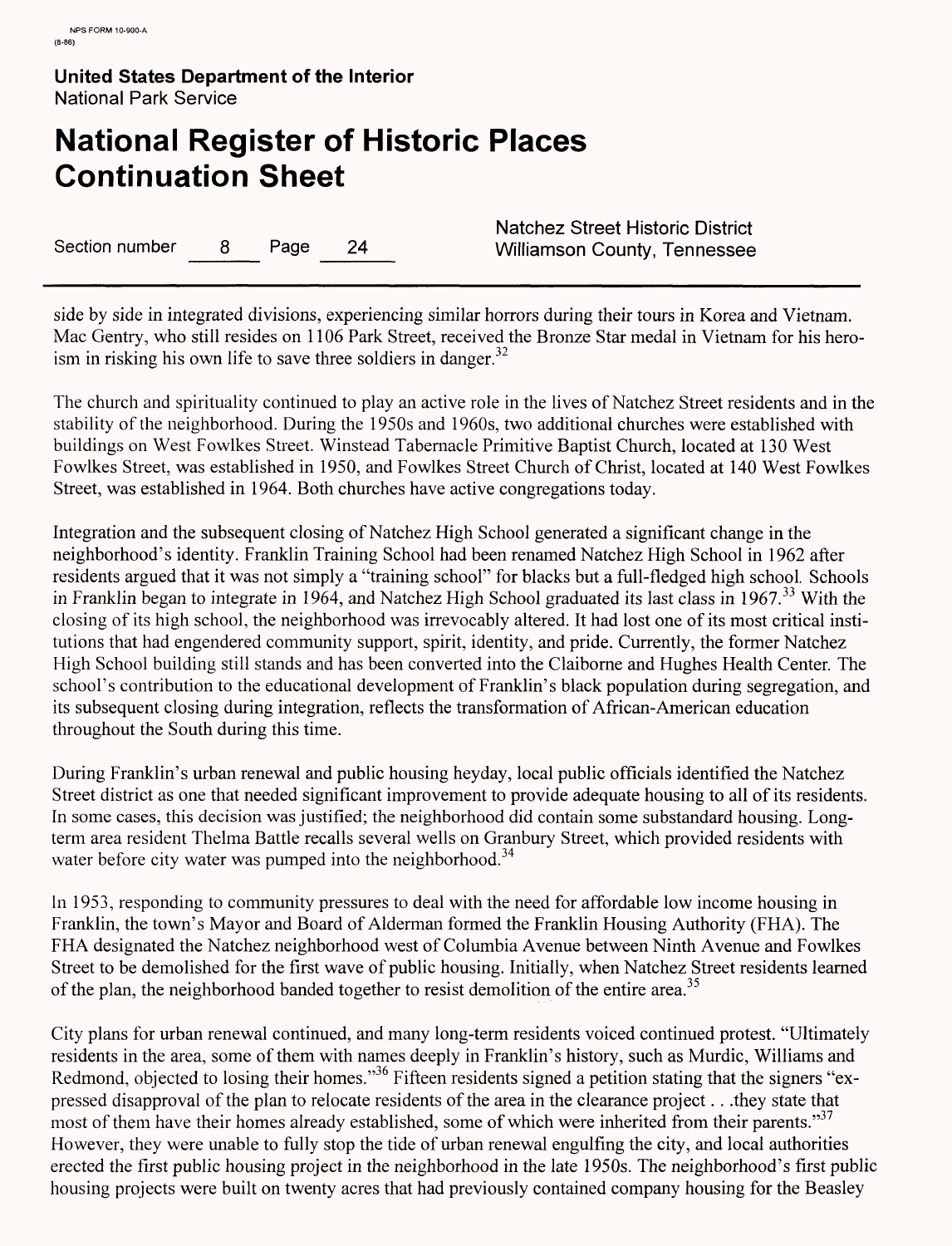# **National Register of Historic Places Continuation Sheet**

Section number 8 Page 25 Williamson County, Tennessee

Natchez Street Historic District

Lumber Mill between Granbury, Strahl, and Carter Streets.<sup>38</sup> The radical changes that the Natchez Street district experienced after 1958 during the height of urban renewal is an accurate reflection of the housing and urban planning policies that profoundly influenced cities and towns throughout the country.

The Natchez Street area also experienced far-reaching changes during the 1950s and 1960s resulting from urban renewal and subsequent public housing projects built during that twenty-year period. The neighborhood is currently bordered on three sides by public housing projects built beginning in 1958 through the early 1970s that are still in use. Behind the neighborhood, Columbia Avenue, once the recognized street for upper-class African-American homes, was developed in the 1960s and presently consists of a supermarket, discount stores, and fast food chain restaurants.

# **Part IV: Reinventing the Neighborhood: Today**

The Natchez Street neighborhood and its rich historical legacy is a vital part of the story of growth in Franklin, TN. Local residents realize their historical importance to the city, and have begun to organize a means to protect their resources and communicate their history. Natchez Place Inc. was established in 2002 by members of Franklin's African-American community to generate increased interest in the neighborhood's and the city's African American past. This organization has been active in establishing an office in the Kinnard-Dotson House at 239 Natchez Street, setting up bus tours of African-American sites, holding a Veteran's Day celebration highlighting the military service of the district's veterans, and hosting open houses to share the neighborhood's stories. Natchez Place Inc. is also evaluating potential opportunities for funding to restore and rehabilitate portions of this historic area. The former school, which now houses the Claiborne and Hughes Health Center, is an excellent example of adaptive reuse of a historic structure. The neighborhood's close proximity to the historic Carter House (NHL Franklin Battlefield 4/5/1985), heavily traveled Columbia Avenue, West Main Street, the Natchez Trace Parkway, and the downtown area make it a desirable location for inclusion in Franklin's frequently toured and visited historic areas.

The entire city of Franklin is being modified by rapid growth and development, and the Natchez Street neighborhood is not immune to the changes that are influencing Franklin. Designation as a Historic District on the National Register of Historic Places would provide the neighborhood with a source of community pride, an added element in its advertisement as a historic neighborhood, and some forms of protection from commercial and industrial development as the city continues its rapid expansion.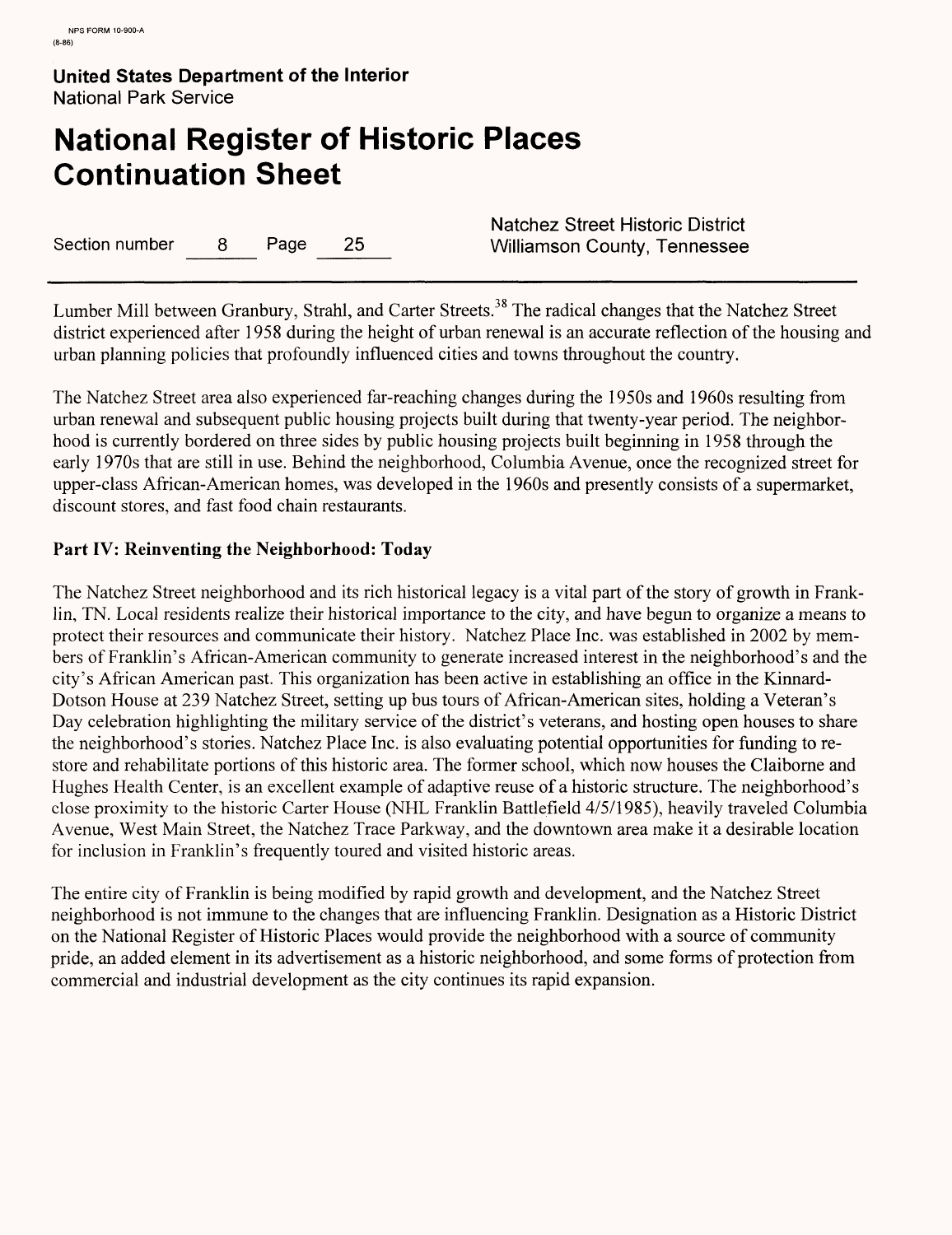# **National Register of Historic Places Continuation Sheet**

Section number 9 Page 26 Williamson County, Tennessee

Natchez Street Historic District

# **BIBLIOGRAPHY**

# **Preliminary Bibliography:**

*Primary Sources:*

Franklin City Directory, published by the City of Franklin, 1933.

- Franklin City Directory, published by the City of Franklin, 1963.
- Battle, Thelma. *Memories that Lead to a Street Named Natchez.* Franklin, TN: underwritten by NationsBank and The Heritage Foundation of Franklin and Williamson County, 1998.
- *Natchez Place Inc. Celebrates Veteran's Day.* Franklin, TN: Researched and published by Natchez Place Inc., 2002.

Personal conversation with Thelma Battle, October 15, 2002.

- Personal conversation with Thelma Battle, November 12, 2002.
- Personal conversation with Fred Williams, October 15, 2002.
- "Keep on Keeping On: African-American History Through Photographs." Photograph Collection sponsored by the Williamson County Public Library, 2000.

Sanborn Fire Insurance Maps of Franklin, TN: 1903, 1928, and 1940.

"Singing the Unsung Through Photographs: Celebrating the African-American Heritage of Williamson County." Photograph collection sponsored by the Williamson County Public Library, 1999.

#### *Secondary Sources:*

- Alexander, Hudson. *Physicians of Williamson County: A Legacy of Healing 1797-1997.*  Franklin, TN: Canaday Enterprises, 1997.
- Crutchfield, James A. and Robert Holladay. *Franklin: Tennessee's Handsomest Town.* Franklin, TN: Hillsboro Press, 1999.
- Savage, Carter Julian. "From Claiborne's Institute to Natchez High School: The History of African American Education in Williamson County, Tennessee, 1890-1967." Ed.D. dissertation, Peabody College of Vanderbilt, 1998.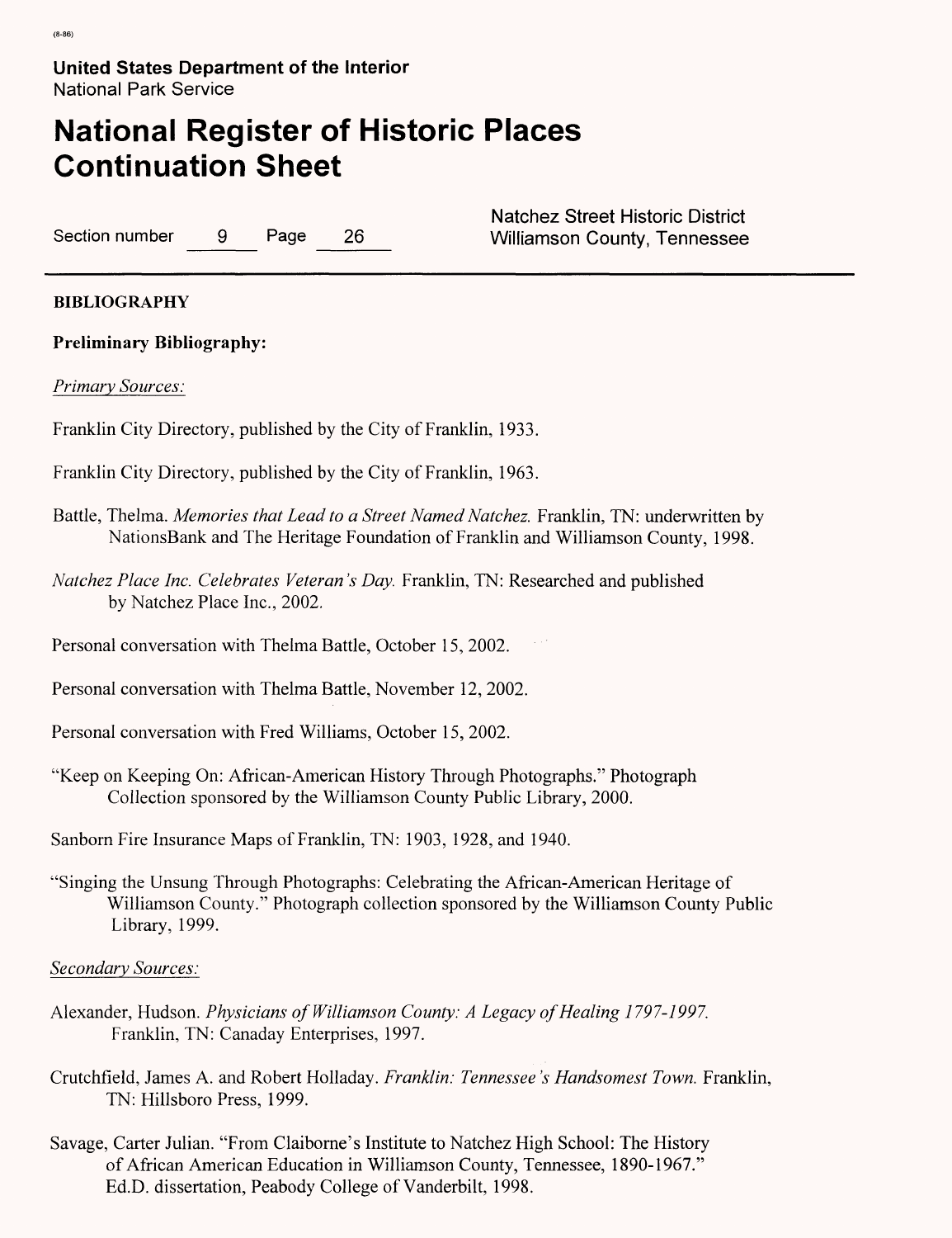# **National Register of Historic Places Continuation Sheet**

Section number 9 Page 27 Williamson County, Tennessee

Natchez Street Historic District

Warwick, Richard. "Williamson County in Black and White." *Williamson County Historical Society Journal,* no. 31 (2000).

Wiese, Andrew. "African-American Suburbanization." Journal of American History, March 1999, p. 1495- 1524.

 $\sim 10^4$ 

 $\sim 10^{11}$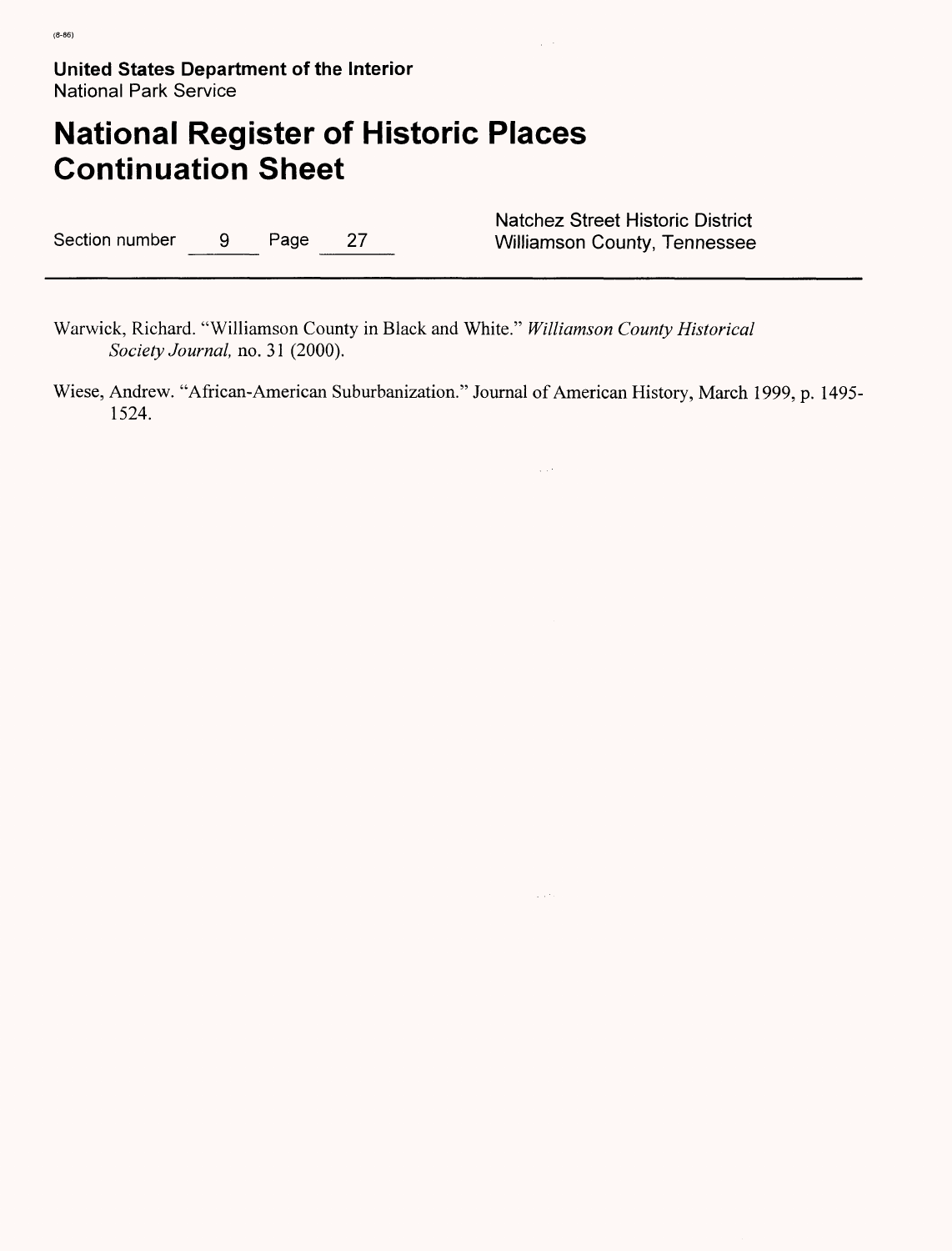# **National Register of Historic Places Continuation Sheet**

Section number 10 Page 28 Williamson County, Tennessee

Natchez Street Historic District

#### **GEOGRAPHICAL DATA**

Verbal boundary description and boundary justification:

The Natchez Street Historic District includes the properties from 230 to 406 Natchez Street, 124 to 152 West Fowlkes Street, and 1106 to 1133 Park Street. The nominated district includes approximately twenty-five acres as indicated on the accompanying Williamson County Tax Map 78J. The nominated boundaries contain all of the extant property historically associated with the Natchez neighborhood of Franklin, Tennessee that retain integrity and convey the qualities of a National Register district.

**Section**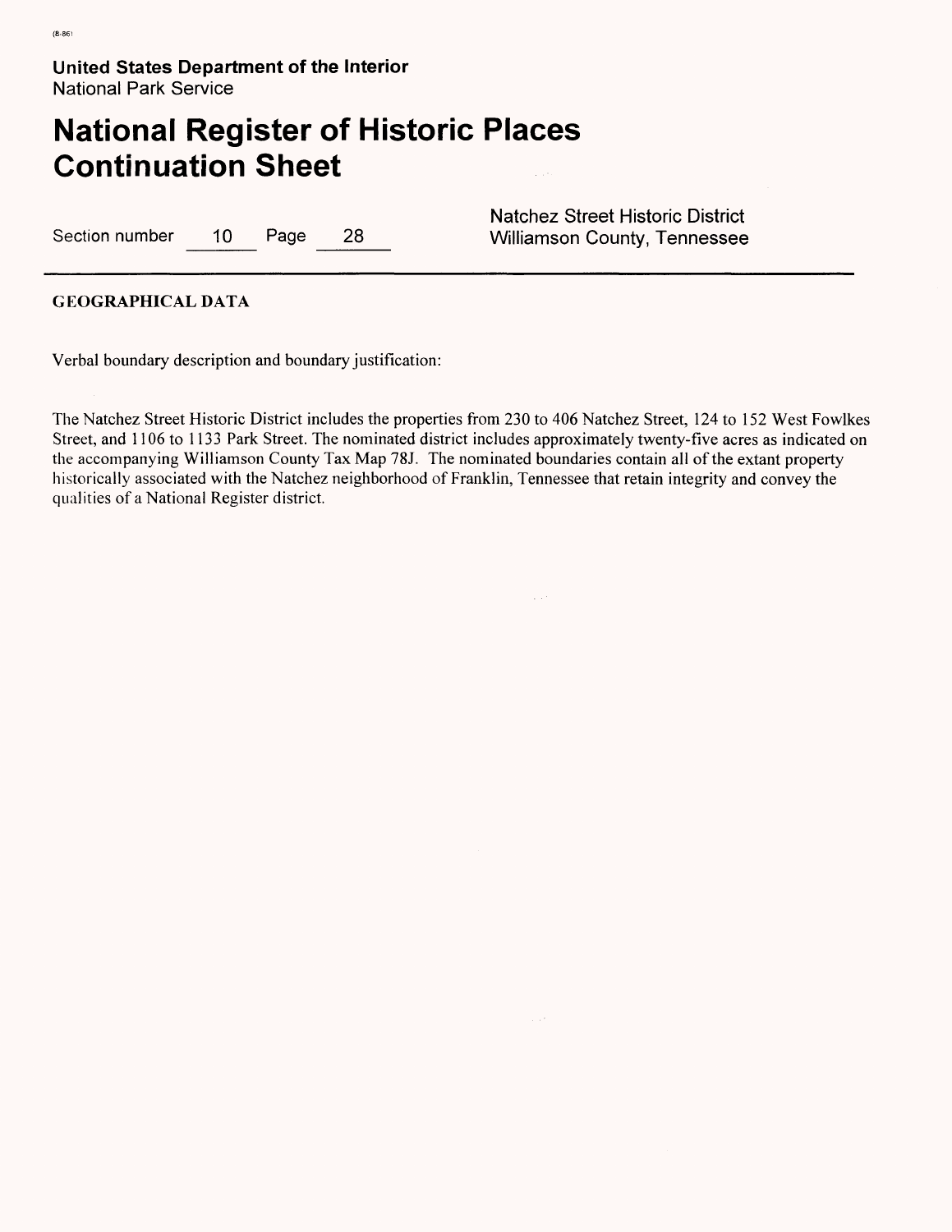# **National Register of Historic Places Continuation Sheet**

Section number Endnotes Page 31 Williamson County, Tennessee

Natchez Street Historic District

#### **Endnotes**

'Andrew Wiese, "African-American Suburbanization," Journal of American History, March 1999, 1515. 2Richard Warwick. "Williamson County in Black and White." *Williamson County Historical Society Journal* no. 31 (2000), 138.  $31871$  Williamson County Property Tax Records.  $41870$  Census. James A. Crutchfield and Robert Holladay. *Franklin: Tennessee's Handsomest Town.* (Franklin, TN: Hillsboro Press, 1999). Review Appeal newspaper articles. 6"Newspaper Excerpts of Historical Records in Williamson County, TN," Franklin Review Appeal, September 30, 1926. Personal Conversation with Fred Williams, October 15, 2002. Toussaint L'Overture National Register Nomination. Crutchfield. 7Pioneer Families of Williamson County, Certificates 49 and 75. 8Williamson County Register of Deeds, Book 16, pg. 165-166. <sup>9</sup>Warwick, 138. Crutchfield. 10Warwick, 159-163. "Deeds to Churches," Williamson County Archives. <sup>11</sup> Crutchfield, 241.  $12$ Carter Julian Savage, "From Claiborne's Institute to Natchez High School: The History of African American Education in Williamson County, Tennessee, 1890-1967." Ed.D. diss., Peabody College of Vanderbilt, 1998, 47-48.  $13$  Who's Who in Williamson County - ADD CITATION <sup>14</sup> Who's Who in Williamson County – pg. 106. <sup>15</sup>Crutchfield. 425. <sup>16</sup> Franklin, TN Sanborn Fire Insurance Maps, 1928, 1940 Update. Crutchfield. Warwick. <sup>17</sup>Franklin, TN 1933 Directory, 49. <sup>18</sup> Patton Brother future is secured in its past," Metropolitan, May 1988, 22. <sup>19</sup>Franklin Review Appeal, February 22, 1985. <sup>20</sup>Hudson Alexander, *Physicians of Williamson County: A Legacy of Healing 1797-1997.* (Franklin, TN: Canaday Enterprises, 1997), 96-97, 105-106. Carter, 103-104. Funeral program for Dr. Hudson, April 1949, Personal Collection of Thelma Battle. 21Crutchfield, 320. <sup>22</sup>Franklin City Directory, 49-56. <sup>23</sup> Personal conversation with Thelma Battle. Deed Book 94, pg. 330. <sup>24</sup> Personal conversation with Thelma Battle, October 15, 2002.  $25$  Franklin, TN Sanborn Fire Insurance Maps, 1928. Visions of the Past Photo Collection, 32. Carter, 113-114.  $26$ Savage, 3-4. Warwick, 168.  $27$ Personal conversation with Thelma Battle, October 15, 2002.  $28$ Crutchfield, 341. Review Appeal. <sup>29</sup>Shorter Chapel A.M.E. Funeral Bulletin, date unknown.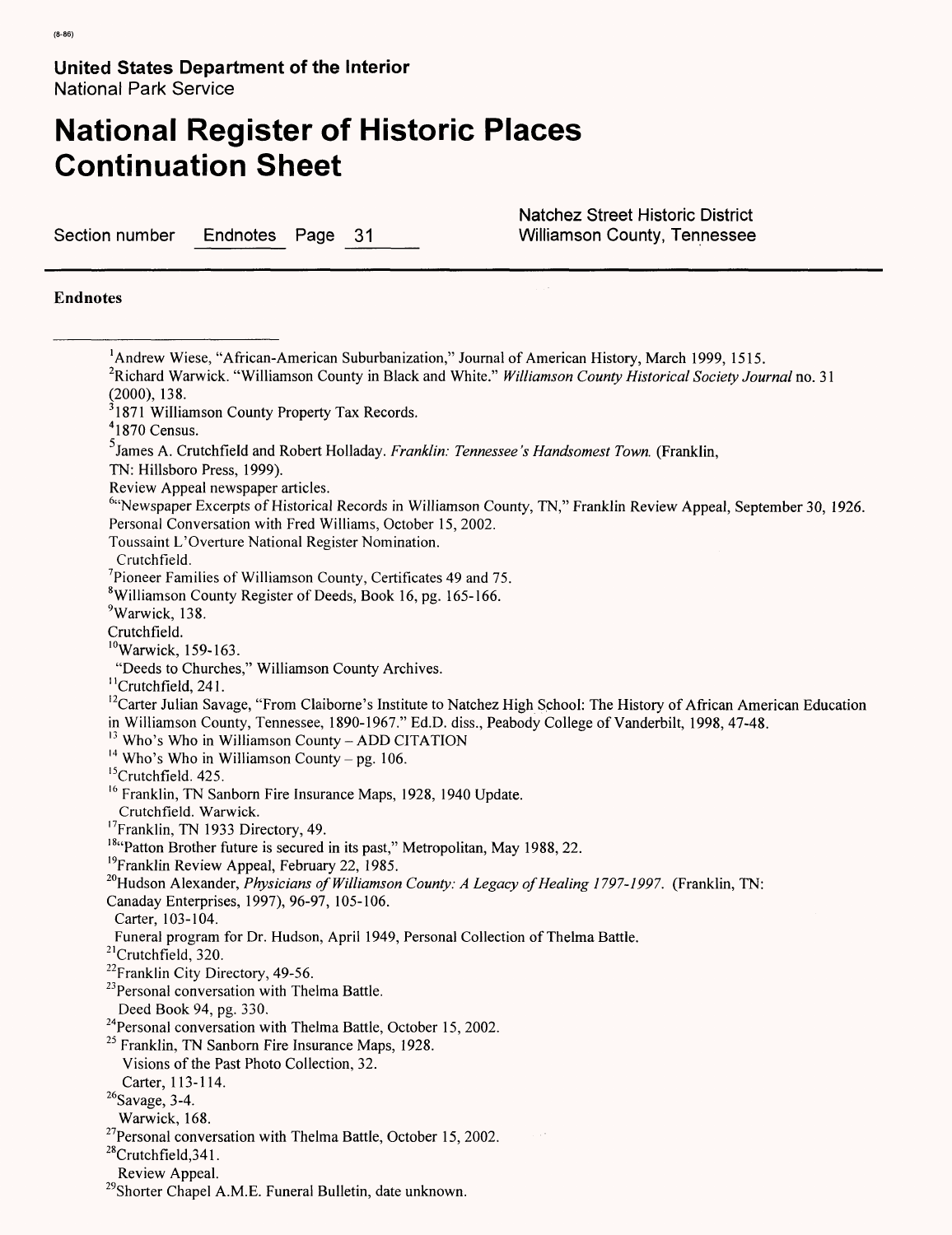# **National Register of Historic Places Continuation Sheet**

Section number Endnotes Page 32 Williamson County, Tennessee

Natchez Street Historic District

Personal Conversation with Fred Williams, October 15, 2002.

31 Thelma Battle, *Memories that Lead to a Street Called Natchez, .* Franklin, TN: underwritten by NationsBank and The Heritage Foundation of Franklin and Williamson County, 1998.

Carter, 125-136.

 $32V$ isions of the Past pg. 37-39.

 $33$ Carter, 143-147.

Personal conversation with Thelma Battle, October 15, 2002.

<sup>34</sup>Personal conversation with Thelma Battle, November 13, 2002.

<sup>35</sup>Crutchfield, 408-409, 441.

<sup>36</sup>Ibid., 409.

<sup>37</sup>Franklin Review Appeal, 1958, exact date unknown.

<sup>38</sup>Crutchfield, 409.

<sup>&</sup>lt;sup>30</sup>Visions of the Past Photo Collection, pg. 38.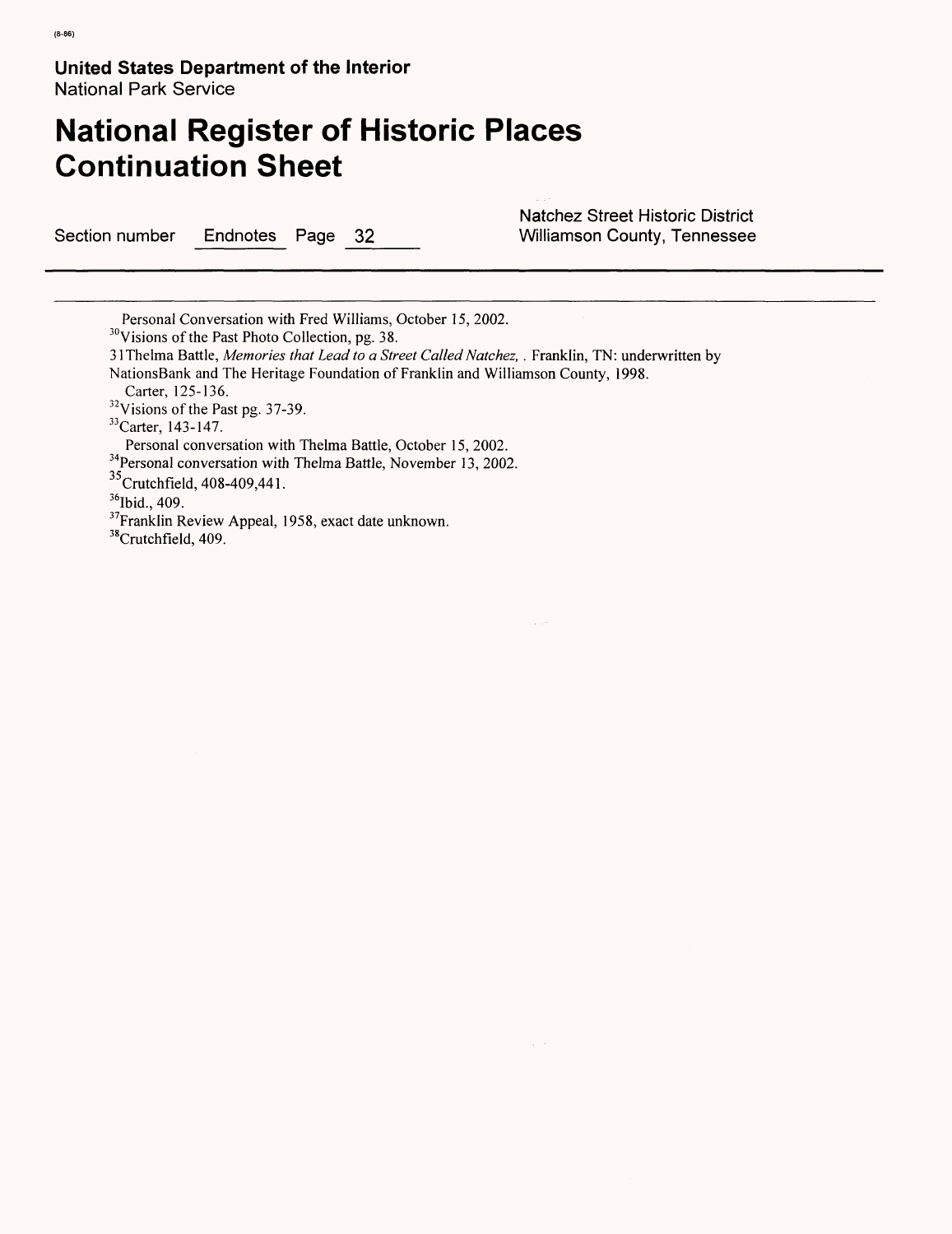# **National Register of Historic Places Continuation Sheet**

Section Number Photography 29 Williamson County, Tennessee

Natchez Street Historic District

#### **PHOTOGRAPHS**

Photographs by: Carroll Van West Middle Tennessee State University, Center for Historic Preservation Murfreesboro, TN 37132

Date: February 2003

Negatives: Tennessee Historical Commission 2941 Lebanon Road Nashville, TN 37243

230-234 Natchez Street, facing west I of 20

240-246 Natchez Street, facing northwest 2 of 20

239 Natchez Street, facing southwest 3 of 20

239 -249 Natchez Street, facing northeast 4 of 20

200 block of Natchez Street, facing northwest 5 of 20

Shorter AME Church and W. Fowlkes Street, facing east 6 of 20

West Fowlkes Street, facing northwest 7 of 20

West Fowlkes Street, facing northwest 8 of 20

West Fowlkes Street, facing southwest 9 of 20

Williams House, 264 Natchez Street, facing west 10 of 20

300 block of Natchez Street, facing northwest II of 20

312-318 Natchez Street, facing west 12 of 20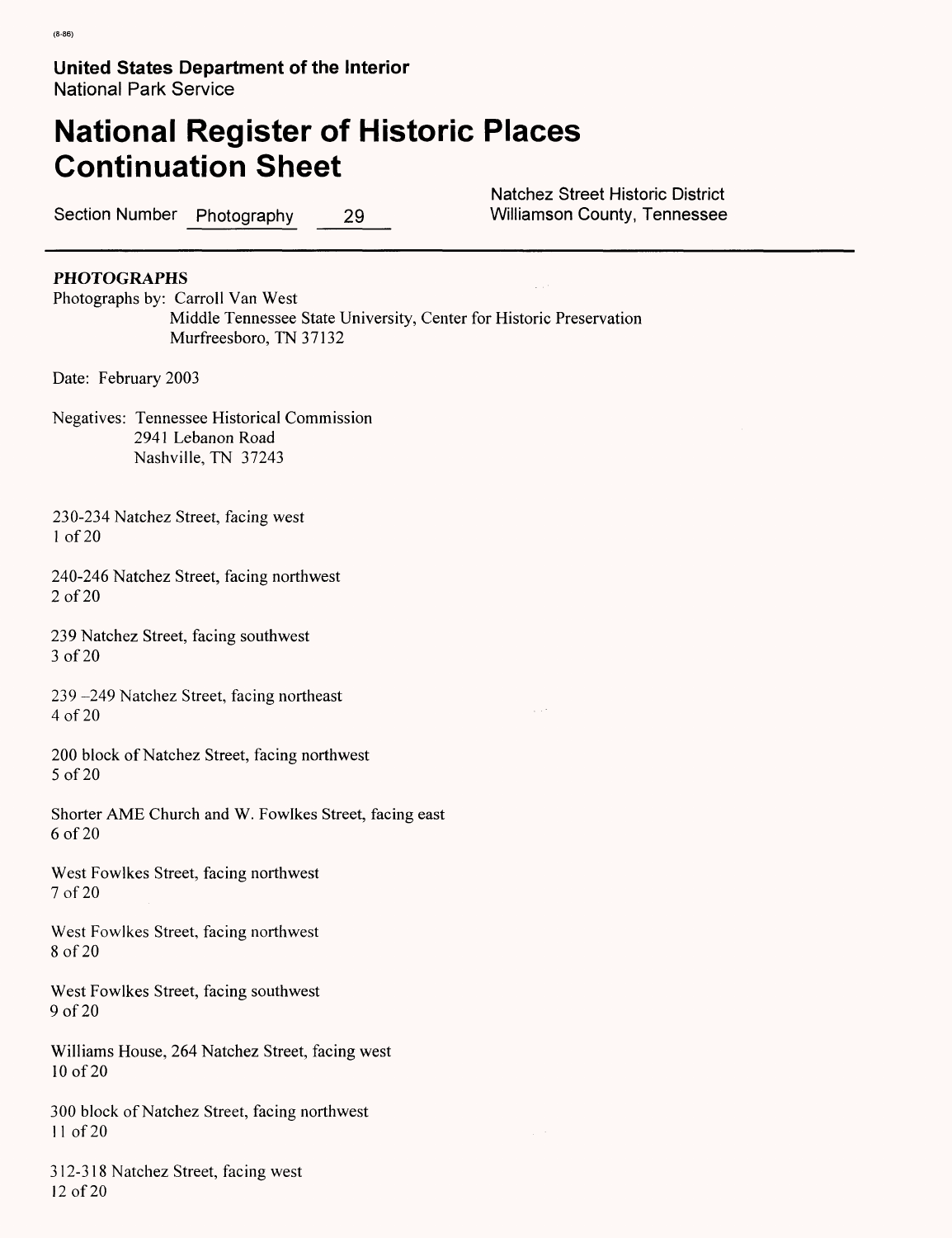# **National Register of Historic Places Continuation Sheet**

Section Number Photography 30

Natchez Street Historic District<br>Williamson County, Tennessee

. . .

336 Natchez Street, facing northwest 13 of 20

300 block of Natchez Street from high school site, facing north 14 of 20

352-366 Natchez Street, facing southwest 15 of 20

366 Natchez Street, facing west 16 of 20

Natchez Street at Granbury Street, facing north 17 of 20

Park Avenue, facing south 18 of 20

Park Avenue, facing northwest 19 of 20

Park Avenue, facing north 20 of 20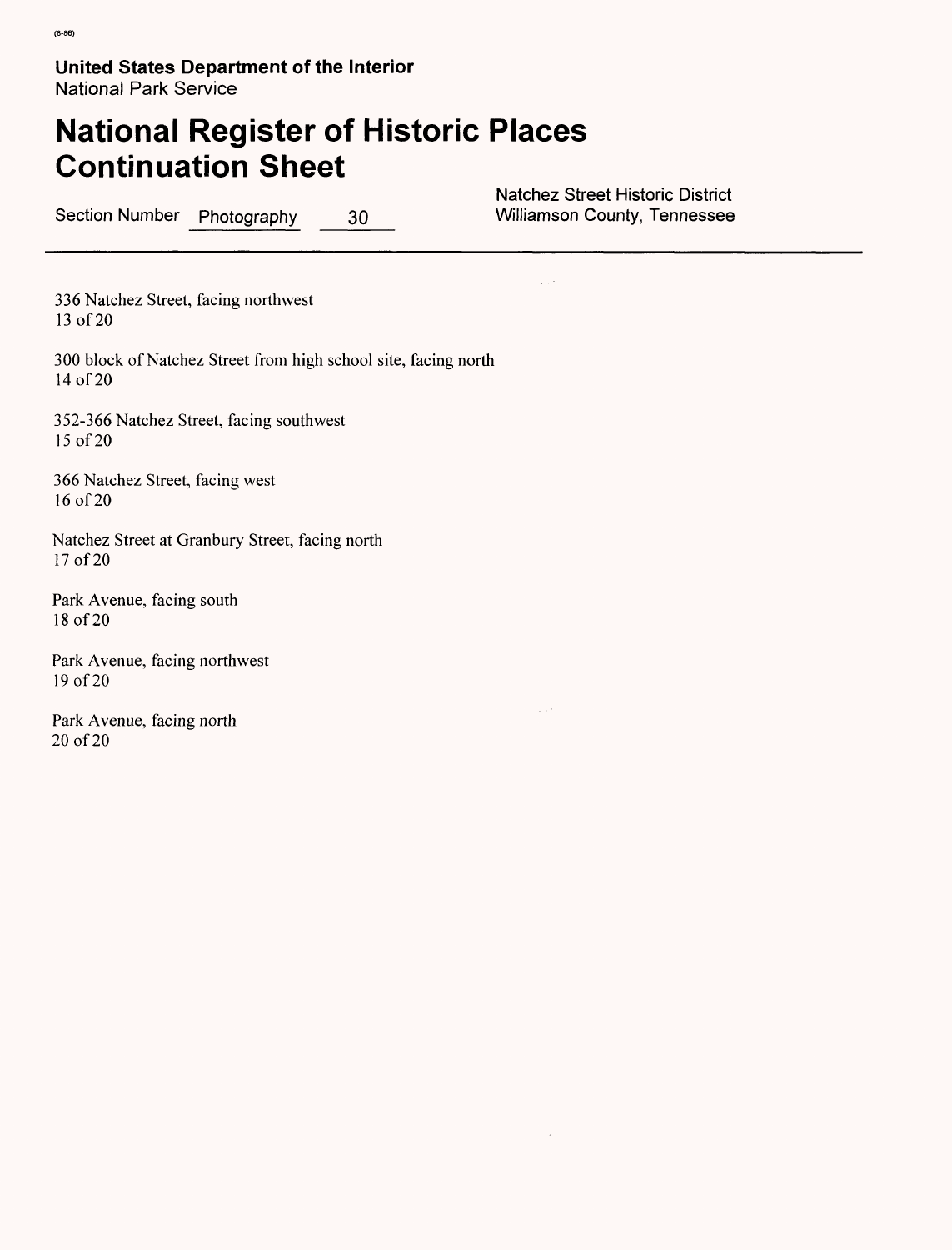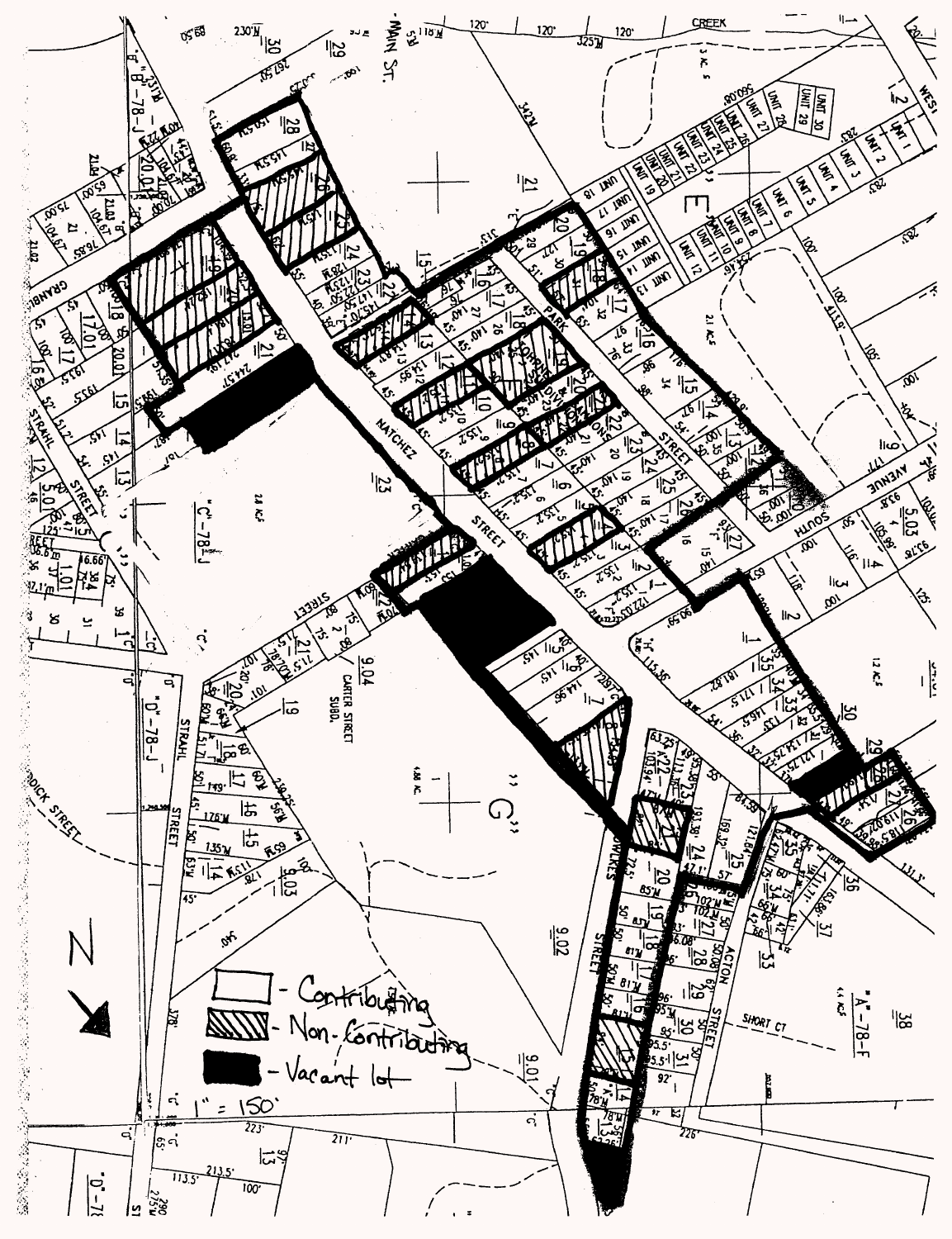#### **Natchez Street District Property Owners:**

**230 Natchez Street** Ed Lee Hunter

**234 Natchez Street** Armenda Bradley

**236 Natchez Street** Lolette Gentry

**239 Natchez Street** Jesse Ewing Dotson

**242 Natchez Street** Rosa Ella Miller

**246 Natchez Street** Ernestine Flye

**251 Natchez Street** Fowlkes Church of Christ

**253 Natchez Street** Shorter-Chapel-AME

263 Natchez Street Scruggs Realty Company

**264 Natchez Street** Fred. D. Williams

269 Natchez Street Shemeka and James W. Alien Donnell

300 Natchez Street Jerry Eugene Scruggs

301 Natchez Street **Shemeka and James W. Alien Donnell**

**304 Natchez Street** Docia Colleen Williams Douglas

305 Natchez Street Charles Clark

308 Natchez Street Christine Scruggs Gosey

310 Natchez Street Non-contributing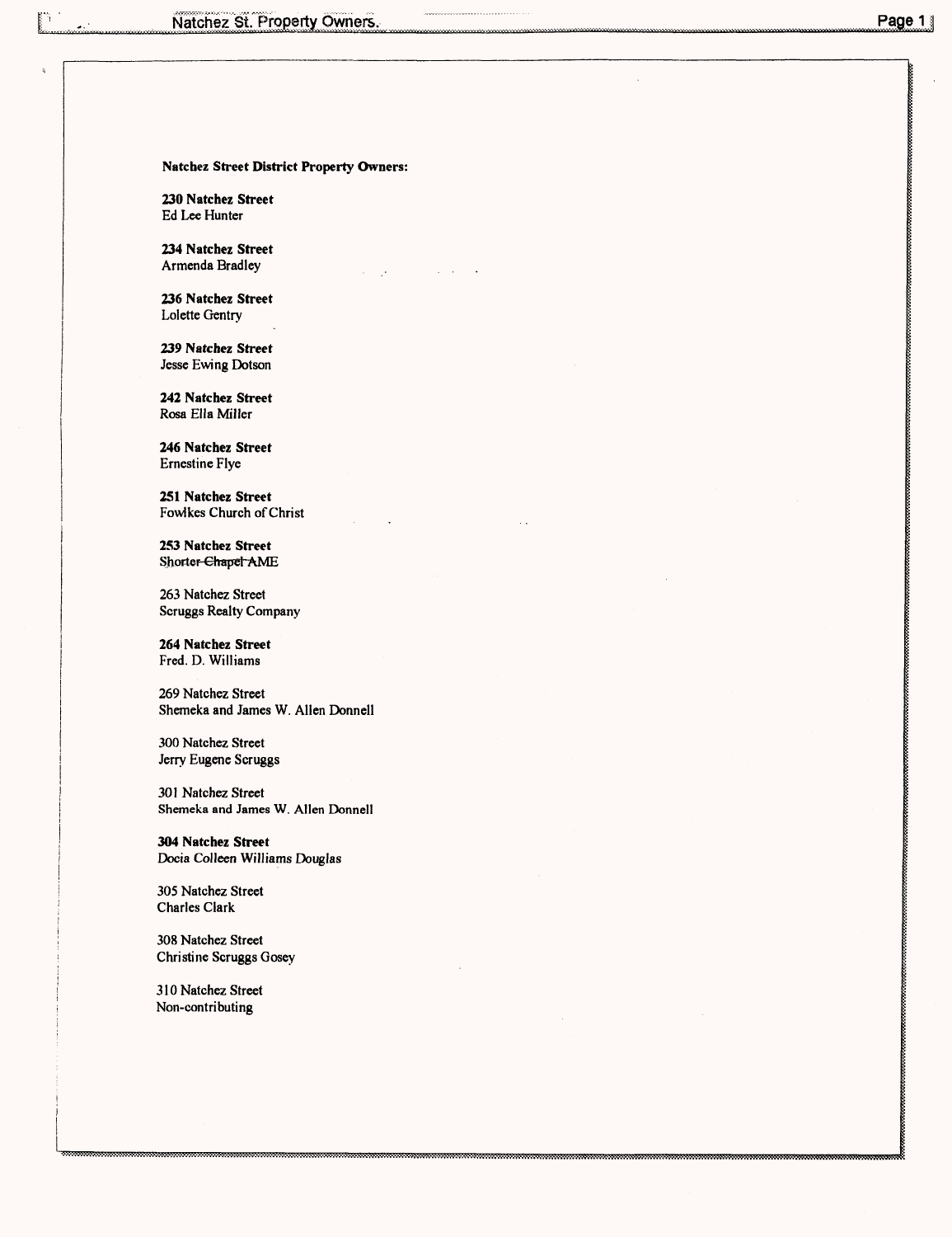312 Natchez Street John H. Patton

315 Natchez Street Marcia D. Alien

317 Natchez Street Marcia D. Alien

318 Natchez Street Alice H. Patton

322 Natchez Street Patricia Patton-Jones

**332 Natchez Street** Barbara A. Sparkman

334 Natchez Street (former home of Patton's Restaurant) Jerry Gosey, Jr.

336 Natchez Street B & M Enterprises

338 Natchez Street Edward H. Baines

342 Natchez Street Prather Bright Jr.

346 Natchez Street Sammy James and Sallie Refugee

352 Natchez Street Elnora R. Claiborne

355 Natchez Street Clark and Betty Jean McCullough

360 Natchez Street None available

**365 Natchez Street** Mobile home. NC.

366 Natchez Street Harold J. Steele First Missionary Church

367 Natchez Street Mobile home. NC.<br>Taxon Brothers Funeral Home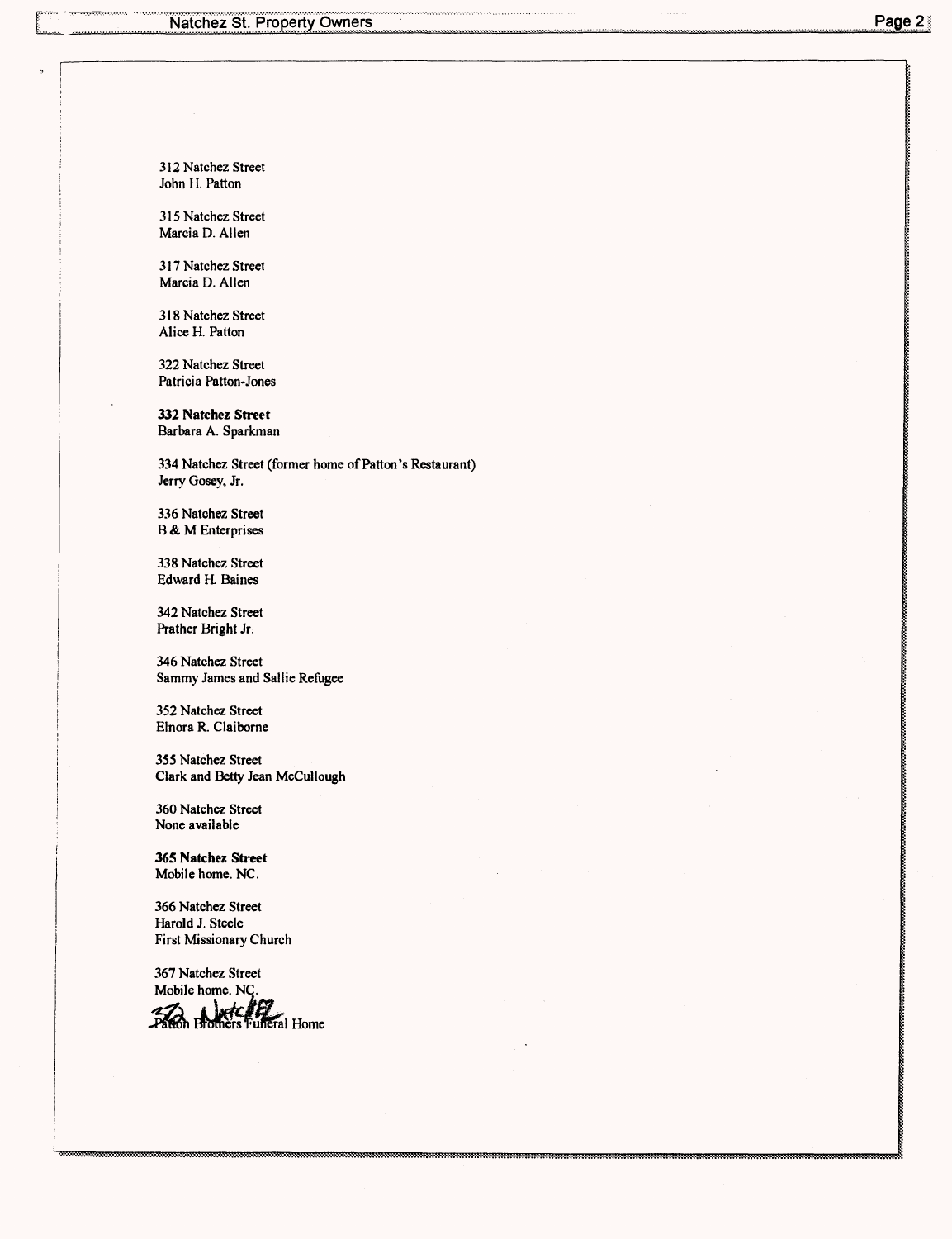7 Nagdhez  $2^{2}$ 

Providence UPB Church

402 Natchez Street Docia Colleen Douglas

406 Natchez Street Church of God

#### **Park Street Properties:**

1102 Park Street Calvin Malone

1106 Park Street - Gentry House Betty L. Gentry

1108 Park Street Mamie Scruggs Leach

1110 Park Street Geraldine Taylor and Thomas Edward Scruggs

1111 Park Street Wm. E. Ratcliffe

1113 Park Street Dora Ellen Smith Robinson

1114 Park Street None available

1117 Park Street Aubrey Dodson, Jr.

1118 Park Street Burge Alexander Sr. and Carolyn A. Pasley

1119 Park Street Sam Isaac Baugh

1120 Park Street Connie Kinnard

1122 Park Street **None available**

1123 Park Street Alice Wilson

**1125 Park Street** James Milton Kelton

**1126 Park Street**